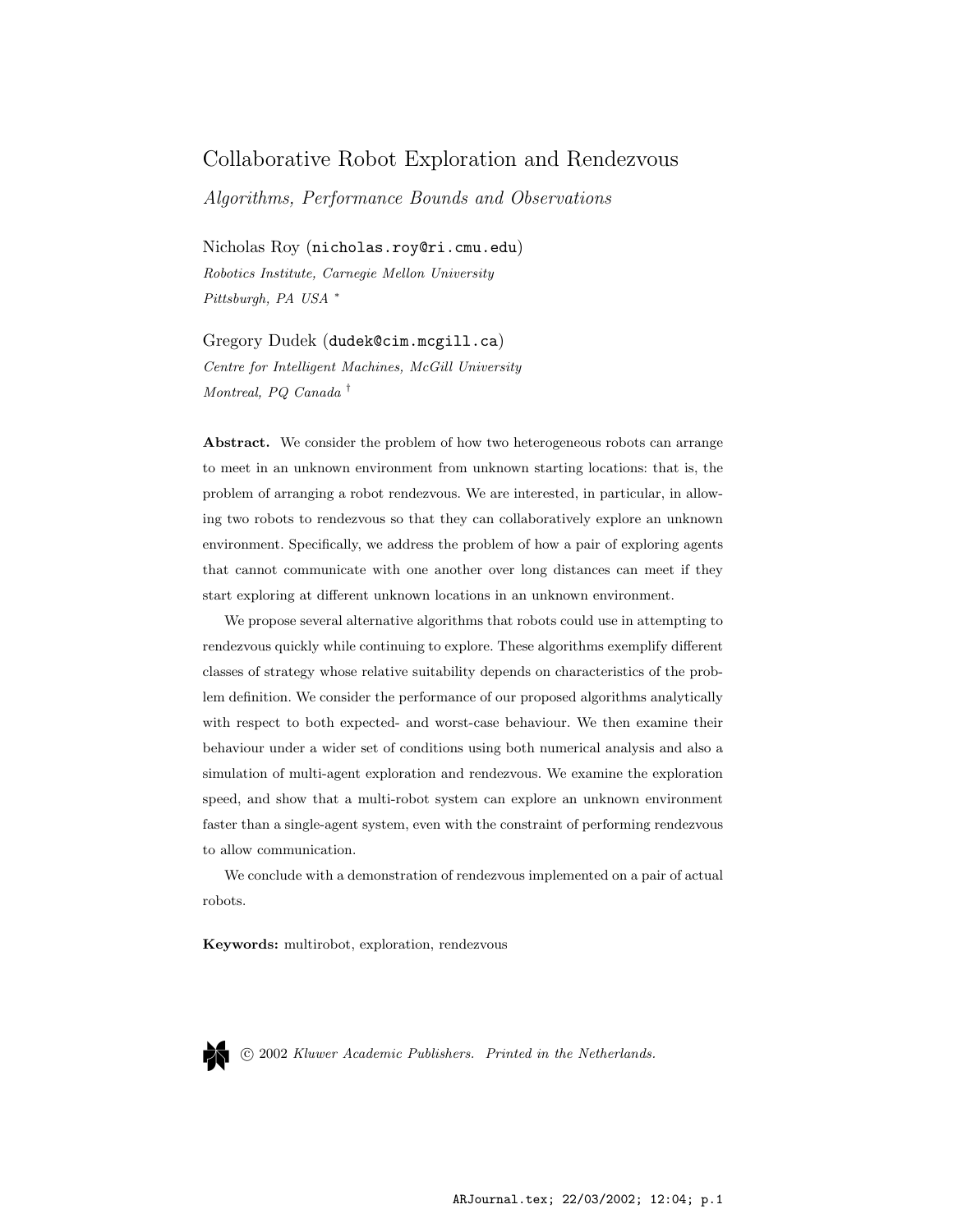#### 1. Introduction

In this paper, we consider a particular aspect of multi-robot environment exploration: how to get a pair of robots to meet one another initially in an unknown environment if they do not know one another's starting positions. The problem of robot rendezvous is a key step in collaborative exploration. We address this problem, once it has been formally defined, by considering it in several ways spanning closed-form analysis and real-world experimentation.

In many contexts, multiple-robot systems may be faster or more powerful than a single robot system. However, there are difficulties associated with the use of such multi-agent systems. Task division, synchronisation and coordination are significant problems, as is maximising the efficiency of the distributed team. Practical considerations can further contribute to the complexity of a multi-agent system when compared with a single agent system.

One example of such a practical limitation is inter-agent communication. Existing research indicates that multi-agent robot systems for the majority of real-life applications enjoy substantial speed gains only with some level of communication (Balch and Arkin, 1994), when compared with single-agent systems or multi-agent systems that do not communicate. Many distributed-agent algorithms, for instance dynamic path-planning, assume and rely upon instantaneous, infinite bandwidth communication between agents at all times in order to achieve promised performance levels (Brumitt and Stentz, 1996). However, most existing hardware agents are only capable of communication over short

<sup>∗</sup> This work was carried out while the first author was at McGill University.

<sup>†</sup> The authors gratefully acknowledge the support of the National Science and Engineering Research Council.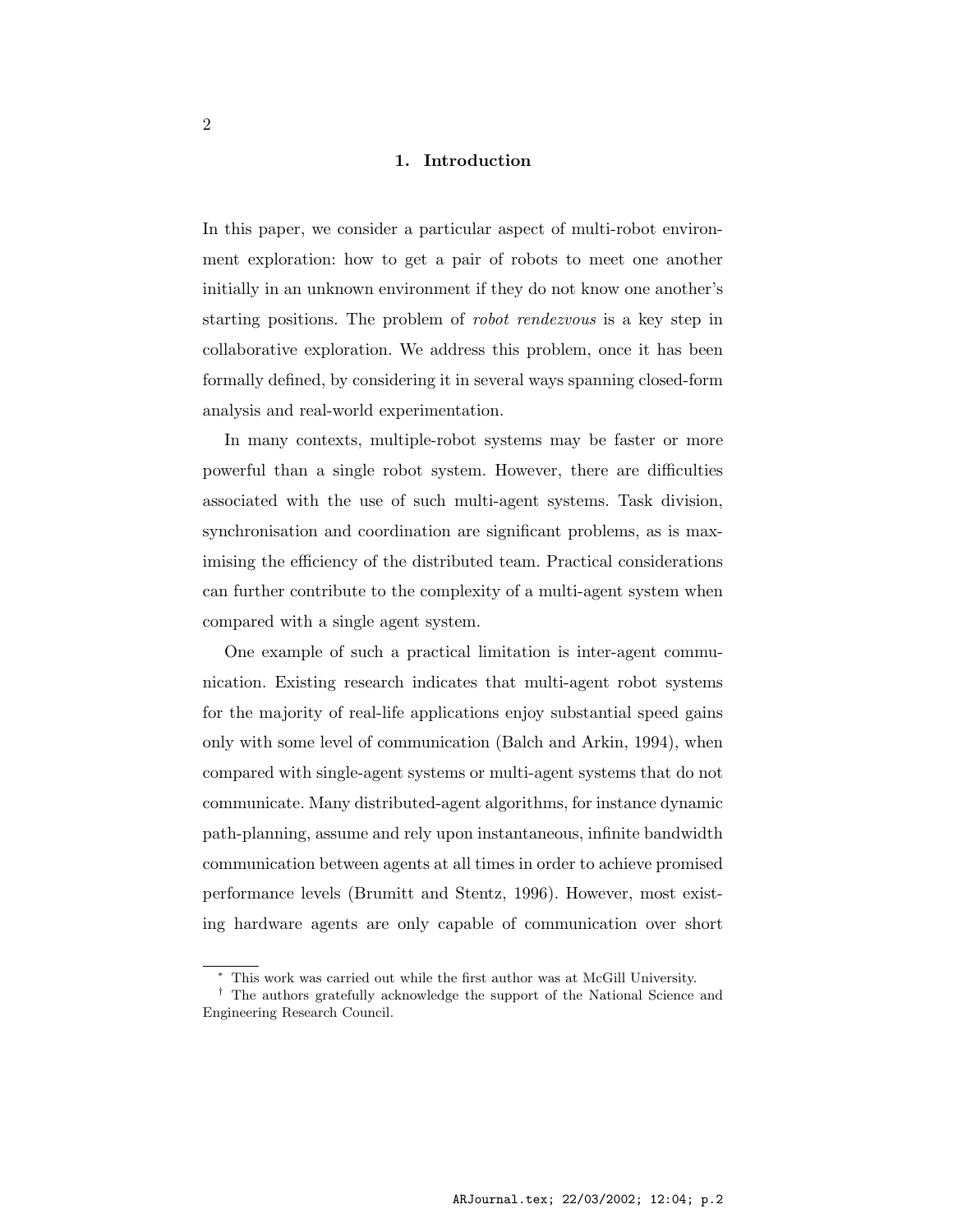distances. Environmental geometry, wireless transmission technology, power considerations and atmospheric conditions (or water conditions for underwater agents) all contribute to limitations on communication range. In the absence of sophisticated satellite receivers or high power devices, a common constraint for successful communication is maintaining "line-of-sight" between agents.

Since many realistic robots must be near one another to communicate, this implies they need to be able to rendezvous. In addition, the agents must be able to merge the maps generated by the exploration process; if the maps cannot be merged, then each agent must itself explore the environment to completion, and no task speed-up is achieved. Under many circumstances, heterogeneous agents must share a common reference point to be able to merge  $maps<sup>1</sup>$  - completely independent maps cannot always be merged reliably. Unless the agents start at exactly the same place in the environment, they must agree on a place to meet a priori, and share information. However, choosing a meeting point reliably, especially in an unknown, unconstrained environment is difficult.

# 1.1. PROBLEM STATEMENT

We are interested in multi-robot exploration using range-limited "line of sight" sensors such as vision or sonar. In practice, the particular sensing modality has numerous pragmatic implications, a major factor being the range at which the agents can either recognise one another, or any landmarks in the environment. In the context of a general rendezvous strategy, we will initially consider a generic "abstract" sensor that both

<sup>&</sup>lt;sup>1</sup> It is sometimes possible to merge maps using their shapes. However, if the agents' sensors are substantially different, or there are spatial ambiguities, the merging process may fail.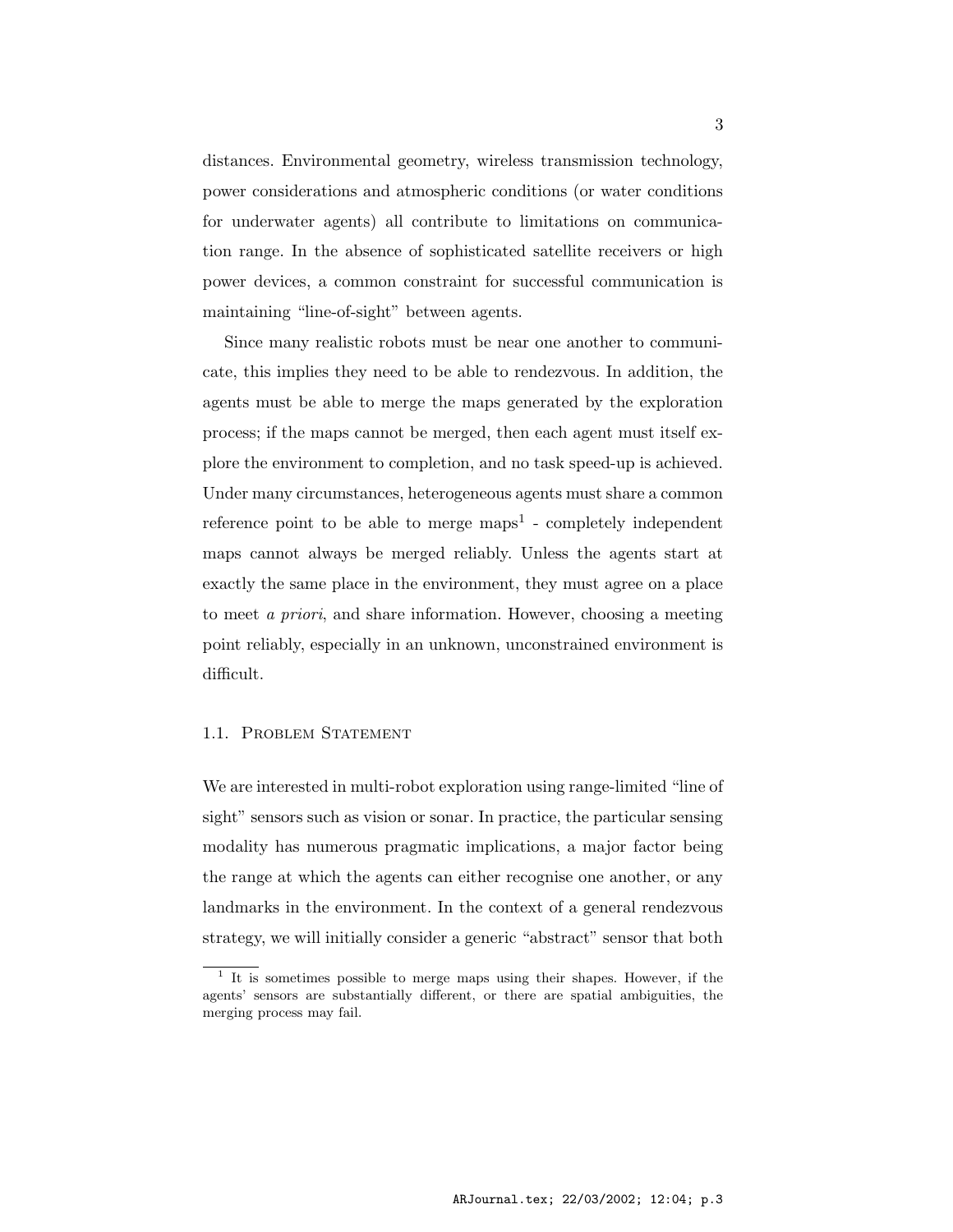allows the agents to recognise one another when they are sufficiently close together and also allows them to evaluate any point in space as to its suitability as a rendezvous point. We describe how the rendezvous task can be efficiently accomplished under various assumptions about the environment and the perceptual abilities of the agents involved.

To restate this more formally, given two heterogeneous robots equipped with noisy sensors that can be used for mapping, and a sensor that can be used for computing a local signature of the position in the environment, how can the robots both explore the map and meet in minimum time? In the simplest approach to the problem, the rendezvous will have the agents search through the environment for good meeting points, and then have them travel to the single best meeting point at a pre-arranged time. In practice, more complex approaches are required.

The rendezvous task itself is divided into two sub-problems.

- 1. The first sub-problem is how to choose an appropriate rendezvous point, given an unknown environment. The ability of the agents to meet in the environment is a function of their ability to reliably choose appropriate rendezvous points. For instance, mountain tops may be a good outdoor rendezvous point.
- 2. The second sub-problem is that of dealing with confounding factors in the rendezvous process. One such factor is the difficulty of coming to an agreement on the location for a rendezvous. Sensor noise may cause agents to disagree; agents may not have explored the same regions of space, and therefore may choose different points. An appropriate rendezvous strategy must take into account such asymmetry between the agents' exploration. Pre-arranged behaviour must also account for such asynchronies and allow for missed rendezvous attempts.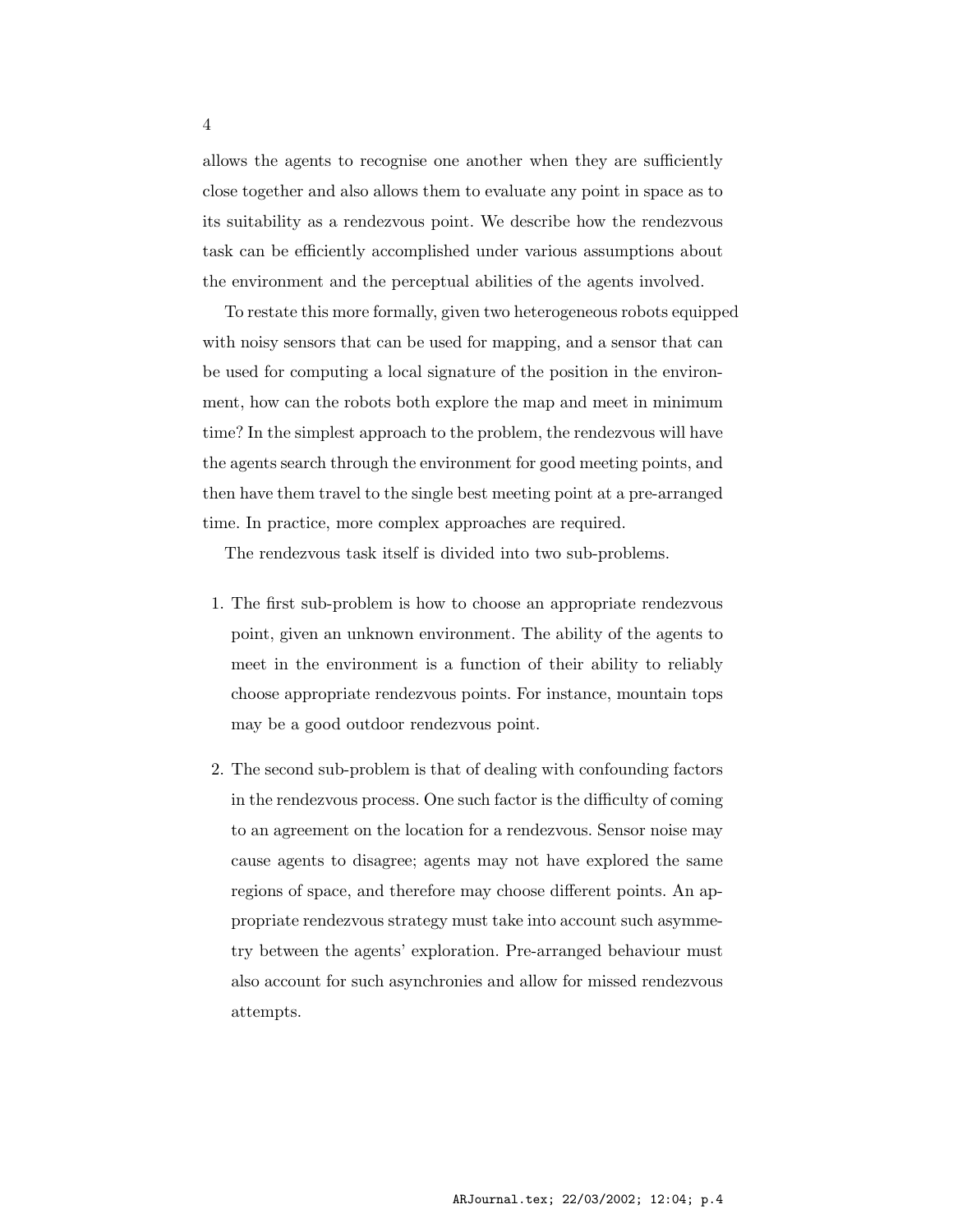#### 1.2. OUTLINE

In section 3, we formalise the parameters of the rendezvous problem that necessitate more than one attempt. In section 4, two classes of solutions are proposed and then analysed analytically. We simulate the rendezvous problem at two levels; the first level, section 5, is a purely algorithmic simulation, simply to test the efficacy of the various algorithms under the different conditions we describe. In section 6, we develop a realistic simulation, using spatial metrics and simulated sensing and motion. Finally, we demonstrate in section 7 the speed-up possible under multi-agent systems by comparing the running-time of the multi-agent system versus the single-robot system on a real multirobot system.

# 2. Previous Work

The problem of rendezvous is not a new one; there exists a body of research in the optimisation and operations research community involving search problems. Rendezvous is a particular variant of the search problem, similar to games with mobile hiders, called *princess* and monster games (Alpern, 1995). There are many variants of the rendezvous problem itself, involving distinguishable (Alpern and Shmuel, 1995) or indistinguishable agents (Anderson and Essegaier, 1995) and collaborating or interfering agents. The environment may have focal points, or may be completely homogeneous.

There are a number of differences between the highly theoretical approach most prior work takes and the approach used here. In our work, the environment is not known, and one of the key problems is to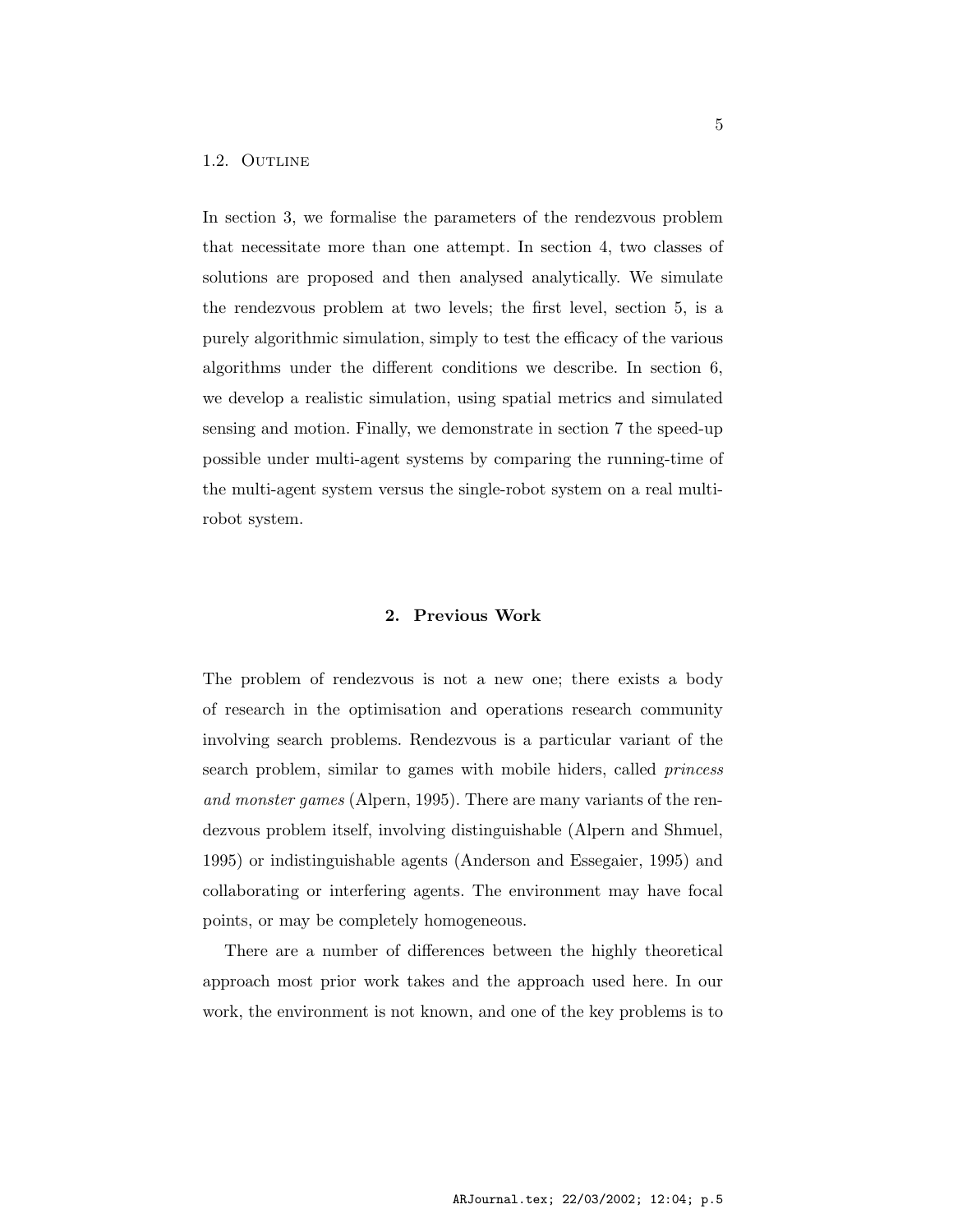find the focal points (what we term landmarks). Secondly, in prior work, the theoretical agents have perfect sensing, synchronisation, etc. Here, we are dealing with realisable agents, with the concomitant problems of noise, asynchrony, real-time travel limitations.

However, there is a key similarity between ours and the prior work, in that communication between agents is prohibited, until the agents are within a pre-determined line-of-sight range. Indeed, the graph-theoretic approach reduces this distance to 0 in many cases. It is interesting to note that one of the algorithms proposed by Alpern (Alpern, 1995) is equivalent to the first deterministic algorithm we propose in section 3.

#### 2.1. MULTI-AGENT ROBOTICS

Balch and Arkin (Balch and Arkin, 1994; Balch and Arkin, 1998) describe several tasks: consuming, foraging and grazing. The task of exploration is an example of a grazing task, in that each point in the environment needs to be covered by at least one robot's sensors, in order to acquire a complete representation. Further tasks that have been addressed in the context of multi-agent systems are box-pushing (Parker, 1994; Donald, 1995), formation holding (Beni and Liang, 1996) and exploration and mapping (Rekleitis et al., 1997; Cohen, 1996). Like Donald's box-pushing and the grazing task, many of these applications use passive sensing or implicit information to perform their task. There is a dearth of work in real applications that demand full, active communication that have been implemented on real robots. Rekleitis and colleagues' (Rekleitis et al., 1997) work on using multiple robots for exploration is very much in the spirit of this work, using multiple agents to overcome limitations in the use of a single robot for exploration. While their approach overcomes inherent limits in localisation in an unknown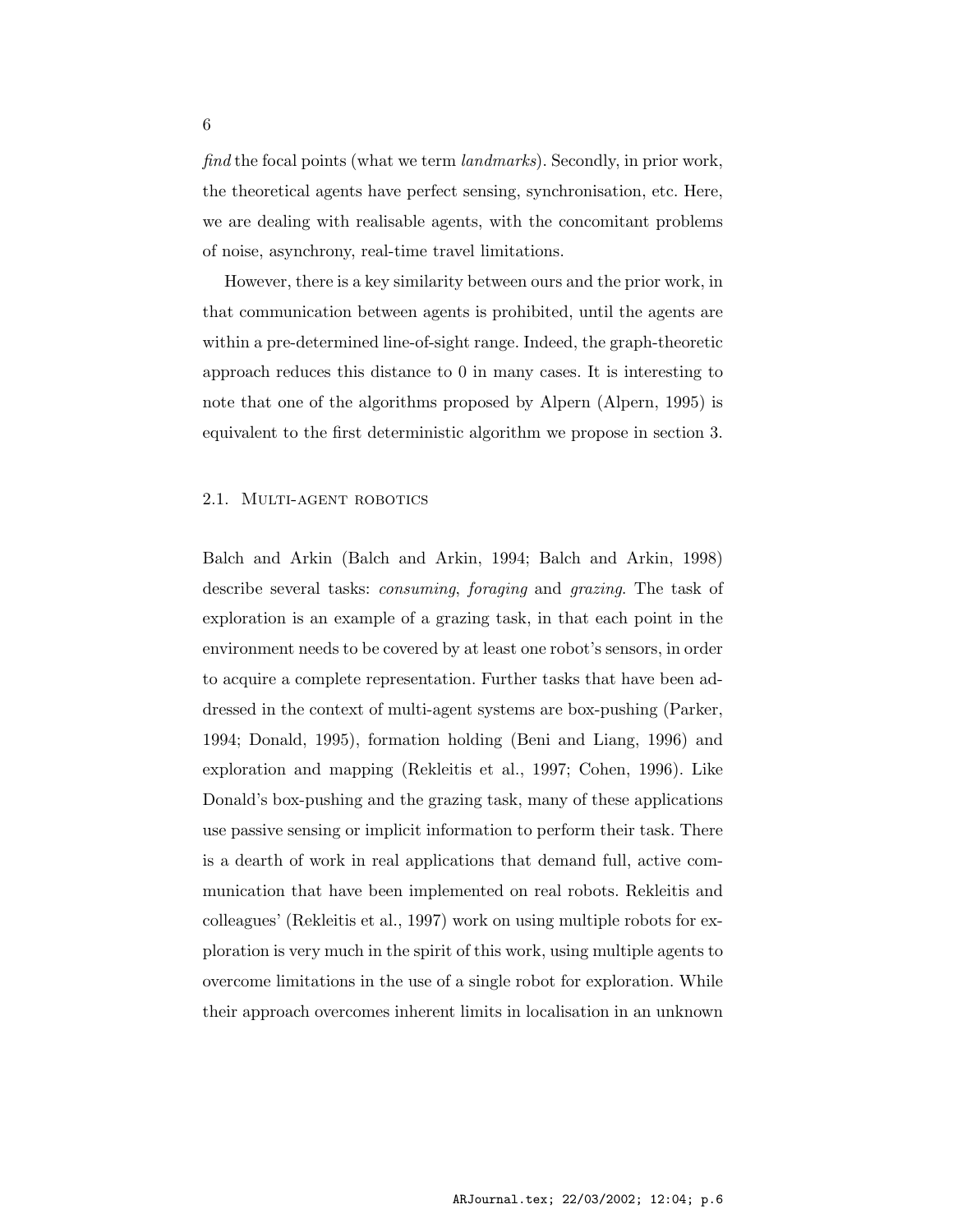environment, the goal is to increase the precision of the map acquired. This work is focussed on increasing the speed of map acquisition.

A comprehensive taxonomy of the different types of multiple-agent systems, or swarms has been proposed (Dudek et al., 1996), including the various types of communication available. In addition, the three possible types of communication were described as

- − No communication ("COM-NONE")
- − limited communication ("COM-NEAR")
- full communication ("COM-INF")

As the authors point out, COM-INF "is the classical assumption, which is probably impractical if [the number of agents]  $\gg 1$ ." A modest understatement, given that radio communication breaks down in many situations as soon as line-of-sight is lost. Our work makes the assumption of swarms of range-limited communication, instantiated in this case using a line-of-sight constraint.

There has been considerable work in studying the range of behaviour of multiple-agent systems, especially attempting to maximise efficiency and minimise complexity (Mataric, 1992) (Hara et al., 1992). Mataric has looked at models of collaborative behaviour between mobile robots (Mataric, 1992), and examined the "emergent behaviour" properties that result. She also observed that the form of communication plays an important role in how collaborative actions proceed. Parker has developed control strategies for heterogeneous multiple robot systems, and made clear the need for effective communication (Parker, 1994).

Finally, the problem of map generation from co-operative multiagent exploration was discussed and implemented first by Ishioka et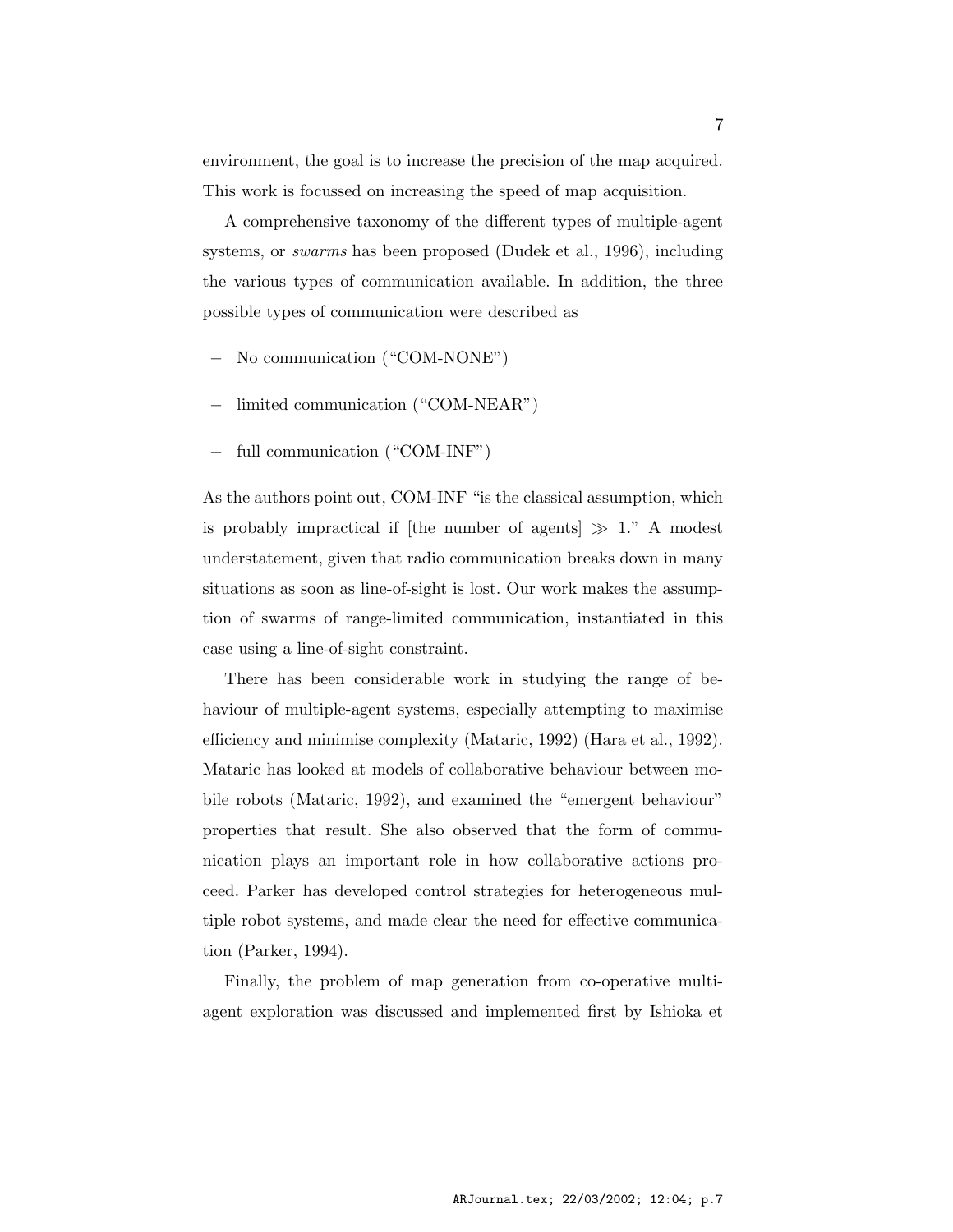al. (1996). Their work is a canonical example of the potential applications of the technique presented in this paper, in which co-operative heterogeneous robots generated maps of unknown environments. They did not discuss the problem of rendezvous, but focussed only on how to merge maps once the rendezvous has occurred. Later work also assumes rendezvous has occurred (Rao et al., 1996), and the latest work by Fox et. al. further develops the ideas of detecting rendezvous visually, and map merging probabilistically (Fox et al., 2000).

While it is clear from the graph-theoretical work that focal points in the environment are essential to effective rendezvous, it is Kuipers' selection of distinctive locations in a simple 2-D environment (considered previously in the context of map-making (Kuipers and Byun, 1991)), that is the basis for the landmarks in this work. The distinctive locations in that work were determined by active hill-climbing over the distinctiveness function, that is, by local gradient ascent over some function of the sensor output. The local maxima in a continuous property of the environment allowed for the conversion of a metric environment representation into a graph-like or topological one (Chatila and Laumond, 1985; Dudek et al., 1991; Kuipers and Byun, 1991; Shatkay and Kaelbling, 1997; Thrun, 1998).

# 3. The Rendezvous Problem

In the simplest, idealised, noise-free case, the robots have a pre-arranged notion of what constitutes a good rendezvous point. At a pre-arranged time, the robots go to the best rendezvous point, and wait for the other  $\rm robot(s)$  to arrive. They can then fuse their maps and suitably partition any remaining exploration to be done.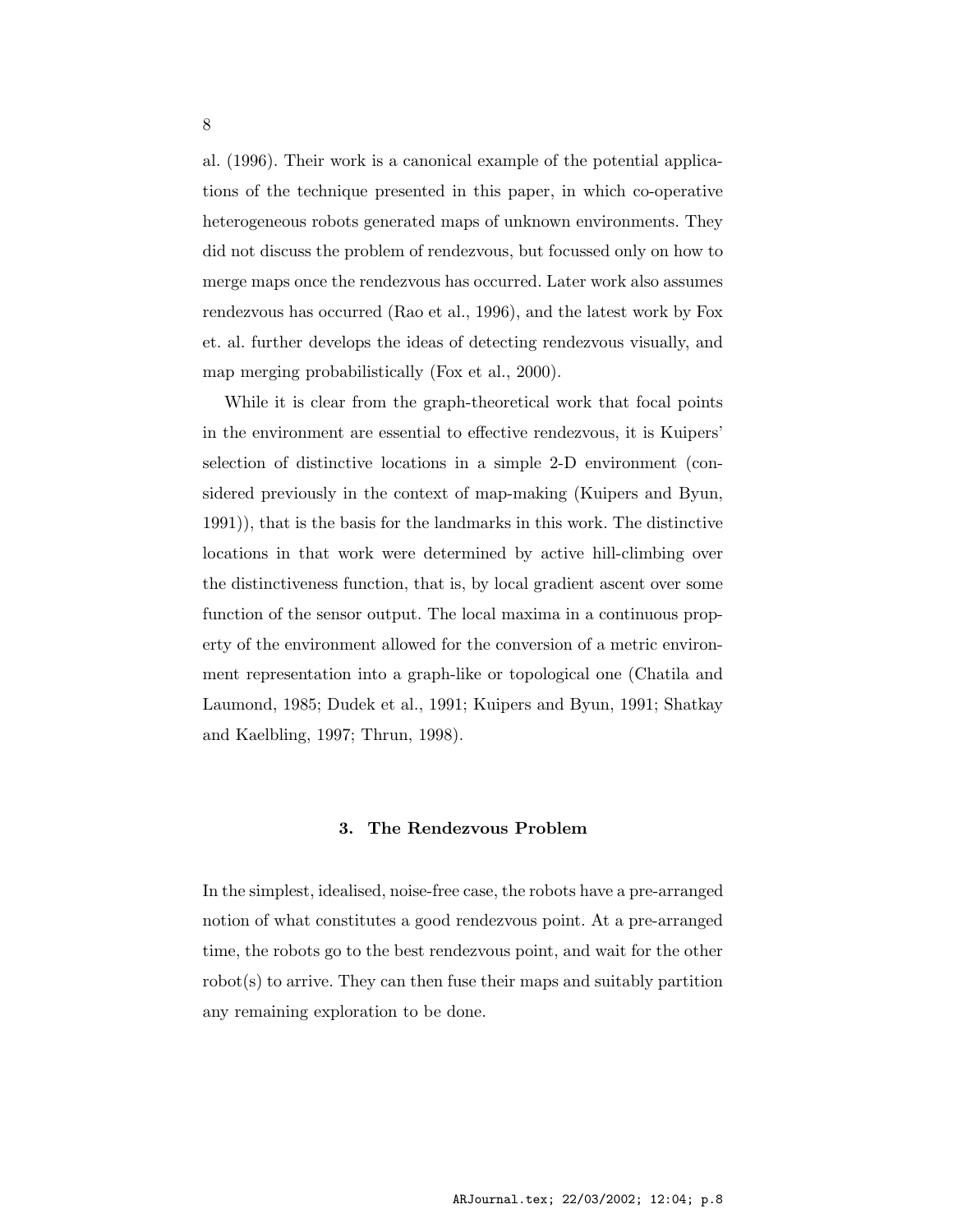This simple strategy can be decomposed into the following four steps:

- 1. Travel throughout environment
- 2. Find good rendezvous locations
- 3. At the pre-arranged meeting time, choose the best rendezvous location
- 4. Travel to that rendezvous location, and share information with the other agents

In the following sections, we describe how to choose good rendezvous locations. We then formalize what can cause a rendezvous attempt to fail, and how our rendezvous strategies recover from failures.

#### 3.1. Defining Rendezvous Points

In the context of cultural environments, typical notions of good rendezvous locations – we refer to these points as landmarks – generally rely upon some a priori knowledge of the environment. For instance, humans often rely upon existing structures such as doors of buildings or monuments. We would like to avoid assumptions about the availability of such structures, therefore, we define the notion of distinctiveness, or landmarkness, as a value defined at every point in the environment, and use this value to find landmarks. If the distinctiveness is a function of the agent's sensor(s), then there is no issue of environmental dependence on the ability to find landmarks — every location is a potential landmark.

We refer to the scalar measure of suitability of a particular point  $(x, y, \theta)$  as its distinctiveness:  $D(x, y, \theta)$ . The position  $(x, y)$  and orientation  $\theta$  of the robot are commonly termed the *pose* of the robot,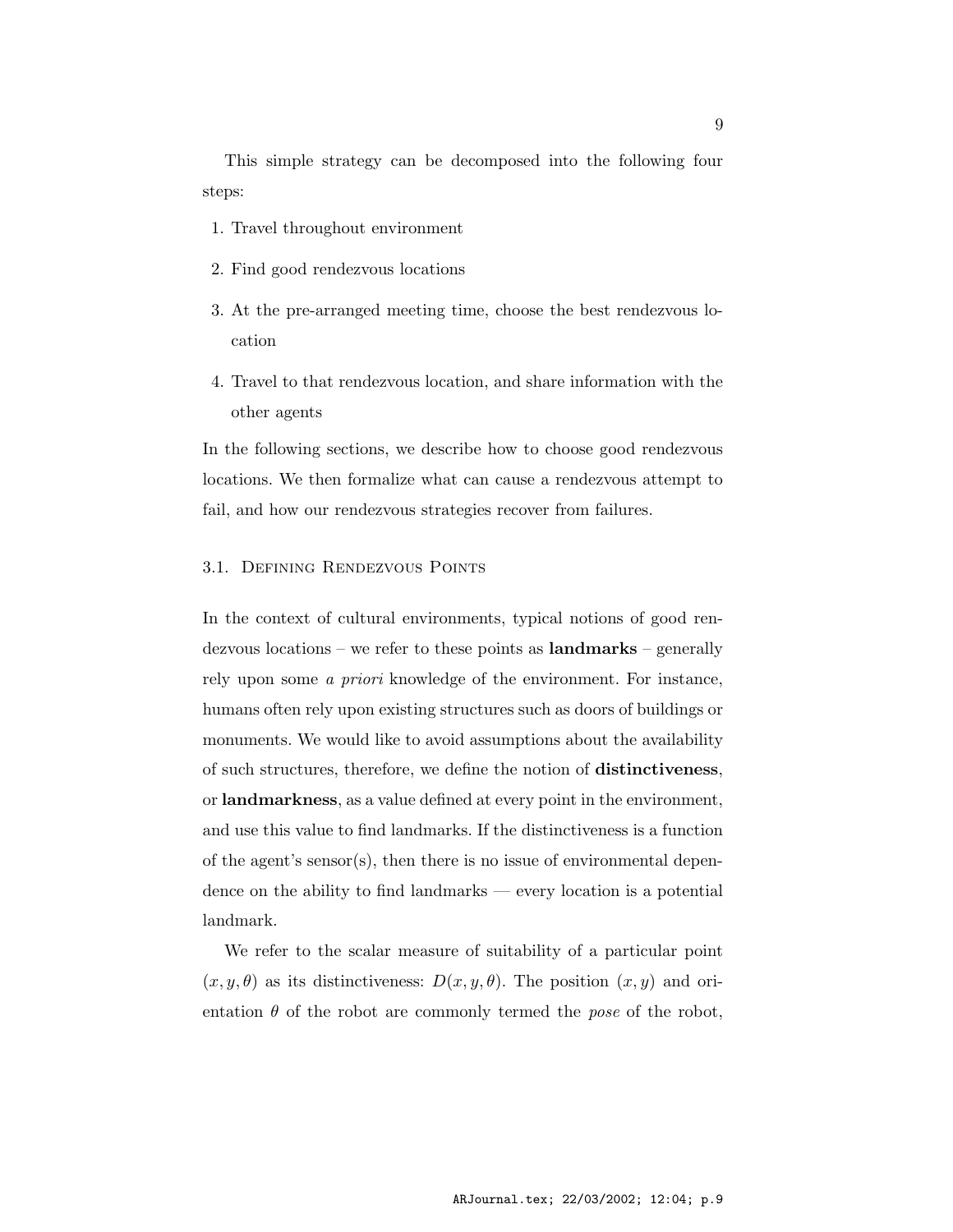defined over the configuration space  $\mathcal C$  of the robot. For a pose vector **q** we can define  $D(\mathbf{q}) : \mathcal{C} \to \mathcal{R}$  that maps from the configuration space of the robot to a real-valued scalar.

The quantity  $D(\mathbf{q})$  is implicitly a function of sensor data  $f(\mathbf{q})$ , so we have a new distinctiveness function  $\hat{D}$ , such that:

$$
D: (x, y, \theta) \to \mathcal{R} \tag{1}
$$

$$
\mathbf{f} : (x, y, \theta) \to \mathcal{S} \tag{2}
$$

$$
\hat{D}: \mathcal{S} \to \mathcal{R} \tag{3}
$$

$$
D = \hat{D} \circ \mathbf{f}(\mathbf{q}) \tag{4}
$$

Some intuitive examples of environmental attributes that might serve as distinctiveness measures are spatial symmetry, distance to the nearest obstacle, or altitude (for 3D surfaces – for example humans might select hill tops). If we choose our the distinctiveness function to be orientationally invariant, then

$$
D(x, y, \theta) = D(x, y) \tag{5}
$$

The possible distinctiveness measures are heavily dependent on the types of sensors the robots have at their disposal. Because the robot assigns a value to every point, a good sensing modality is one that allows the distinctiveness to be defined at any location in the environment, and for which there exists some metric that can order the resultant landmarks in the environment in terms of distinctiveness. This ordering allows the landmarks to be ranked in terms of their likelihood to lead to a successful rendezvous. By far the most important feature of the distinctiveness function is that the locations of its extrema should be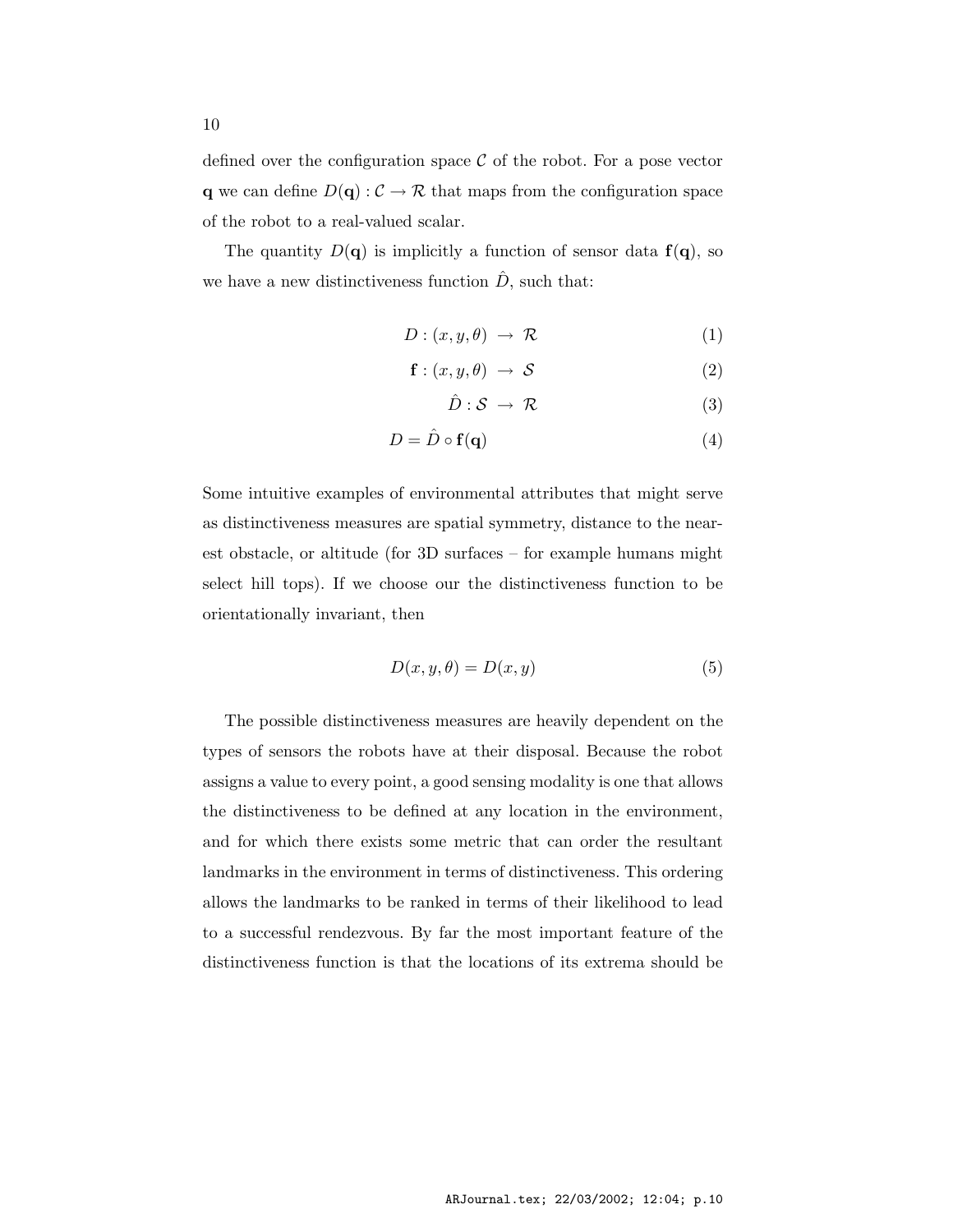robust with respect to small changes in position, so that these extrema can be found again later.

It is important to note that the distinctiveness values are only computed for locations actually visited by the robot. By restricting landmarks to lie along the robot trajectory, we avoid issues of landmark visibility and viewpoint independence. Consequently, rendezvous locations need not be recognisable as such from afar, such as a mountaintop is. We recognise locations as landmarks by actually visiting them.

The function  $D(x, y)$  defines a surface across the  $x - y$  plane. Landmarks are defined as the local maxima (or minima, if preferred), of the distinctiveness surface. Certain generic properties apply to good distinctiveness functions, independent of the sensing modality. If  $D(x, y)$ is smooth, locally convex, and has few local extrema or inflection points, then it is easy to find highly stable and mutually agreed-upon extrema. Landmarks can be found by the robots performing gradient ascent over  $D(x, y)$ . However, although this strategy is attractive in principle, we believe that in many real environments, occlusion, noise, and other factors may make the "distinctiveness surfaces" highly non-convex and thus complicate the process.

#### 3.2. Finding Landmarks

One way to identify potential rendezvous points, or landmarks, is to sample the distinctiveness surface uniformly across the space, and then identify the maxima in the surface off-line. However, the task of locating landmarks for rendezvous cannot always dictate the robot trajectory. Although we are developing the technique of multi-agent rendezvous for exploration, we would like to generalise rendezvous to any multiagent system. The constraints of some tasks may not allow the agent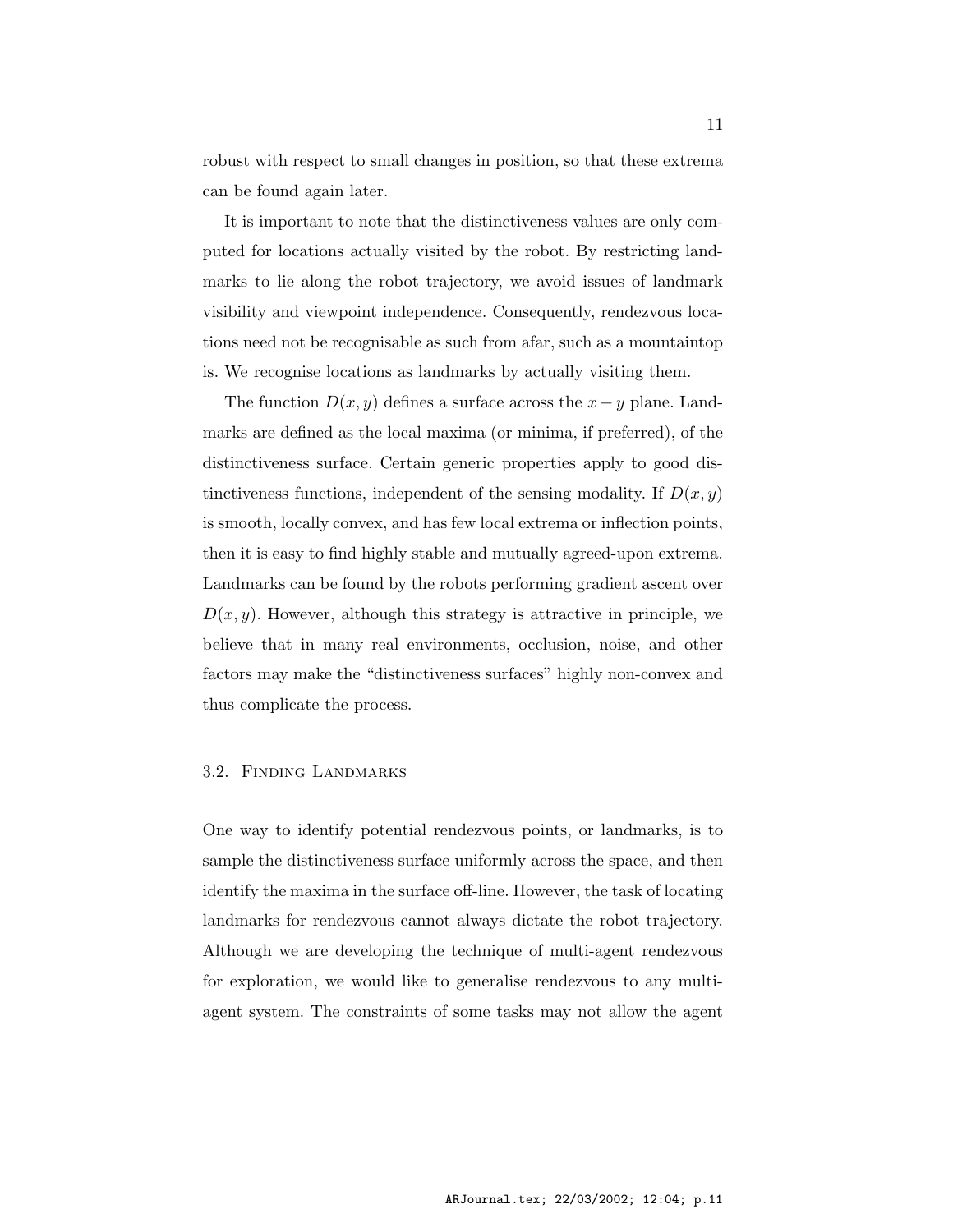to suspend execution of the primary algorithm in order to follow the distinctiveness surface, hunting for landmarks. As a result, the agents must be able to identify landmarks during the execution of any task.

We therefore impose two constraints on the distinctiveness function - the function must be trajectory-independent and orientationindependent. For example, the "Northern-most" point in the alreadyexplored environment is a poor choice. If the explored area of each robot is circular, then two robots will only have the same "northernmost" point if the environment is highly constrained or if the explored regions are very similar. In Figure 1, we see that despite having relatively similar explored regions, the robots will choose quantitatively different landmarks. If the landmarks are separated substantially, either by distance or by some obstacle such as a wall, a rendezvous at these landmarks will fail.



Figure 1. An example of the effect of choosing a poor measure of distinctiveness. Even though the two robots have relatively similar explored regions, the best landmark each chooses is different enough to cause rendezvous difficulties.

Similarly, an orientation-dependent distinctiveness function will give very different values for a robot looking down a corridor, as opposed to a robot looking at a wall. Unfortunately, most immediately obvious distinctiveness functions are orientation-dependent, especially those that use the sonar rings found on most mobile robots. The solution we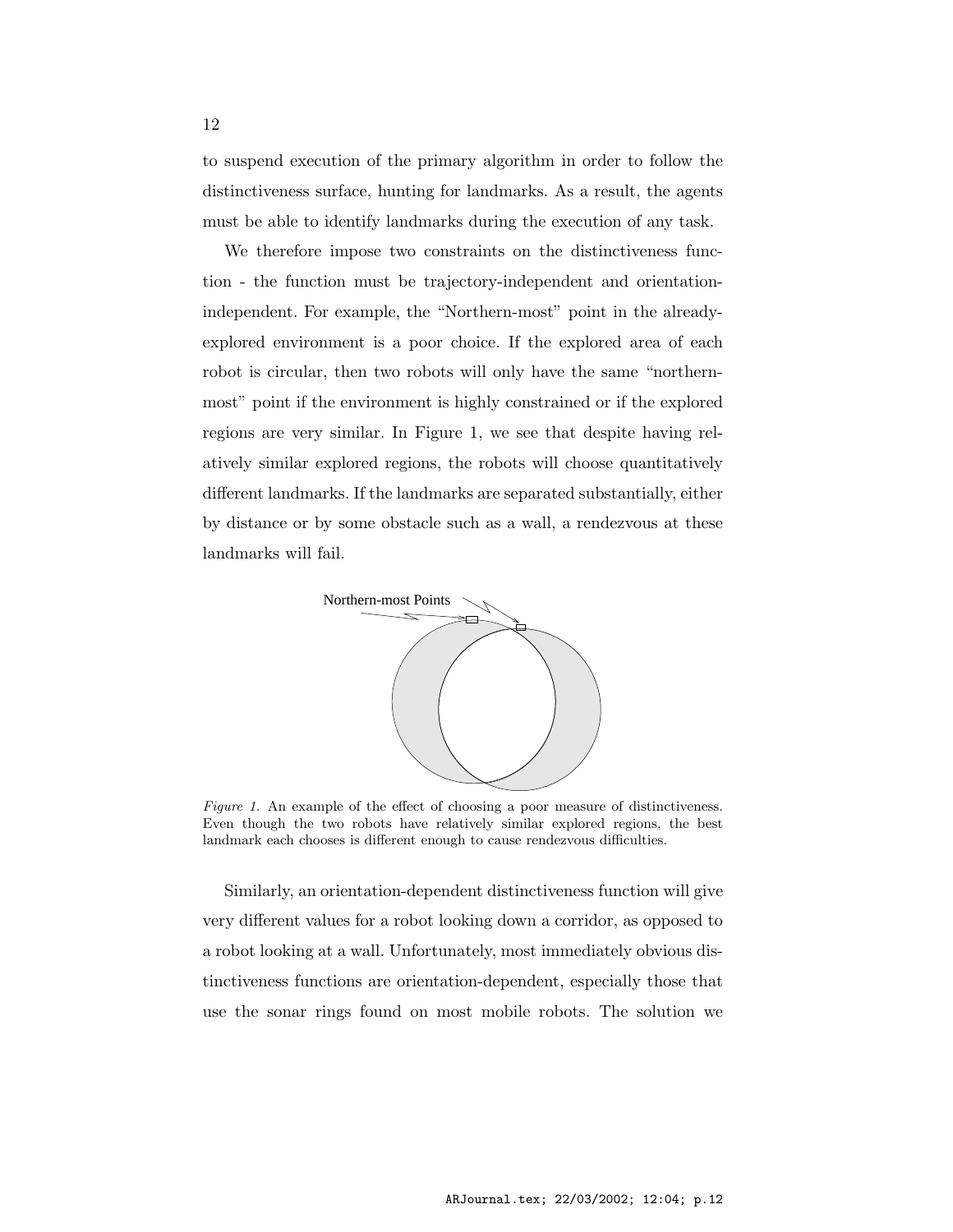have chosen is to sample the distinctiveness function at pre-determined orientations.

There still remains an issue of spatial sampling  $-$  as the agents travel through the environment they must sample the distinctiveness function sufficiently often to be able to specify the landmarks accurately. Coarse sampling can lead to incorrectly estimating a peak's height, or even failing to observe a good landmark entirely. One possible solution is to sample the distinctiveness surface along the trajectory as finely as possible. However, since the distinctiveness sampling is a function of the task-dependent trajectory, the problem is independent of the distinctiveness function and must be addressed in some other manner. Possible solutions to this problem will be discussed with rendezvous algorithms.

### 3.3. Inter-agent Differences and Sensor Noise

In addition to using the same distinctiveness function, the agents must compensate for differences in their perceptions of the environment. In order for two robots to agree on a good landmark, they must have similar perceptions of the environment or be able to convert their percepts into a common intermediate form. In the extreme case of two agents with dramatically different sensing modalities, there is essentially no way for them to rendezvous based on the recognition of environmental characteristics. Sensor noise can play a similarly problematic role. We model this aspect of the problem by parameterising the extent to which the two agents can reliably obtain the same measurement of distinctiveness at the same location.

We consider the base case,  $D(x, y)$ , to be "ground truth" with respect to the distinctiveness that should be measured by all the agents.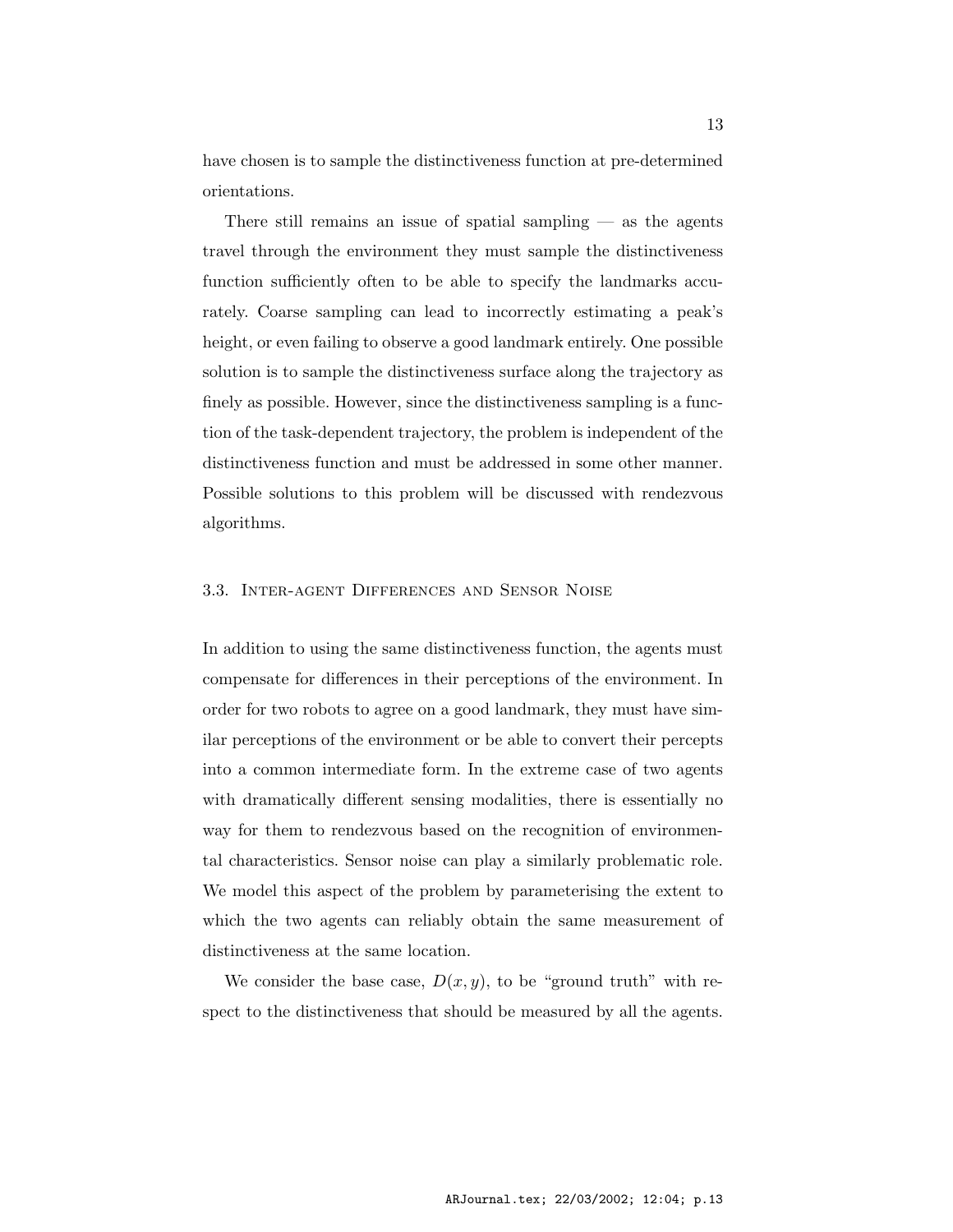However,  $D(x, y)$  is a function of the sensors the agents use:

$$
\mathbf{S}_i(x, y) = \mathbf{S}(x, y) + \eta_i(x, y) + \lambda_i \tag{6}
$$

$$
D_i(x, y) = D(\mathbf{S}_i(x, y)) \tag{7}
$$

where  $S(x, y)$  is the ideal perception of the environment by the given sensor, in the absence of any noise.  $S_1(x, y)$  is Agent 1's perception of the environment at position  $(x, y)$  that encapsulates the agent's systematic error  $\eta(x, y)$  over the measurement at that position;  $\lambda_i$  is that agent's random sensor noise.

For the purposes of modelling the inter-agent differences, we model  $\lambda$  and  $\eta$  as scalars, and collapse them into one error term. With full generality, we can consider one of the agents as the reference perceiver (the arbiter of good taste) with a percept  $D_1(x, y) = D(x, y)$  while the other robots obtain a sensor measurement which can be viewed as noisy with respect to that of the first robot:

$$
D_i(x, y) - D_1(x, y) = \hat{\delta}_i \hat{\eta}_i(x, y) + \hat{\delta}_i D_1(x, y)
$$
\n(8)

$$
D_i(x, y) = (1 - \hat{\delta}_i) D_1(x, y) + \hat{\delta}_i \hat{\eta}_i(x, y)
$$
(9)

where  $\hat{\eta}_i(x, y)$  is all stochastic and systematic noise processes of each robot, and  $\hat{\delta}_i$  specifies the extent to which the two robots  $(D_i \text{ and } D_1)$ sense (or perceive) the same thing. If both robots have exactly the same perceptions of the environment we have  $\hat{\delta} = 0$ . In the context of this formalism,  $\hat{\eta}(x, y)$  combines both intrinsic sensor noise and any differences in the type of sensor used. Note that the for the purposes of modelling differences in sensor measurement across agents, the  $\hat{\eta}$  and  $\hat{\delta}$  parameters can be treated as a single parameter,  $\delta$ .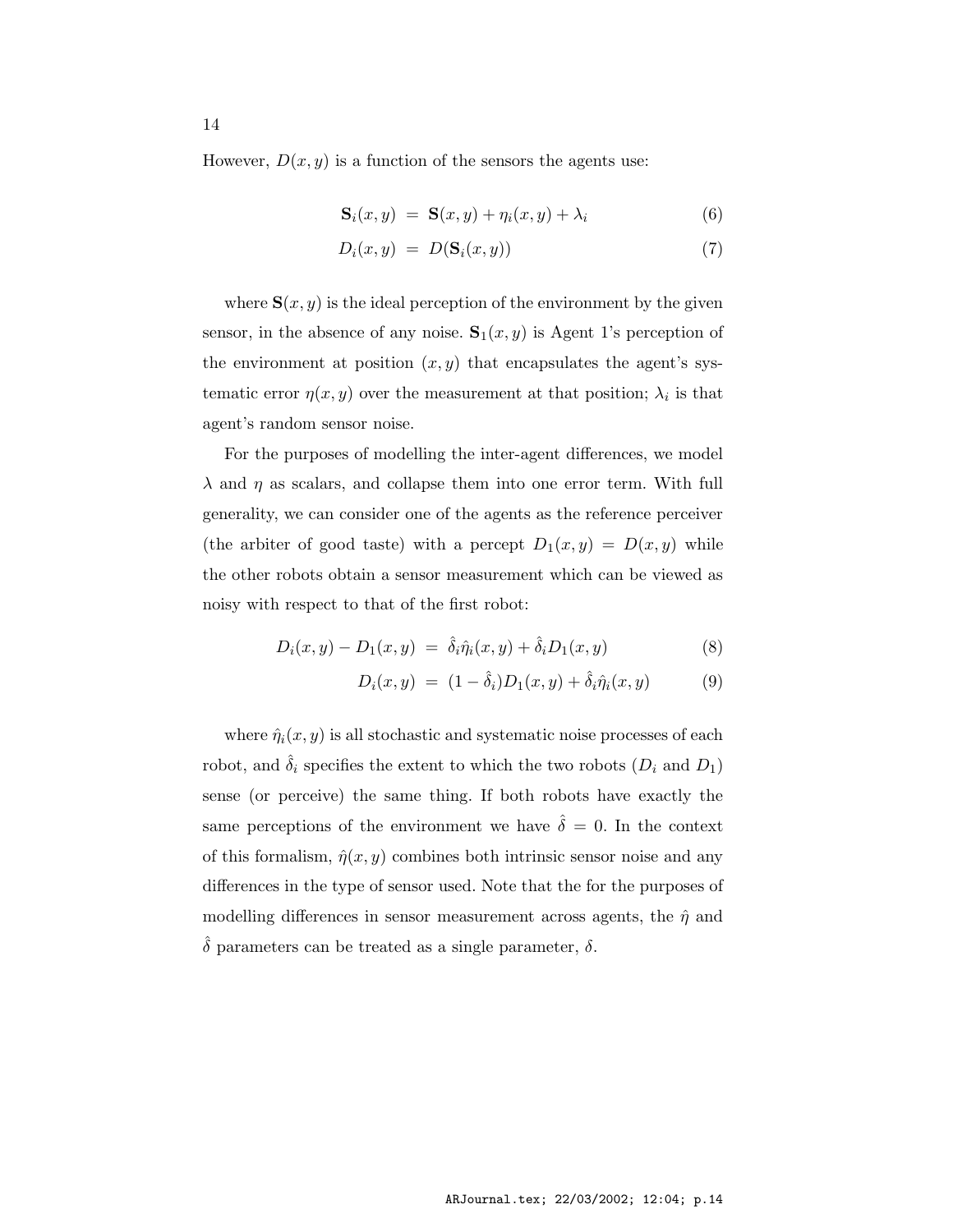#### 4. Rendezvous Strategies

In the ideal case, the obvious choice is the "best" landmark, i.e., the point in the environment that has the largest known maximum of the distinctiveness function. For a variety of reasons, this simple strategy proves to be difficult or impossible to achieve in practice. Therefore, strategies must be developed to accommodate the various confounding factors that make the rendezvous problem challenging in practice.

### 4.1. Formal Parameters of the Rendezvous Problem

In order to estimate the effectiveness of alternative strategies for rendezvous, we have identified key attributes that must be formalised. Important attributes of the rendezvous problem are:

- Sensor noise the distinctiveness measures observed by the two robots are unlikely to be identical. This is expressed by the  $\delta(x, y)$ term of Equation 9.
- Landmark Commonality the extent of overlap between the spatial domains of the agents.

In the ideal case, the agents will share all landmark knowledge. More likely is that the robots have explored partially-overlapping areas, and will have some different landmarks d that are not in the common region, of a total set of n landmarks.

Synchronisation — the level of synchronisation between the agents. If the agents do not agree on the rendezvous time, there is a probability that the rendezvous will be missed. Also, if an agent fails to arrive at the landmark because there of travel delays, the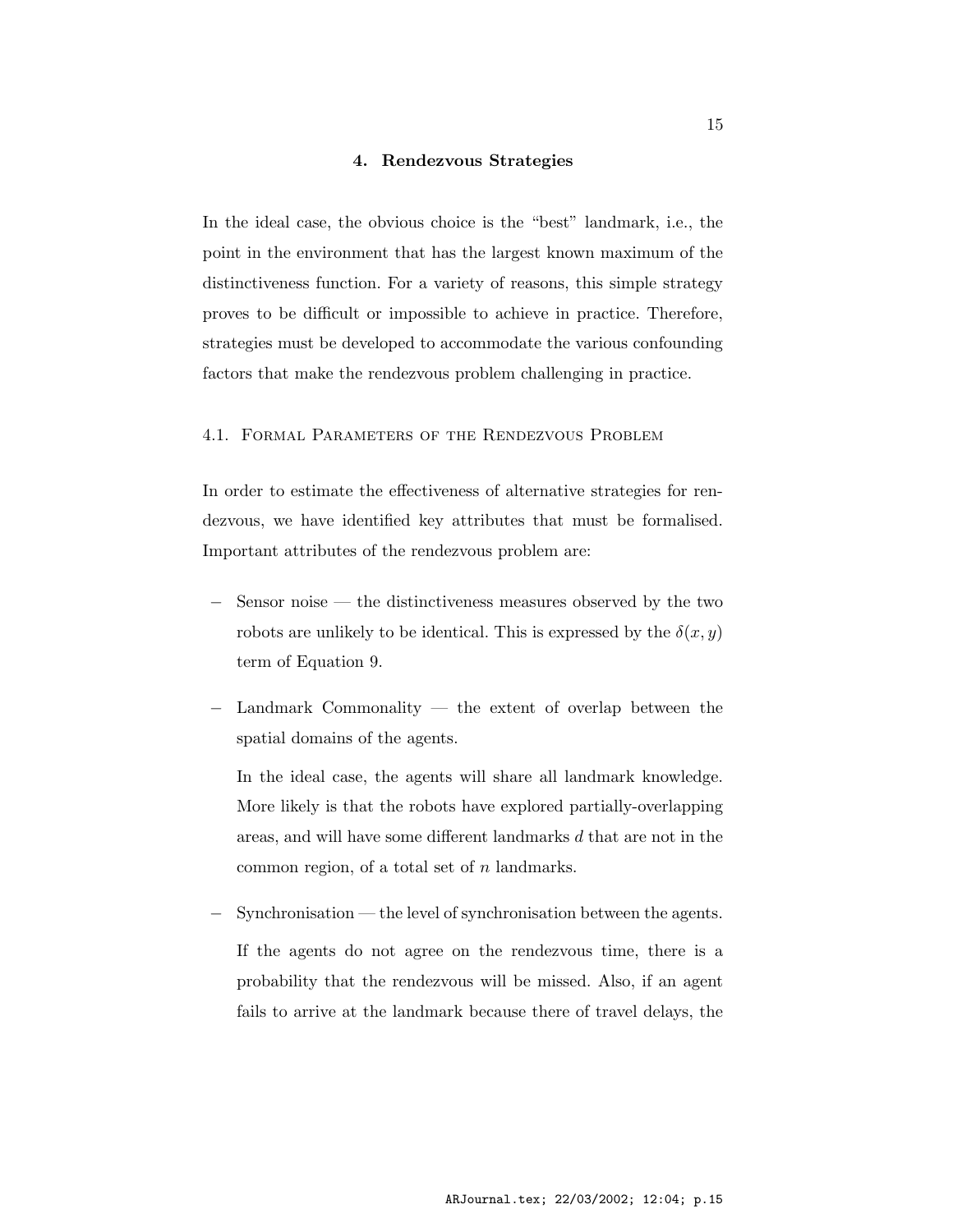rendezvous will fail. The probability that a rendezvous is missed is modelled by the parameter  $j$ .

Landmark Cardinality — the number  $n$  of points considered for rendezvous by each agent.

If there is exactly one landmark, then the rendezvous algorithm cannot make any attempt to compensate for variations in the problem parameters. In this extreme case, the problem is "solved" simply by revisiting that one landmark. At the other extreme, if every point visited is considered as a landmark, the algorithm may be swamped, preventing it from exploiting its abilities to find the other agents.

It is assumed that if the agent roles are asymmetric that there is an a priori agreement of which agent will play which role. Furthermore, we assume that all agents share some notion of synchronisation that is, all agents can agree on when rendezvous attempts should be made, however, this synchronisation may be noisy. A third assumption is that all agents have the same landmark set cardinality — they all attempt rendezvous over the same number of landmarks (even if they are not using identically the same landmarks in their sets). Finally, it is assumed that all agents are performing the same task, and using the same rendezvous strategies.

# 4.2. Landmark Selection Algorithms

Looking to biology, some simple algorithms for related problems are observed. One common strategy has one agent (e.g., a child lost at the zoo) wait to be found while other agents (e.g., desperate parents) cover the space, performing search. Another equally naive but much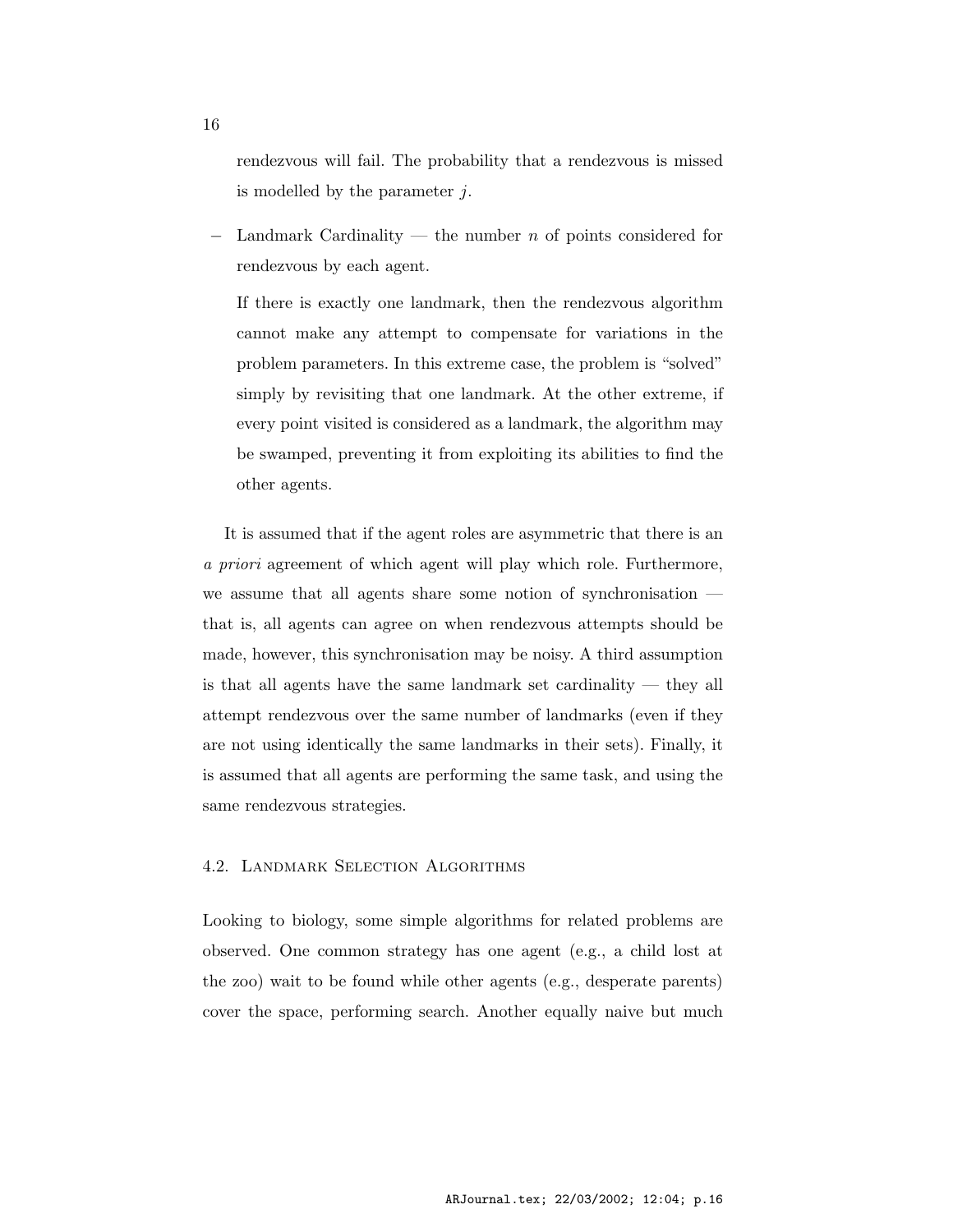less common strategy has agents moving from landmark to landmark randomly until a rendezvous occurs.

We have developed two main classes of algorithm: deterministic and probabilistic. The deterministic class of algorithm creates a list of all possible combination of landmarks and specifies the order in which the landmarks should be visited. There is no random aspect to the landmark visit sequence, and therefore the algorithms will generate the same sequence of landmark visits for a given landmark set. The probabilistic class of algorithm does not generate an a priori ordering of landmarks, but simply generates probabilities for landmarks being visited at any proposed rendezvous.

#### 4.2.1. Deterministic Algorithms

Sequential – One agent picks a landmark and waits there for the other agent, which visits every landmark in turn. If the second agent has visited every landmark without encountering the first agent, the first agent moves to another landmark it has not yet visited.

The active agent cycles through all its landmarks, before returning to the beginning of the set. The passive agent remains at a landmark for  $n$  cycles, where  $n$  is the size of the landmark set, before moving to the next landmark. This generates a list of all pair-wise combinations of landmarks, sorted by distinctiveness. This strategy gives the agents asymmetric roles with respect to one another. The extension from a single pair of agents to an arbitrary number of agents can be easily accomplished by evenly dividing the agents into two classes of active and passive agents.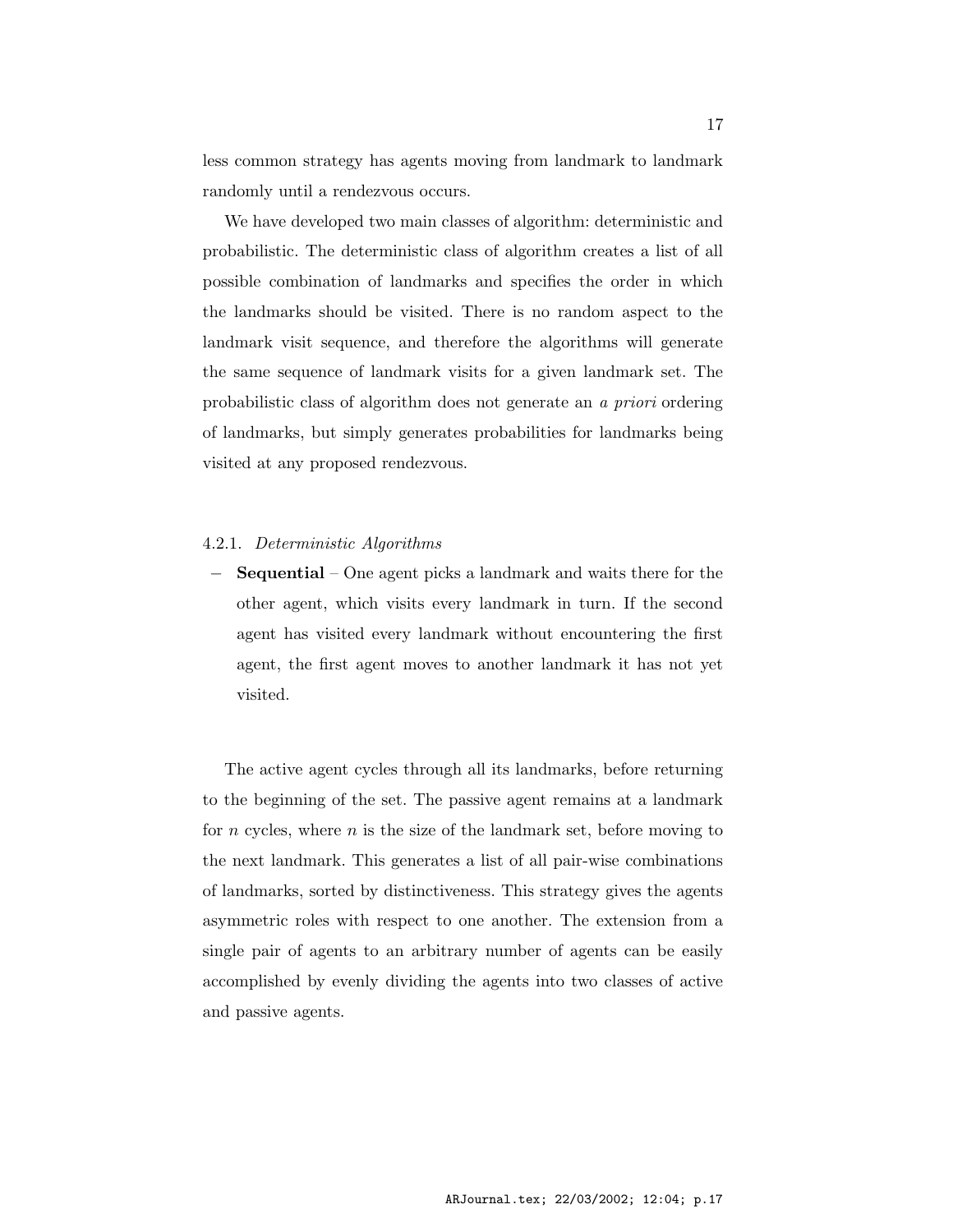− Smart-sequential – Each pairwise combination of landmarks known to a robot is assigned a "goodness" value. This value is the product of the distinctiveness of the pair. The list of landmark pairs is sorted by this product, and one side of each pair is discarded, leaving an ordered list of  $n^2$  landmarks from a set of n. The robot then visits the landmarks in this order.

The smart-sequential strategy takes into account the fact that the landmarks may be mis-ordered across agents: that is, one agent's sorted list will not quite match the other's, and that the relative mis-orderings are likely to be small (that is, one list can be regarded as an almostsorted version of the other). The landmark orderings can be thought of as being "perturbed" rather than grossly misordered across agents. Consequently, it may make more sense to revisit highly distinct landmarks long before considering landmarks with relatively low distinctiveness. This leads to an increased probability of meeting even with substantial asynchrony between agents, or with high-valued landmarks that are unique to one agent. The smart-sequential method is tantamount to guessing where the other robot might be, given relatively similar, but not identical, landmark rankings.

#### 4.2.2. Probabilistic Algorithms

The probabilistic algorithms use different probability functions to accommodate different parameters of the problem space. The landmarks are sorted with respect to their distinctiveness and then assigned a likelihood of visitation  $p_i$  for landmark i as a function of its rank in the sorted list, i.e.,  $p_i = f(i)$ . The algorithm probabilistically selects a landmark to visit, using  $p_i$  for each landmark. For example,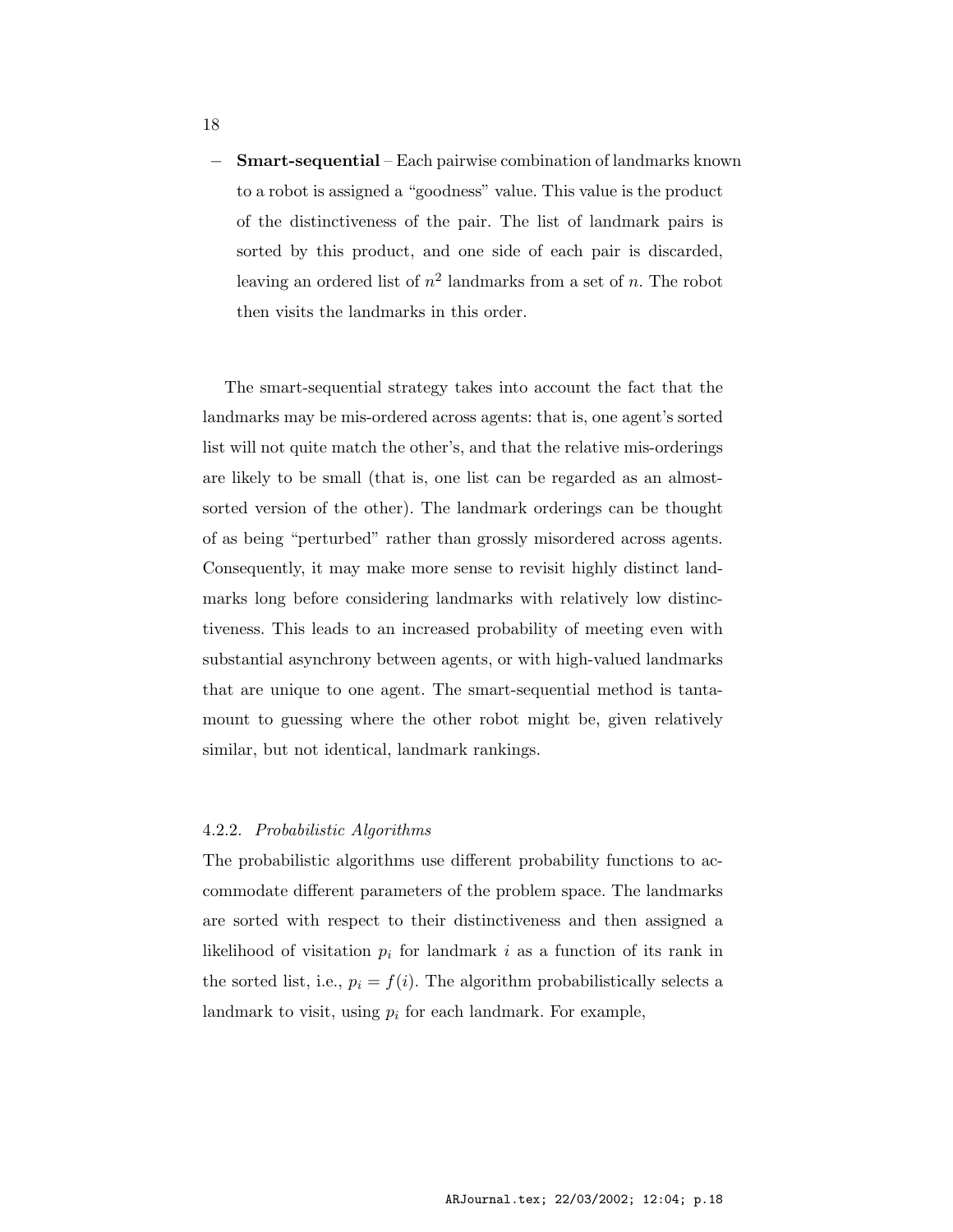- Exponential The likelihood of visiting the  $i-th$  best landmark is  $\propto e^i$ . This function has the effect of emphasising the relatively highly distinct landmarks, at the cost of landmarks with relative low distinctiveness.
- − Random On each attempted visit, each robot selects a landmark at random and goes there.

The particular exponential function used in the simulations was

$$
P_i = \rho e^{\tau (D_1 - D_i)} \tag{10}
$$

$$
\tau = \frac{.25log(.001/D_1)}{D_1} \tag{11}
$$

where  $D_i$  is the distinctiveness of landmark i and  $P_i$  is the probability of visiting that landmark.  $\rho$  is a normalisation constant to ensure that the probabilities for the landmark set sum to 1.0, and  $\tau$  is a userdefinable decay constant for tuning the exponential function response. The constants in these formulae were chosen empirically.

#### 4.3. Analytical Results

We can make an analytical assessment of the bounds on the performance of the deterministic rendezvous algorithms, compared to the random algorithm baseline. We examine the performance of the algorithms in the limit of high heterogeneity and noise,  $\delta = 1$ , such that no common ordering between agents of the same landmarks can be reliably determined. The first assessment is the algorithmic time complexity, i.e., the expected time to rendezvous, for the three algorithms in the limit of  $\delta = 1$ . For a landmark set of size n, the failure probability of any single, random rendezvous attempt is  $P_{unsuccessful} = \frac{n-1}{n}$  and if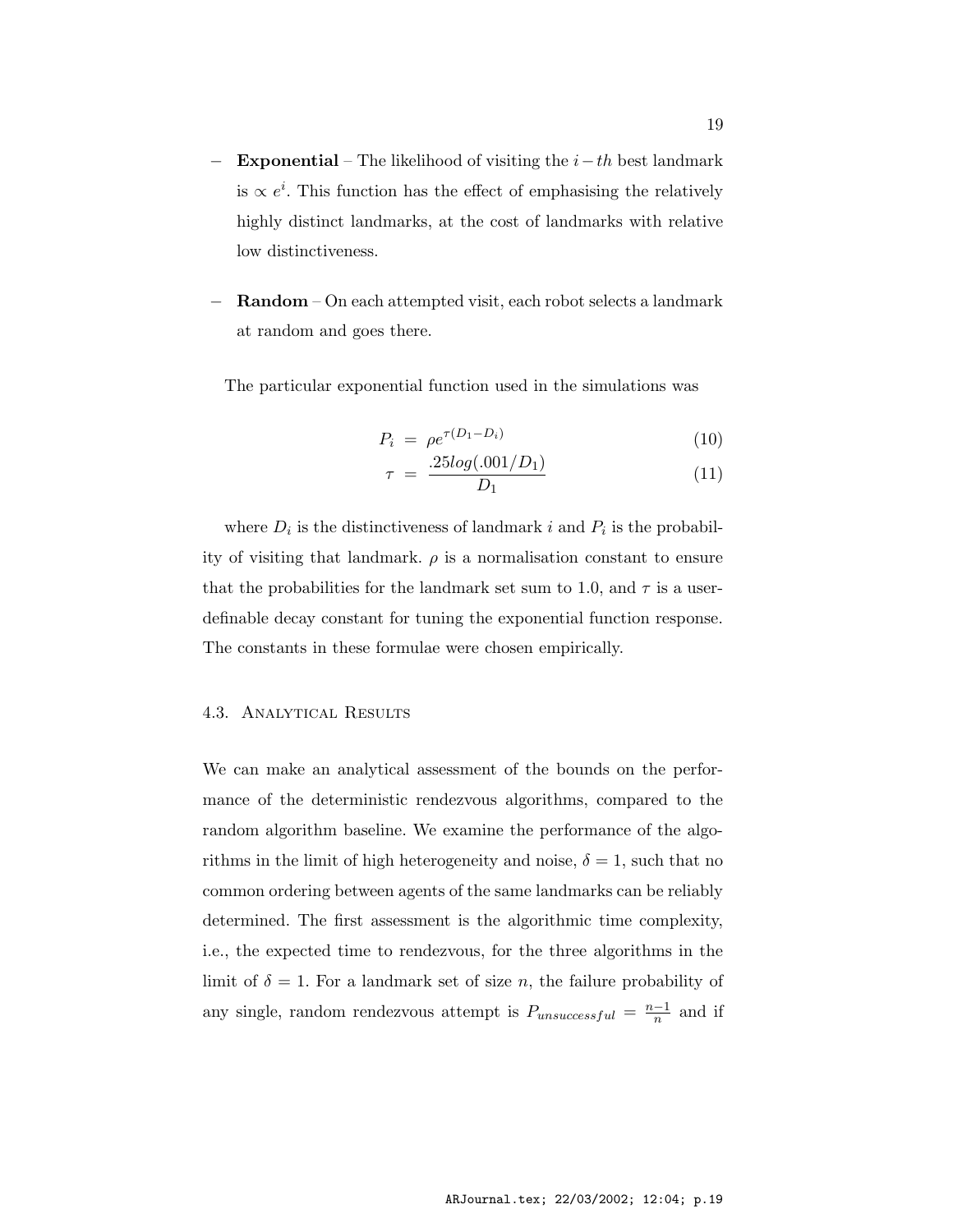the asynchrony rate is accounted for, then the failure probability rises to  $P_{unsuccessful} = \frac{n-1}{n}j$ .

These facts give rise to table I. The first column refers to the case in which both robots having the same set of landmarks. The second column considers the scenario where the robots may fail to get to the appointed landmark at the same time (or fail to notice one another). This probability is the asynchrony,  $j$ . The third column deals with the case where  $d$  of each robot's  $n$  landmarks are not in the other robot's landmark set.

Table I. Expected case behaviour. The columns denote the ideal case, the case where the asynchrony  $j \neq 0$  and the case where the landmark sets are not identical, but each agent has  $d$ non-common landmarks.

| Algorithm  | Simple                 | Async.                                  | $< 100\%$ Comm.                             |
|------------|------------------------|-----------------------------------------|---------------------------------------------|
| Random     | $log_2(\frac{n}{n-1})$ | $log_2(\frac{n}{n-1}) + log_2 j$        | $log_2(\frac{n}{dn-d})$                     |
| Sequential | n/2                    | $\frac{n}{2}+j^{\frac{\log j}{\log j}}$ | $\frac{n}{2}+\frac{d}{n}$ log $\frac{d}{n}$ |
| Smart-seq. | $\, n$                 | $n+j^{\frac{-1}{\log j}}$               | $n+\frac{d}{t}$ log $\frac{d}{n}$           |

In the deterministic sequential algorithm, the expected time of the simplest case (identical landmark sets, no asynchrony), is very straightforward. One agent sits at a landmark, and the other agent visits every landmark in turn until they meet — on average  $n/2$  landmarks. However, in the presence of asynchrony, additional sweeps of all  $n$ landmarks will have to be performed. To find the expected number, k such additional sweeps, we use  $0.5 = j^k$  noting that each extra sweep i of  $k$  will reduce the probability of failure, and  $k$  such sweeps must reduce the probability of failure to 50%. Thus, on average  $j^{\frac{-1}{\log j}}$  sweeps during the rendezvous will fail due to asynchrony. Similarly, for non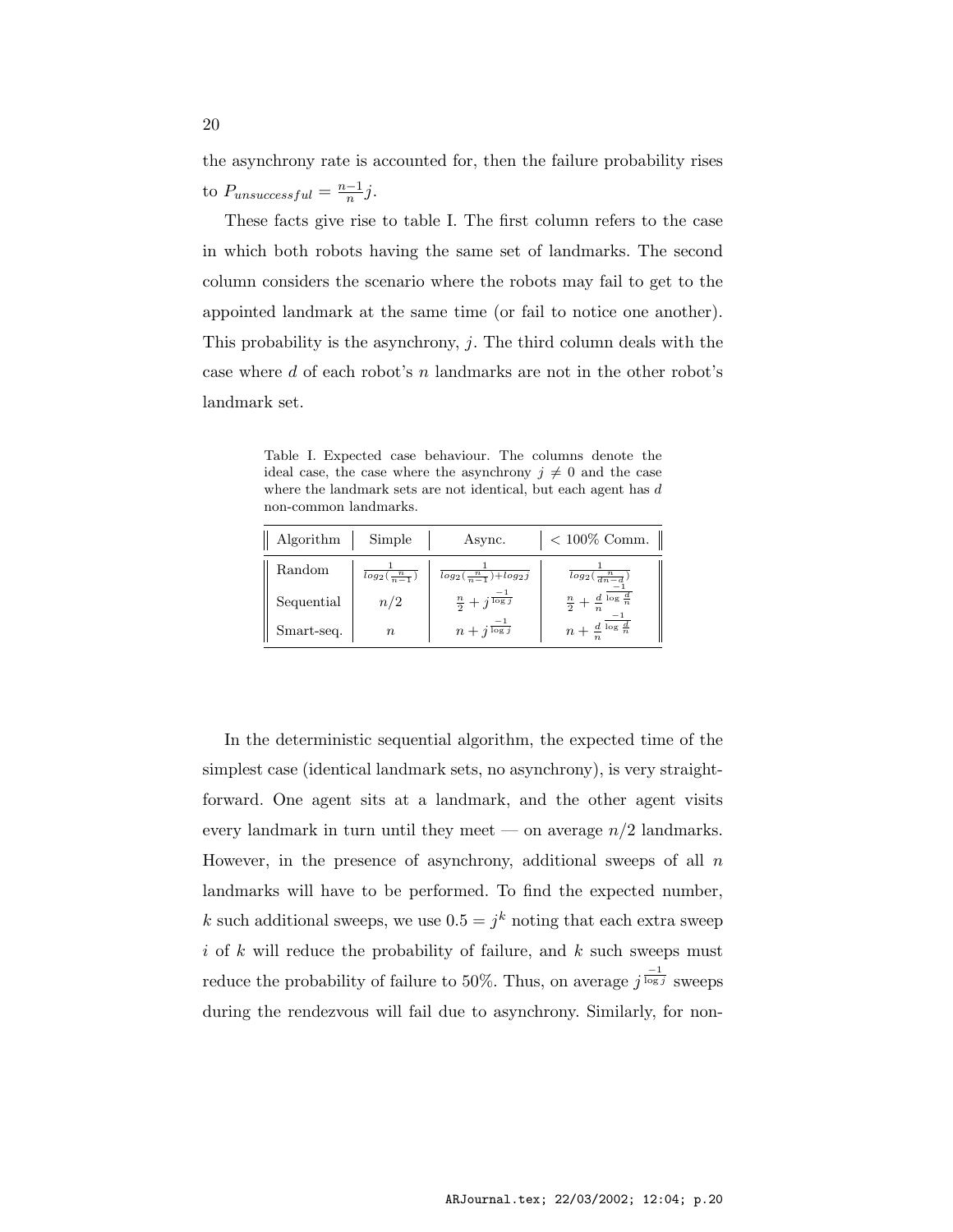identical landmark sets, additional sweeps of  $n$  landmarks will have to be performed on average  $\frac{d}{n}$  $\frac{-1}{\log \frac{d}{n}}$  times.

# 5. Numerical Simulation

Unfortunately, the analytical description of the algorithms given above does not provide a realistic picture of the the performance of the algorithms, as this bound will rarely, if ever, be attained in practice. The agent difference,  $\lambda$ , will likely not be extremal. Therefore, more useful than the analysis in the limit of high noise is the performance of the algorithm under conditions of worsening noise, especially under different conditions of disjoint landmark sets and asynchrony. We therefore use a numerical analysis technique to examine the algorithm under a range of conditions.

# 5.1. Experiment Design

Two agents were modelled as having already explored an unknown area, and having collected a set of  $n$  landmarks. The distinctiveness values of the ordered landmarks were generated with a function,  $f(x)$ where x was the landmark index.  $f(x)$  was a linear function for the results given here, although other functions were examined. Random noise  $\delta$  as developed in equation 9 was then applied to the two sets. The appropriate rendezvous strategy was then used to generate a sequence of landmarks for the two agents, with a maximum length of  $n^2$ . The sequences were terminated at the first position with the same landmark, and the running time was considered to be the length of the sequences.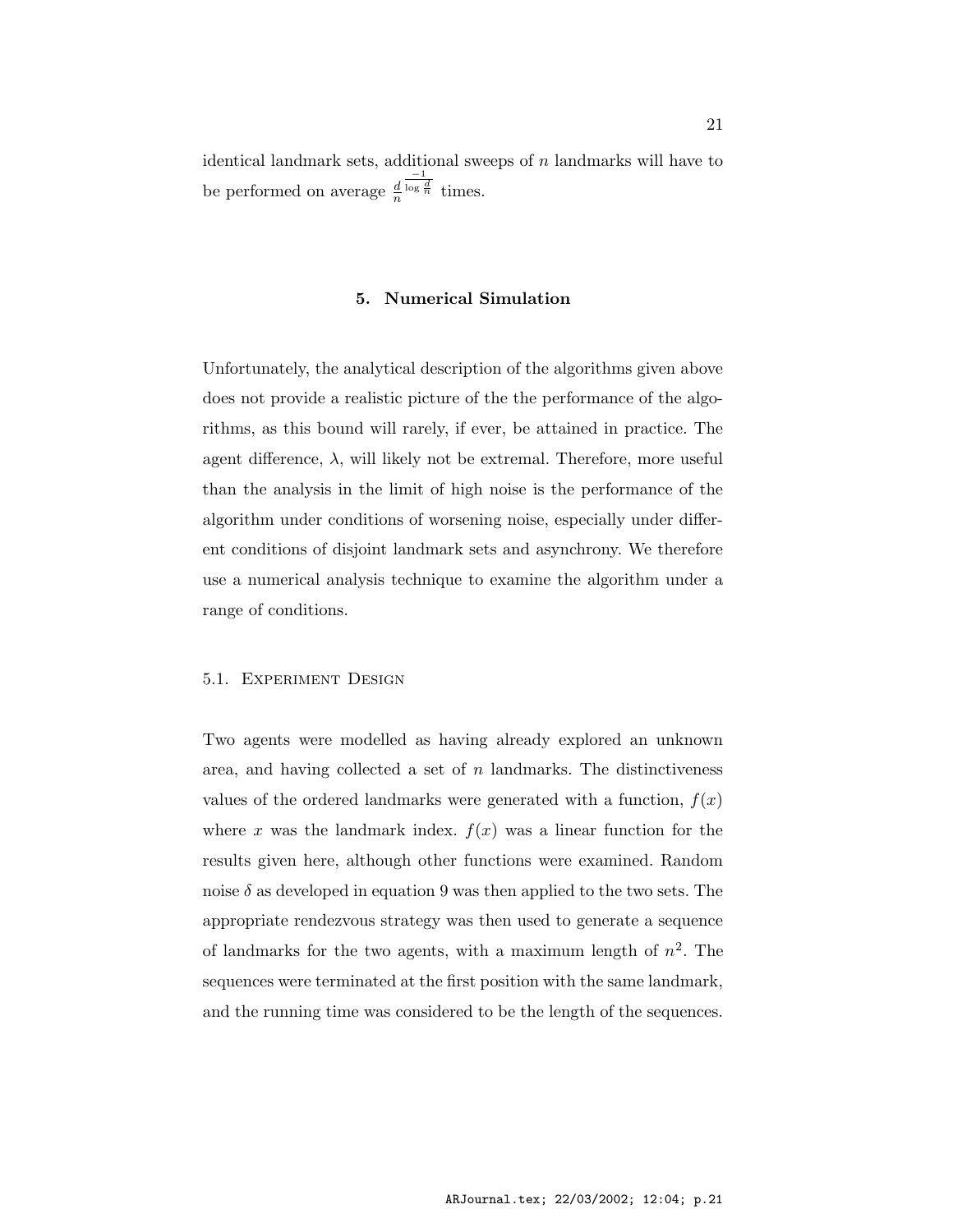The landmark set is generated by a distinctiveness distribution model  $F(i)$ , with a range of values, [0,  $max(F(i))$ ]. The noise was then modelled as a percentage  $\delta$  of full scale:

$$
D_i = F(i) + Random(0 : \delta \cdot \max F(i))
$$
\n(12)

The random function was a uniform random function in the range  $[0 : \delta \cdot \max F(i)]$ . The distinctiveness values  $D_i$  were then re-normalised into the range  $max(F(i))$ .

We use the time to successful rendezvous as a measure of the algorithm's success. The length of the sub-sequences until rendezvous is used as a measure of time until successful rendezvous. Again, without noise, the deterministic algorithms (sequential and smart-sequential) are guaranteed to generate sequences of length one, that is, meet on the first try. By generating a sequence for each algorithm under different conditions, (varying  $\delta$ , the asynchrony j, and the landmark set commonality  $d$ , we can measure the time to rendezvous under the various conditions.

It should be noted that the parameter space of this problem is substantial, and therefore not all aspects of the problem were explored. Only the more relevant and interesting aspects of the problem space are presented here.

# 5.2. Experimental Results

Each trial determined the number of rendezvous attempts, or iterations, needed to achieve rendezvous under different conditions. Measurements were taken at 14 values of  $\delta$ , where each measurement was made 1000 times; these 1000 trials gave a mean number of iterations to rendezvous for a particular algorithm and a particular value of  $\delta$ .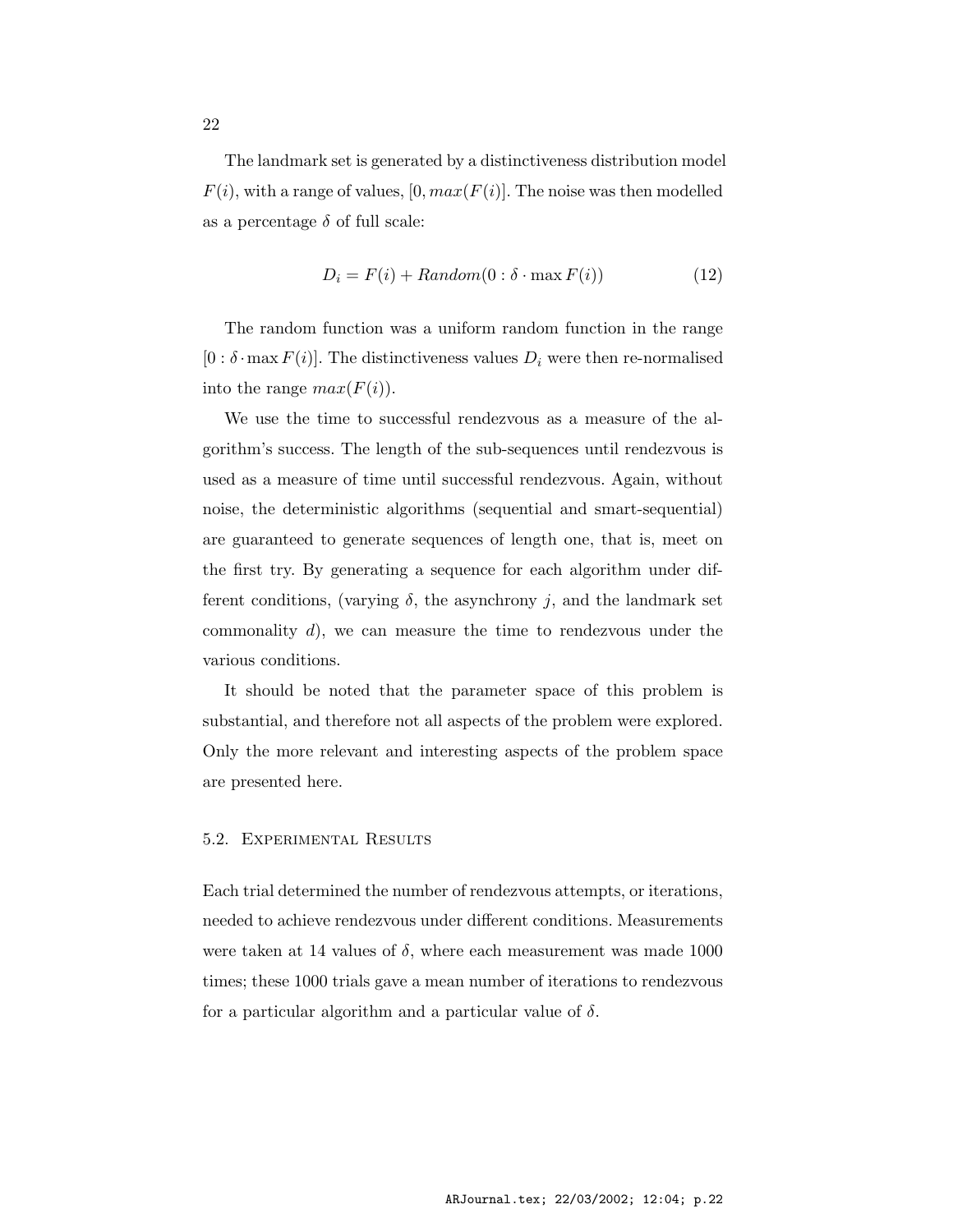#### 5.3. Base case: Time as a function of Noise



*Figure 2.* Baseline Performance - Time to Rendezvous as a function of Noise-level  $\delta$ 

The baseline simulation shows the performance of four algorithms in the face of increasing noise. The size of the landmark set is 50 landmarks, asynchrony  $j$  is 0, and the landmark sets have  $100\%$  commonality. The four algorithms are the deterministic sequential and smart-sequential algorithms, and weighted probabilistic distributions with exponential and linear probability functions. Figure 2 shows that the sequential algorithm is the best performer, especially in the face of high noise (i.e.,  $\delta > 0.2$ ), which concurs with the analytical result. Clearly, exponential is a very fragile rendezvous scheduling function, failing catastrophically with noise,  $\delta > 0.2$ .

# 5.4. 50 % ASYNCHRONY

In the face of asynchrony, however, the algorithms exhibit less intuitive behaviour. Asynchrony, again, is the probability that a particular rendezvous at a mutually agreed place and time actually occurs. The simulation (which created landmark sequences) implemented asynchrony as the probability that a particular sequence element could be used. Even if the pair of landmark sequences contained the same landmark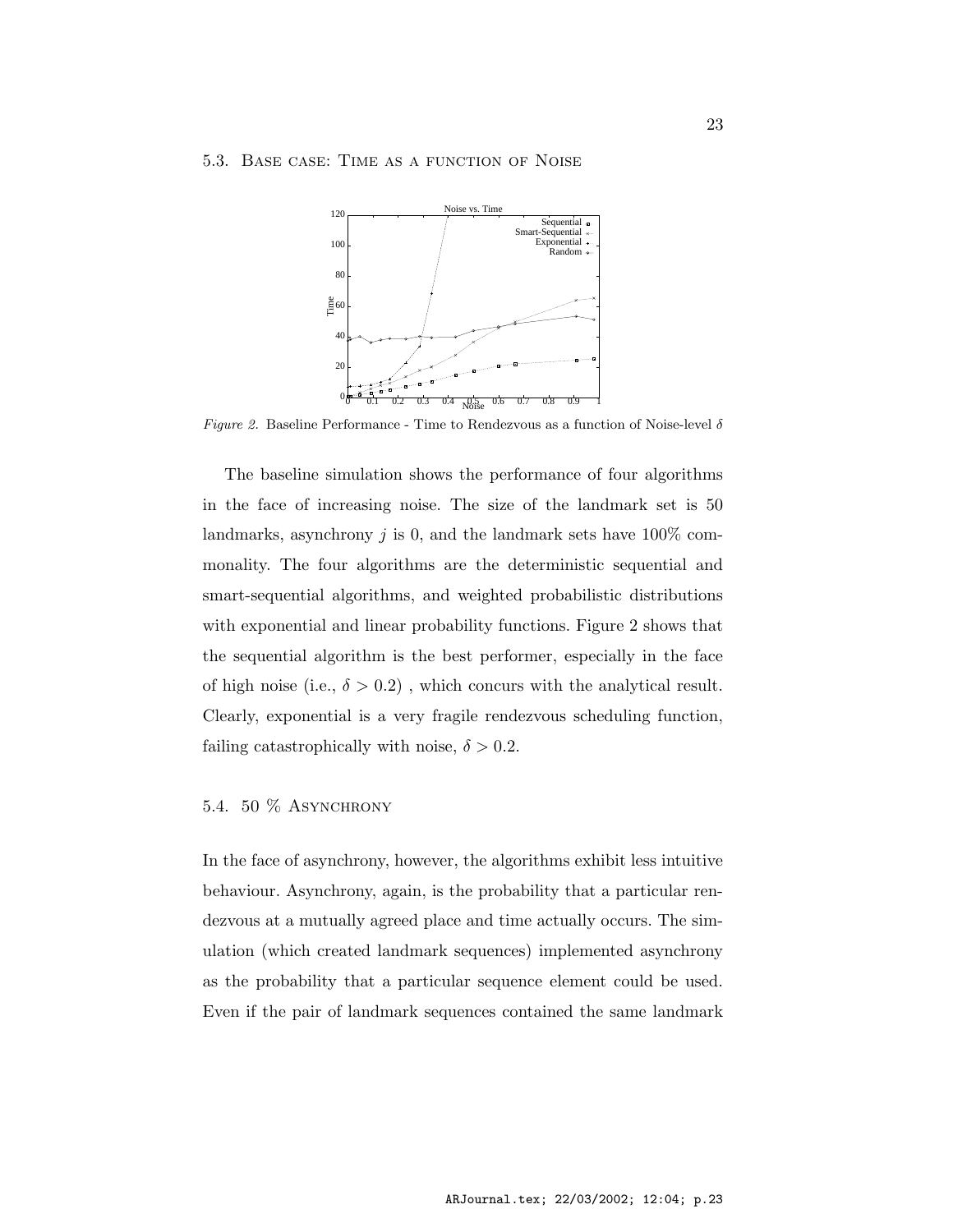at identical positions, the sequence may not have terminated there, because the asynchrony probability prevented the first pair of matching landmarks in sequence from being compared, as if the robots had failed to rendezvous successfully despite attempting to do so at the same location at the same time.



Figure 3. Performance with 50% Asynchrony rate

Figure 3 shows the performance of the algorithms given a 50% asynchrony rate, or a 50% probability of successfully making a rendezvous. In this case, the smart-sequential and exponential algorithms out-perform the sequential strategy, because the sequential form suffers from having to visit every other landmark before being able to return to the landmark that failed on a particular iteration, whereas the other two algorithms can return to landmarks relatively quickly. However, once noise dominates the values,  $(\delta > 0.5)$  the sequential algorithm outperforms the other algorithms because it does not rely heavily on particular landmark values — it is not returning to the same landmark over and over again.

# 5.5. 80  $%$  ASYNCHRONY

Even more interesting in the case of very high (80%) asynchrony, Figure 4 shows that the exponential probabilistic function outperforms the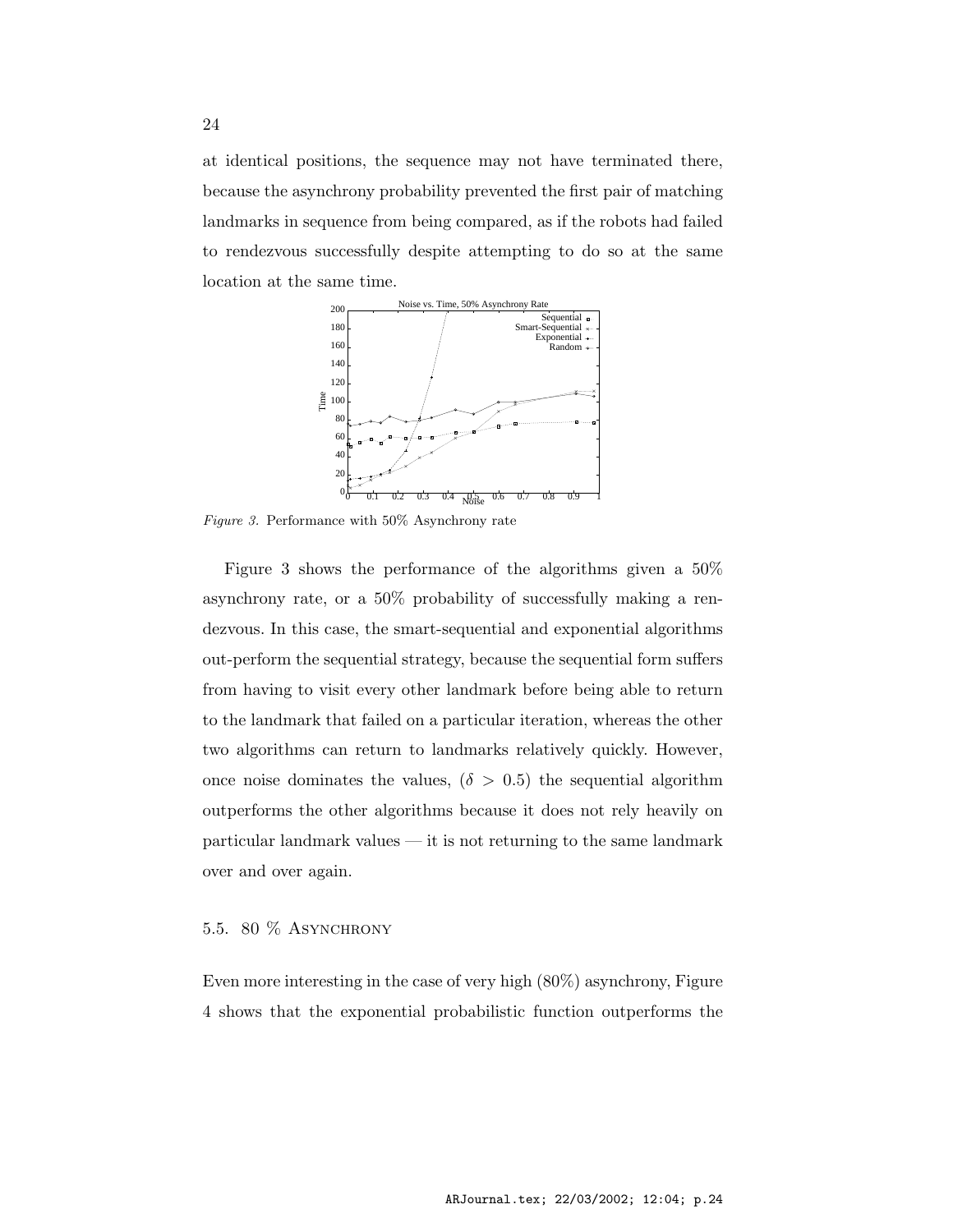

Figure 4. Performance with 80% Asynchrony rate

deterministic algorithms in the face of low noise  $(0.5 < \delta < 0.25)$ , but again fails rapidly in the case of high noise ( $\delta > 0.25$ ). The exponential algorithm essentially forces the robot to return to the same landmark over and over again, which is the correct strategy when asynchrony is high. However, when noise is high, the odds that the recurrent landmark is the wrong one increase, and the deterministic algorithms, which do not return to the same landmark as often, perform better.

# 5.6. 75 % Landmark Commonality



Figure 5. Performance with non-identical landmark sets, and 50% Asynchrony rate

Finally, Figure 5 shows performance for maps with only 75% of the landmarks in common and 50% asynchrony. The performance with non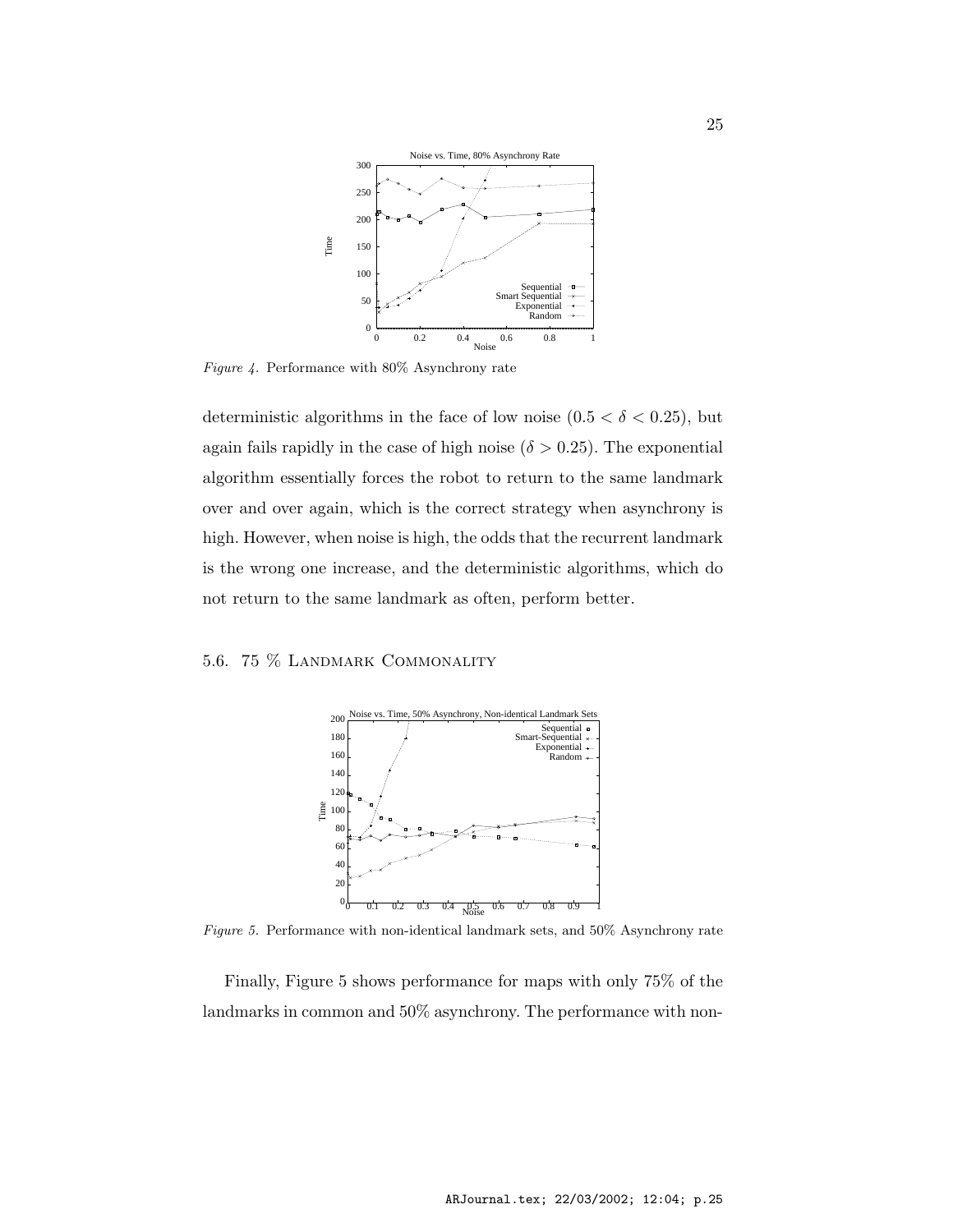identical landmark sets (akin to non-isomorphic maps) is very similar to performance under low- to medium-asynchrony. The smart-sequential algorithm performs better with low noise because it can return to landmarks faster than sequential, but in the case of high noise ( $\delta > 0.35$ ), returning to landmarks too frequently can be costly, and the sequential algorithm again dominates.

#### 5.7. Experimental conclusions

The sequential strategy is simple and relatively immune to sensor noise because it does not rely heavily on the relative rankings of landmarks. However, it is sensitive to asynchrony. If the two robots have the same ordered landmark sets but suffer from synchronisation problems and hence miss meetings at commonly-selected landmark, n rendezvous attempts must occur before an identical pair of landmarks occurs in the visit sequence.

Smart-sequential has its domain of superiority where the agent differences (e.g. noise) are low, but not negligible, or where the landmark sets are not identical. Although it is not a probabilistic strategy as such, it essentially groups landmarks together into types of high probability through low probability, in attempt to "guess" where the other agent(s) might be. Smart-sequential also does not perform well under conditions of high noise or high asynchrony. It suffers under conditions of high noise, because it relies upon a reasonable, if not 100% accurate knowledge of the distinctiveness surface; as noise destroys the accuracy of that measurement process, the estimates based on that knowledge become poorer.

The exponential algorithm proves to have a surprising domain of superiority in the low-noise, high-asynchrony case. When a rendezvous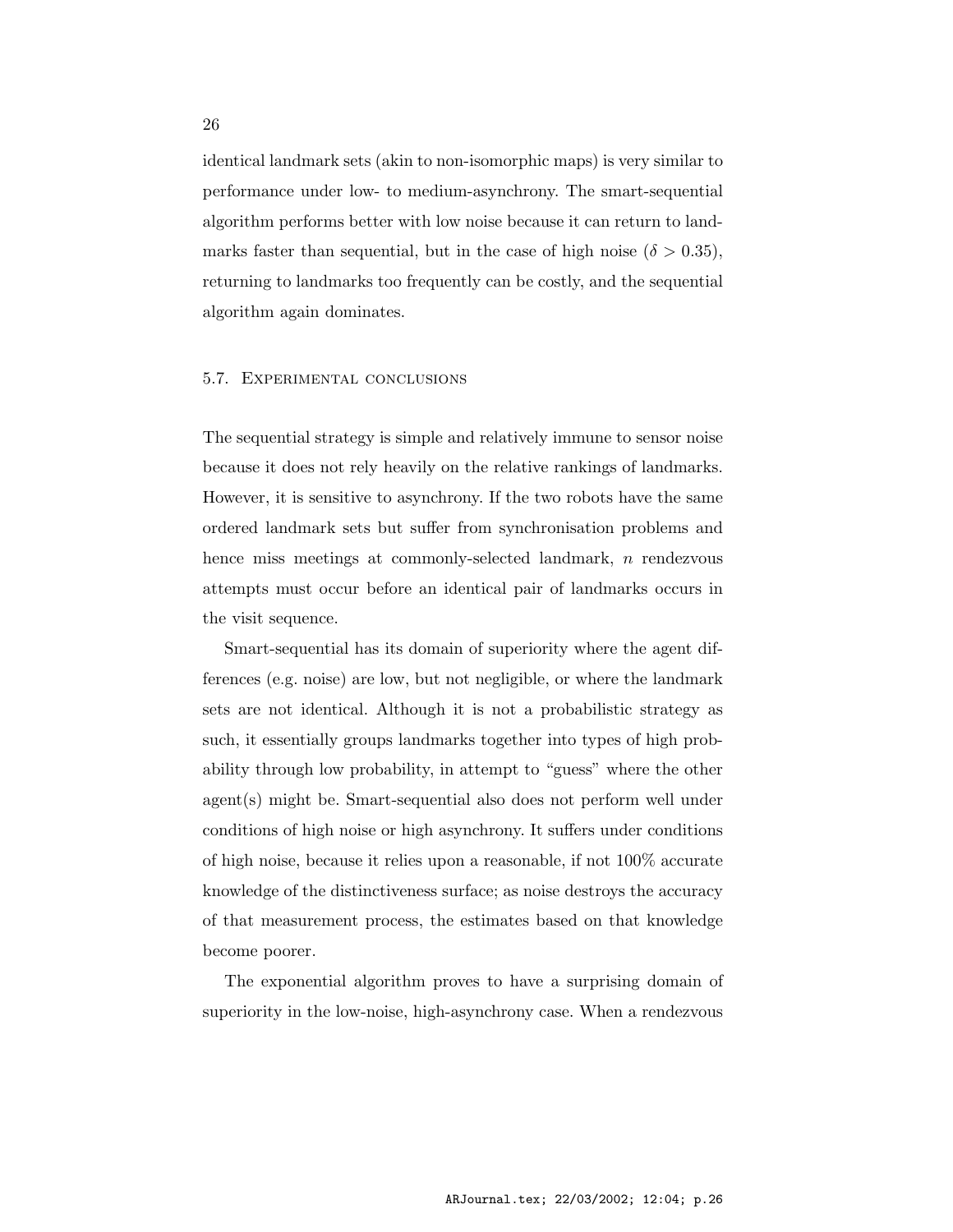fails due to simply a missed attempt, the optimal behaviour is to retry the attempt regularly; it is this behaviour the exponential algorithm excels at.

#### 6. Physically-based Simulation

Although the numerical analysis of section 5 encapsulated a number of practical issues with parameters such as sensor noise, our analysis did not address the problems of space. We therefore next simulate mobile robots in a two-dimensional environment. These experiments have two goals; the first is to determine the behaviour of the various rendezvous algorithms under different experimental conditions. The second goal is to determine the speed-up of the exploration of two robots performing rendezvous, when compared with a single robot.

# 6.1. Experimental Method

Figure 6 shows the map used for these experiments The first test suite, the baseline algorithm performance. In each set of 25 trials, one agent was started at the same point every trial, the  $A$  in Figure 6, and the other agent was put at one of 5 locations, the circles labelled 1-5 in Figure 6, for 5 trials per location. The trials were conducted for 15 values of  $\delta$ .

The agents are modelled as idealised Nomad 200 robots with perfect (noise-free) sensing abilities and odometry. <sup>2</sup> The agents explore the unknown environment for a pre-determined length of time; at the end

<sup>&</sup>lt;sup>2</sup> While we did have the ability to simulate the sonars using a more realistic sonar simulator, it was not exploited in these experiments.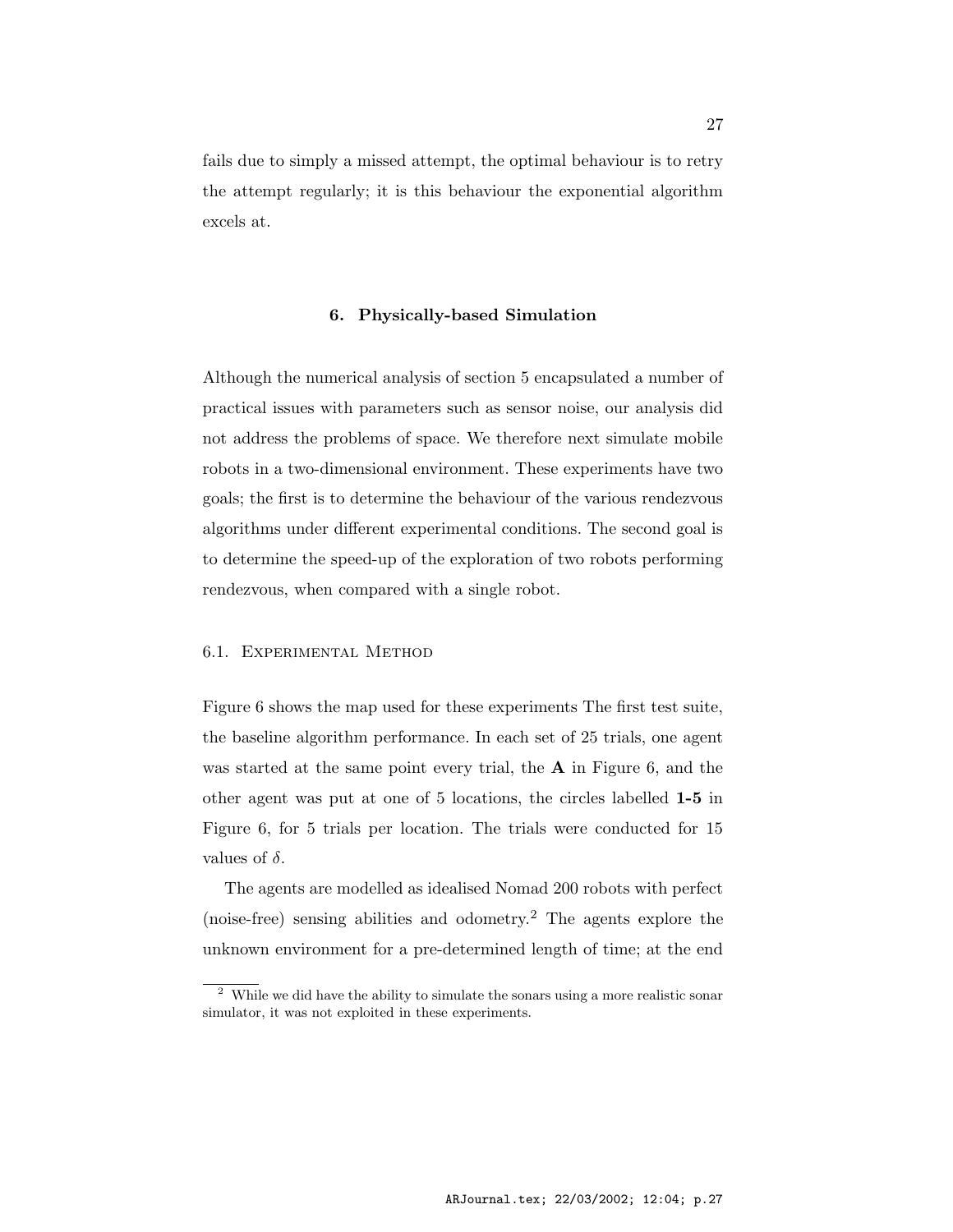

Figure 6. The map for the simulated experiments, with the starting positions marked as circles. One agent always started from the position labelled 'A', whereas the other agent started 5 times at each of the positions marked with numbers.

of this length of time the agents attempt rendezvous. The agents then take the  $n$  best landmarks seen so far, and use these for the rendezvous algorithm. Each agent is running the same rendezvous algorithm; where the algorithms demand asymmetrical agents, the agents are assigned roles randomly ab initio.

However, this simplistic description hides several complex issues, the first of which is choosing an appropriate distinctiveness function.

#### 6.1.1. The Distinctiveness Function

Recall from section 3 that we would like a distinctiveness function that is smooth, robust, and which has few local extrema over the exploration space. Our choice of a distinctiveness function in the following experiments was inspired by human experience; we would like the function to peak in wide-open areas that correspond to large rooms, foyers, etc.

We can measure the "openness",  $R$ , of any point in the environment simply by summing the range returned by each sensor:

$$
\mathcal{R}(x, y) = \sum_{i=1}^{n} R(x, y, \theta_i)
$$
\n(13)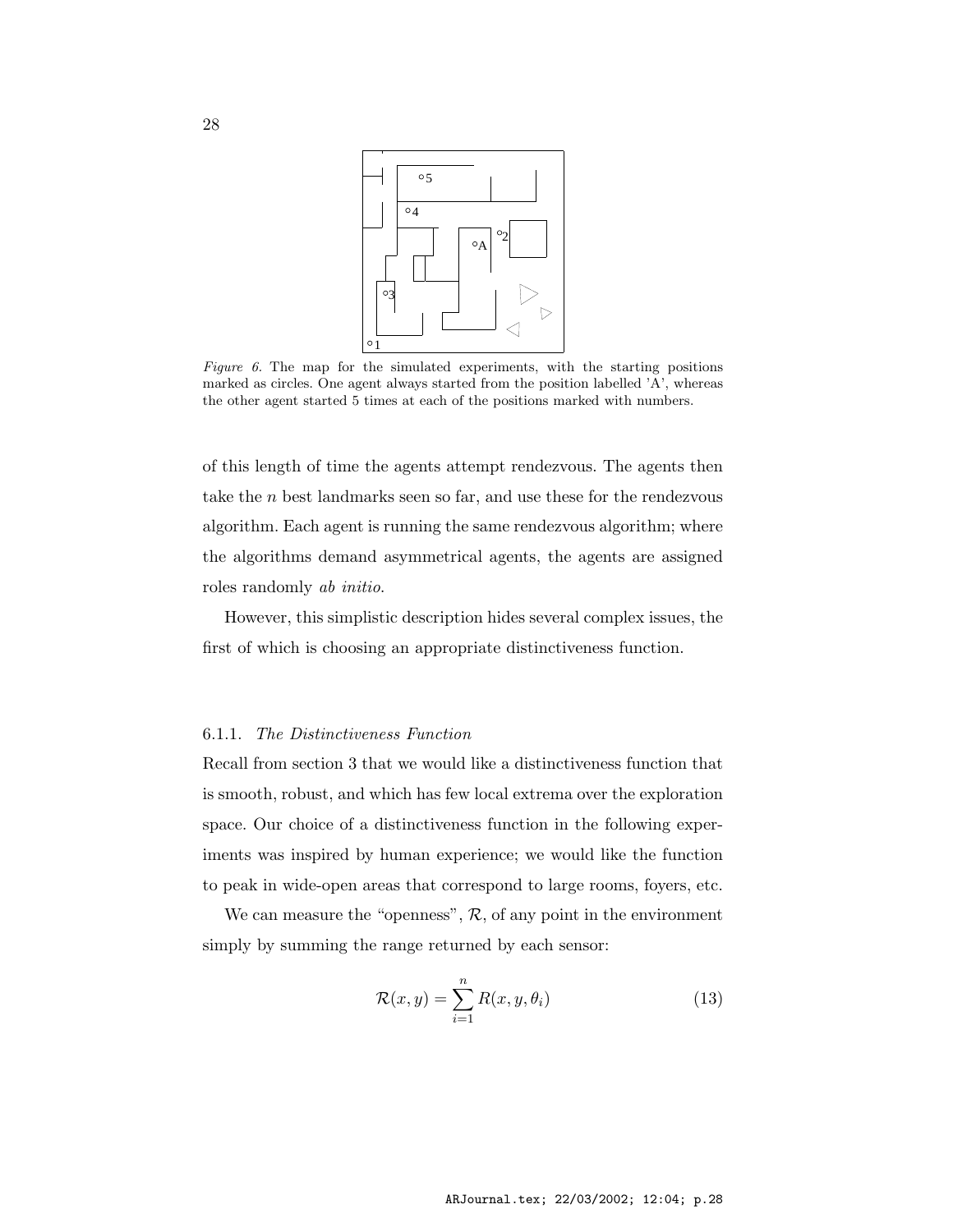We measure the asymmetry,  $A$ , of each point by summing the absolute difference of diametrically-opposed pairs of sensors. If each pair of sensors measures the same, then the asymmetry falls to 0.

$$
\mathcal{A}(x,y) = \sum_{i=1}^{n/2} | R(x,y,\theta_i) - R(x,y,\theta_{i+n/2}) |
$$
 (14)

Combining the openness and the asymmetry gives

$$
D = \frac{\sum_{n=1}^{64} R_i}{\sum_{n=1}^{32} |R_i - R_{i+32}|}
$$
(15)

#### 6.1.2. Landmark Distributions in Space

Ideally, only landmarks which are not mutually visible should be kept in the landmark set, otherwise two landmarks (which are in reality distinctiveness maxima along the trajectory) may in fact be very proximal to one another. While this does not in principle break the rendezvous process, if the environment is large, or the area of the environment common to the agents is relatively small, then the time to rendezvous may become unreasonably large. Since the goal is to have the agents rendezvous in minimum time, it is undesirable for the agents to spend time visiting points in the environment that are close together.

There are a number of ways of dealing with this problem, for example using a sensor to test line-of-sight, or actually travelling between landmarks to test if the line-of-sight path is clear. Since the task that we are performing is exploration and an occupancy grid map is available, we use this map to test for mutual visibility.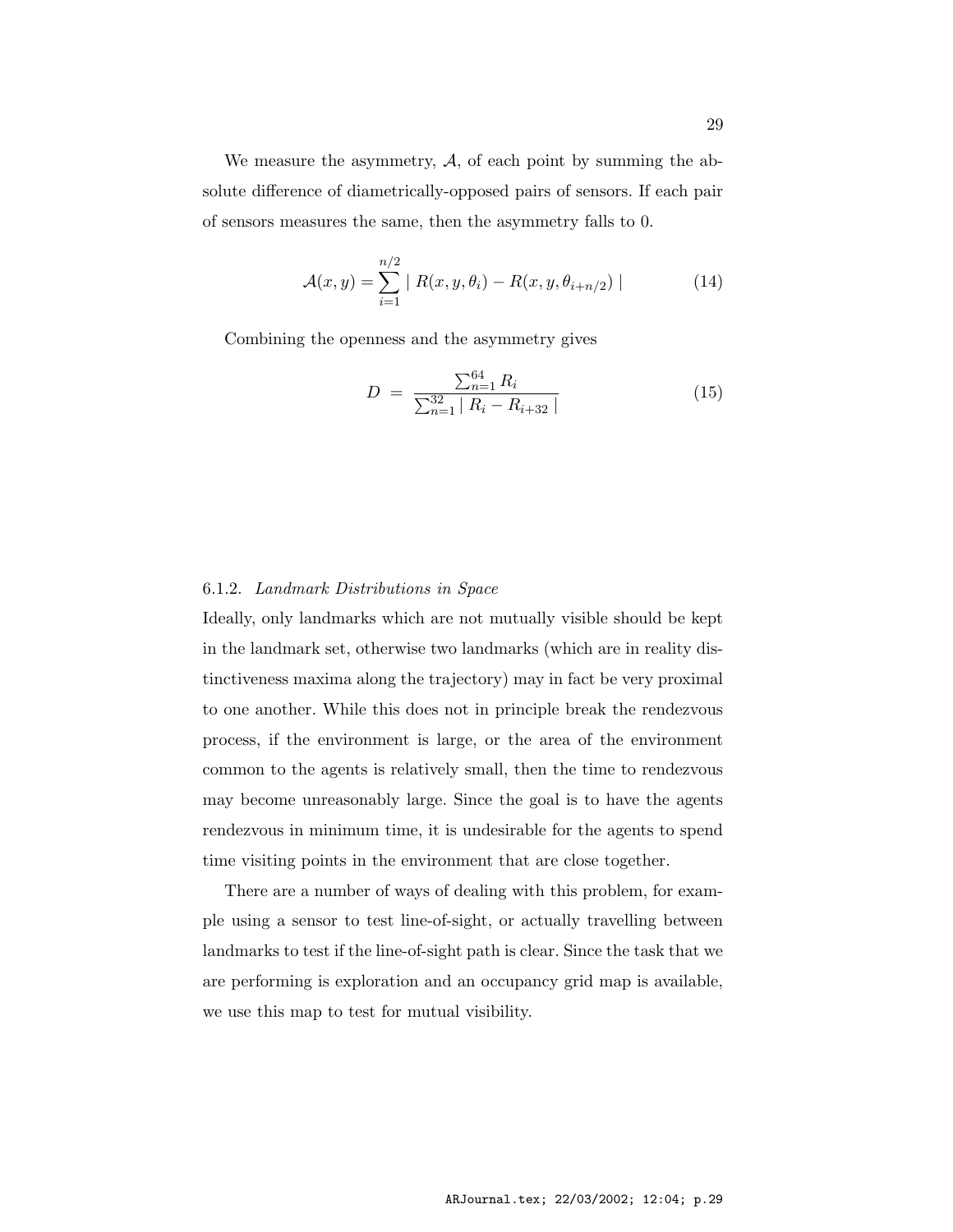#### 6.1.3. Accurate Peak Measurement

The method described in section 6.1.2 suffices for eliminating multiple landmarks that are associated with the same structure in the distinctiveness surface. However, there still remain the issues of accurately recognising the distinctiveness peaks, and even more importantly, measuring the peak height accurately.

If the agents share the same trajectories through the environment, then this issue simply one of sensor differences. Such a situation would occur, for instance, if the agents were employing Voronoi diagrams or freeway methods for navigation. While there will in practice be some positional error across agents, this will largely be due to sensor error and can be encapsulated in the sensor model. However, if the primary task does not involve navigation along mandated trajectories, then it is likely that the agents will, while capturing the same peaks in the distinctiveness, have very different perceptions of the height of the peaks, as Figure 7 demonstrates. <sup>3</sup>

In practice, the measurement of landmarks can be refined by performing gradient ascent over the distinctiveness surface at each potential landmark. This could be done during the landmark acquisition process, but no longer decouples the primary task (e.g. exploration) from rendezvous. The agents could re-visit each landmark before rendezvous,

<sup>3</sup> This is, of course, a sampling problem. However, given the prevalence of highfrequency information in the distinctiveness surface, undersampling is inevitable without serious increases in mechanical complexity. In the worst case scenario, if the agents drastically undersample the distinctiveness surface, they will not only mis-measure the distinctiveness peaks, but miss some peaks altogether. If the distinctiveness function is also used for the primary task (as it is in this research, as the sonar is used both for the distinctiveness measurements as well as generating the map), the primary task must be aware that rendezvous is being performed, and must be willing to relinquish control of its sensors to the landmark acquisition process. This requires some coupling between the landmark acquisition process and the primary task, but the coupling can be eliminated if necessary by giving the rendezvous process a separate sensor.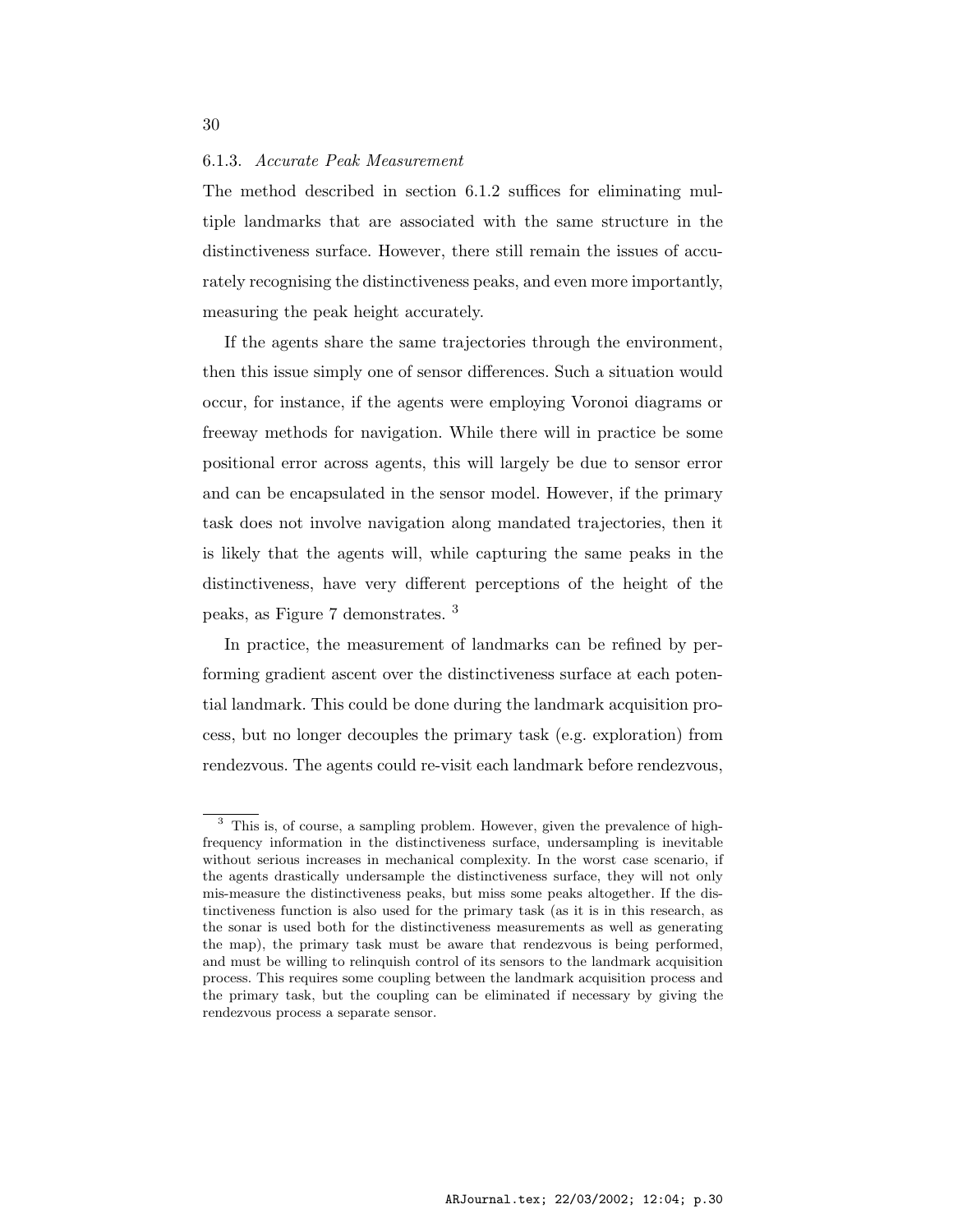

Figure 7. Two agents exploring the distinctiveness surface. Because of the nature of the exploration algorithm, one agent passes directly over top of the peak, and thus measures its height correctly. The other agent passes first to one side, and then the other, retaining only the higher of the two maximal measurements, never measuring the peak correctly at its maximum height.

but this would add a mechanical complexity to the rendezvous process. For an environment that has many, widely separated landmarks, this will be unacceptable.

The method chosen for the simulation and real robot experiments is to refine the landmarks during the rendezvous process. This has the advantage that the rendezvous process and primary task are decoupled as in the previous method, but the additional mechanical complexity is low, as in the first method. The disadvantage is that the visit sequence must be recomputed in the majority of cases if a deterministic algorithm is being used. Furthermore, if the measurements are completely wrong, the measurement may not be corrected until after a substantial number of iterations.

Figure 8 shows the result of the hill-climbing operation.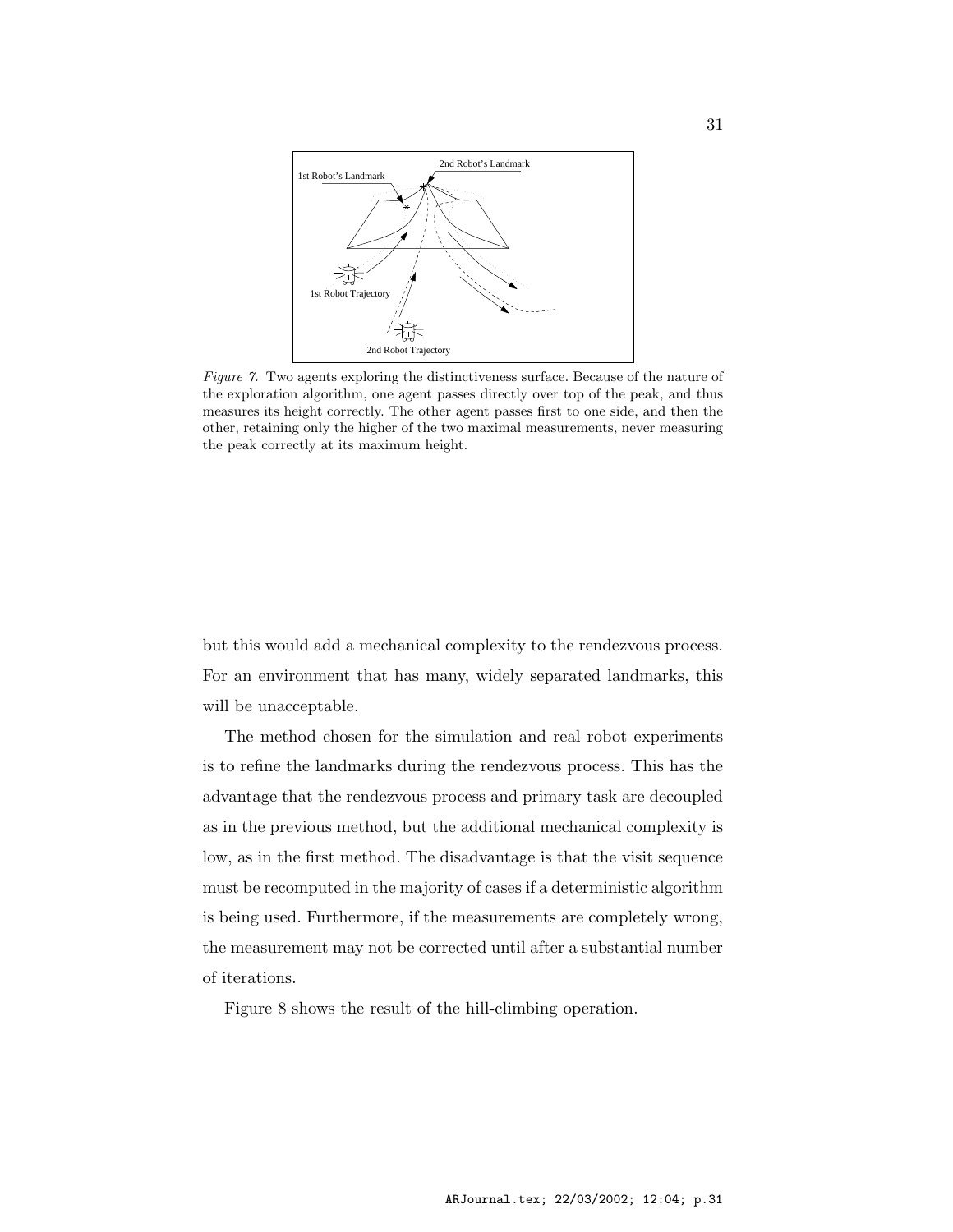

Figure 8. The result of the landmark refinement process. The grey filled circles are the initial peak estimates, acquired during the exploration process. The white circles are the final positions of the landmarks. The box is the best landmark.

# 6.2. Modelling Noise, Landmark Commonality and **ASYNCHRONY**

In the experiments using the simulation of robot exploration and rendezvous, a noise term  $\eta(x, y)$  was added to every point in space using the same model as in 5. Modelling the landmark commonality, d, and asynchrony, j, explicitly as in that section was impractical. The landmark commonality parameter is a reflection of the degree to which the trajectories of the agents overlap; this parameter is a function of the trajectories, not the inverse. Similarly, the asynchrony is a function of environmental and robot characteristics; it is extremely difficult to extract the appropriate characteristics from the single parameter.

However, the simulation did model these characteristics indirectly. The landmark commonality parameter was set by altering the size of the bounded world, and altering the time allowed between rendezvous attempts. Asynchrony was modelled using a radio communication simulator. The simulator had a locking mechanism that prevented the robots from moving to the next landmark, until both had made a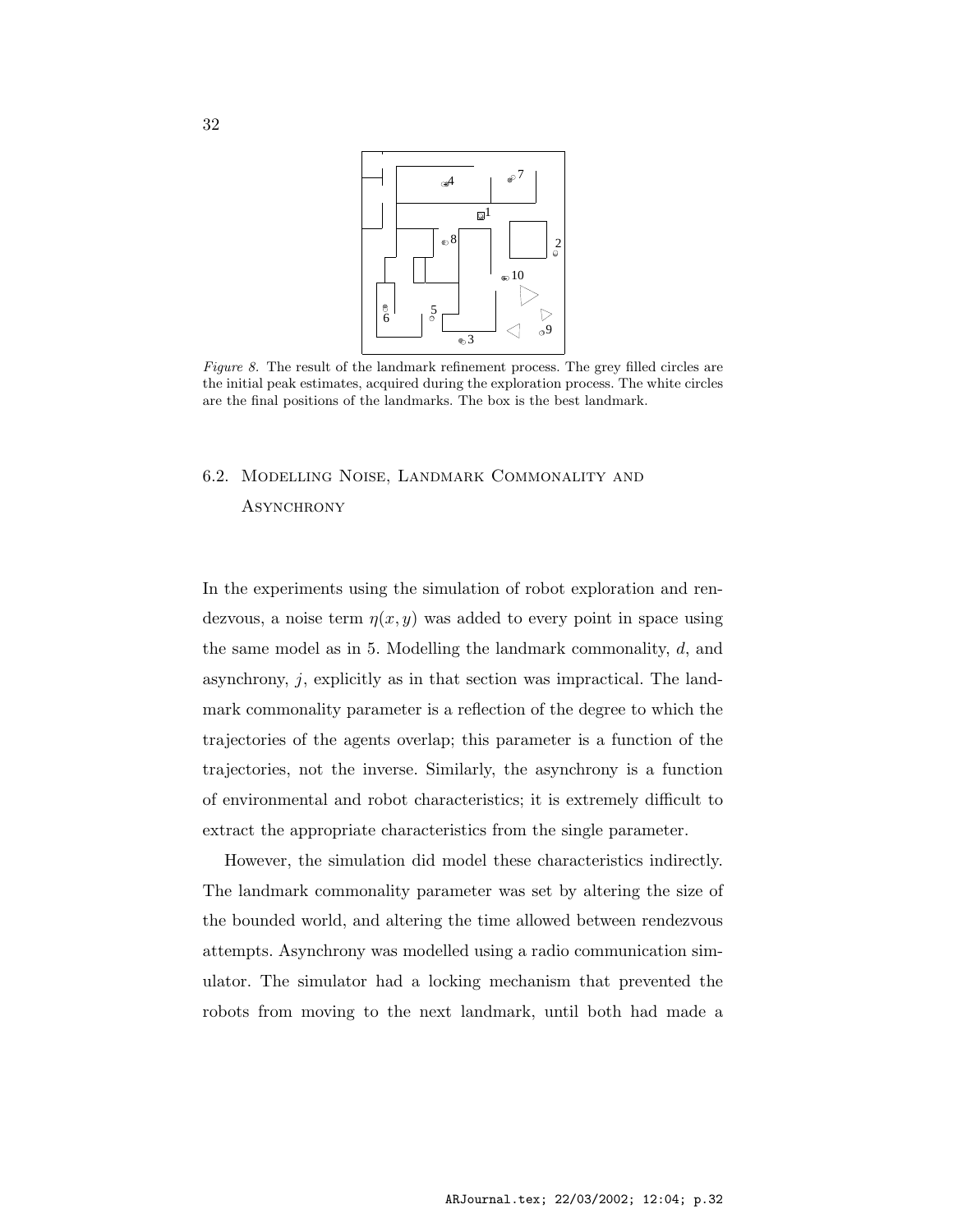communication request. By allowing the locking mechanism to operate probabilistically, the parameter  $j$  could be included in the simulation.

#### 6.2.1. Simulating Rendezvous

The simulation of detecting other robots and achieving rendezvous was implemented using simulated radio communication. Requests were made by each robot to the radio simulator, and the simulator then determined, based on its knowledge of the complete map and the current positions of the two simulated robots within the map, whether or not the robots were mutually visible (line-of-sight), and whether they were in radio range of one another  $(13.5 \text{ m}^4)$ .

#### 6.3. Experimental Results

There were three main experiments performed on the simulated exploration and rendezvous, and each was a variant of a test of the rendezvous algorithm performance vs. noise. Each data point is the average of 25 trials. The trial was terminated at 100 rendezvous attempts if the agents had not achieved rendezvous by then.

# 6.3.1. Baseline Performance

Figure 9 demonstrates the performance of the 4 main algorithms, in the face of increasing noise. The size of the landmark set is 10 landmarks and asynchrony  $j$  is 0. In order to have the agents have as close to 100% landmark commonality as possible, the simulation explored for 600 seconds - this proved to be sufficient for the agents to have explored almost

<sup>&</sup>lt;sup>4</sup> This number for the radio range was based on the radius of the smallest robot we used, the RWI B12. 13.5m is one hundred B12 diameters.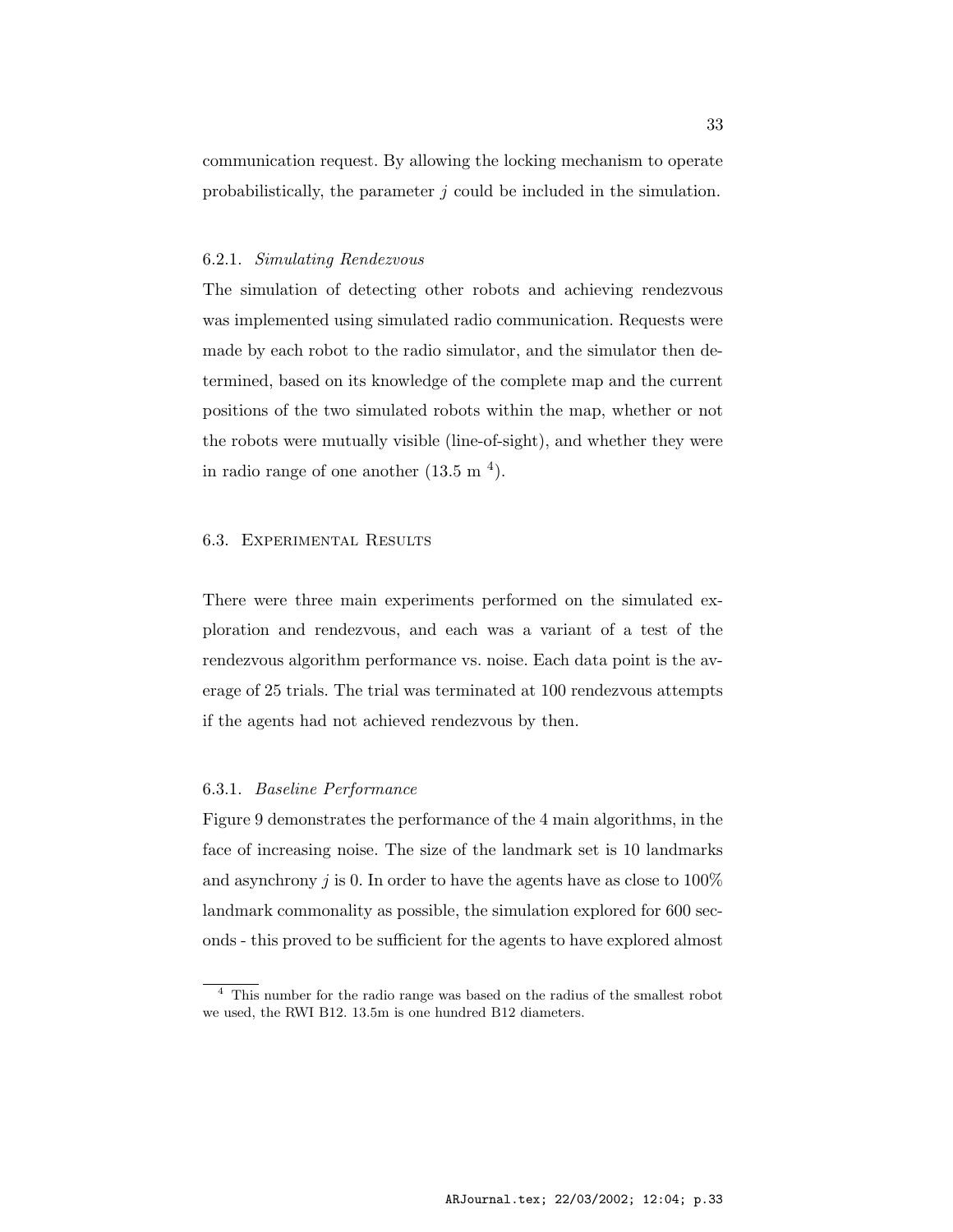all of the space. The four algorithms are sequential, smart-sequential and the probabilistic functions exponential and random.



Figure 9. Baseline Performance - Time to Rendezvous as a function of Noise-level  $\delta = [0, 500].$ 

At the highest noise level in Figure 9, the noise is 80% of the highest noise-free peak in the environment; however, certain algorithmic characteristics manifest themselves. For example, sequential continues to out-perform all other algorithms.

# 6.3.2. Disjoint Exploration Areas

This is the second of the three experiments performed using the simulated exploration and rendezvous for the explicit case of disjoint landmark sets, representing areas of the environment explored by only one agent.

Figure 10 shows an example of the exploration carried out by two agents in this environment. Clearly, the two agents have explored the majority of the environment, and yet the overlapping areas of their trajectories is fairly minimal. This is the first experiment where the speed-up of the algorithms can be tested; the results of the speed-up of the algorithms will be in section 6.4.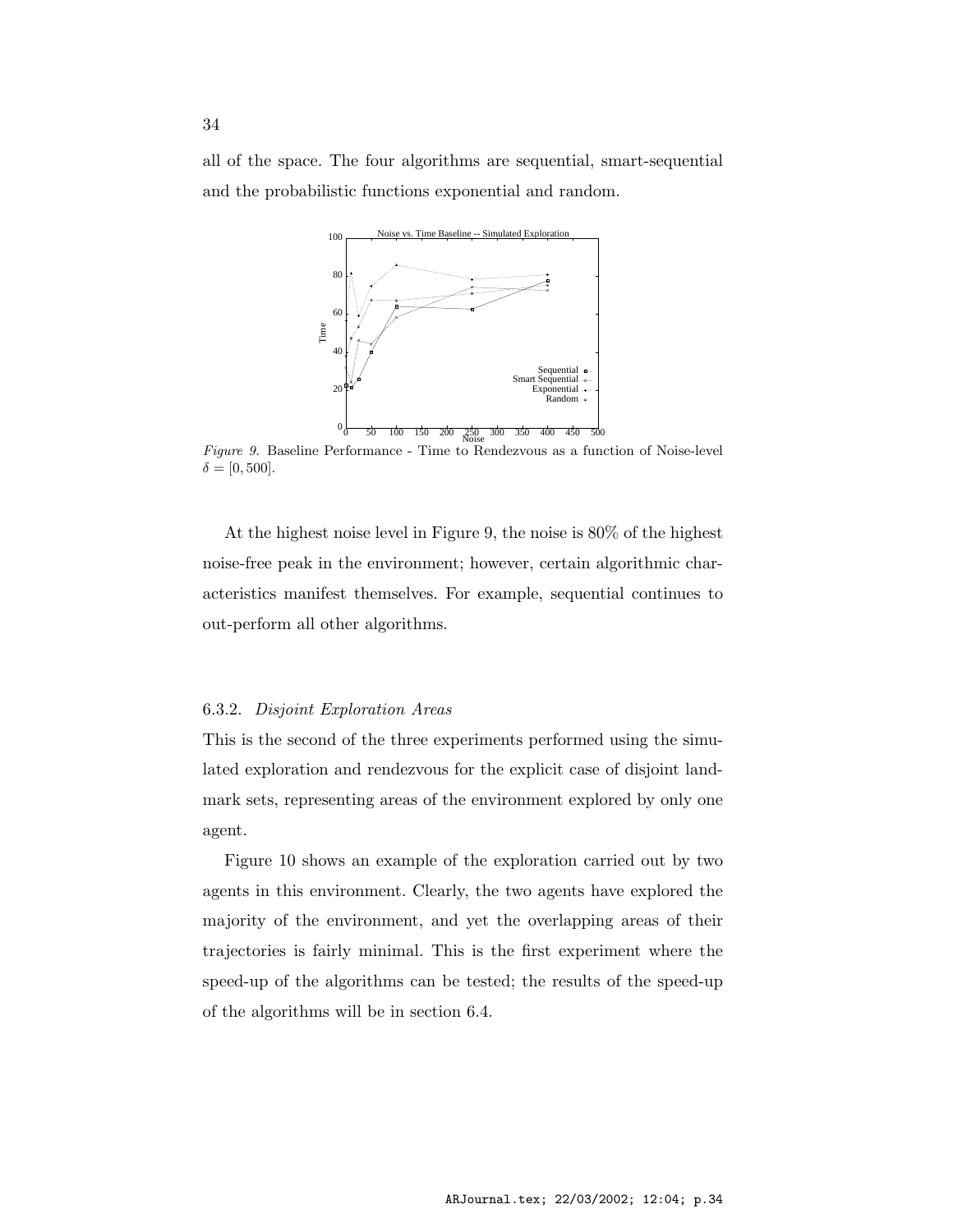

Figure 10. Two example trajectories through a larger space. The circles indicate landmarks. Notice that the rendezvous occurred successfully, even though a large part of the trajectories were unique to the agent.

Figure 11 demonstrates the performance of the rendezvous algorithms in the face of both increasing noise and incomplete exploration. The size of the landmark set is 10 landmarks and asynchrony j is 0.



Figure 11. Non-Identical Landmark sets - Time to Rendezvous as a function of Noise-level, Low Noise  $\delta = [0, 50]$ .

Notice that smart-sequential is no longer the best algorithm, even in this low noise region of the parameter space. The ability of the smartsequential algorithm to guess the location of the other agent is damaged by the incomplete knowledge that results from disjoint landmark sets.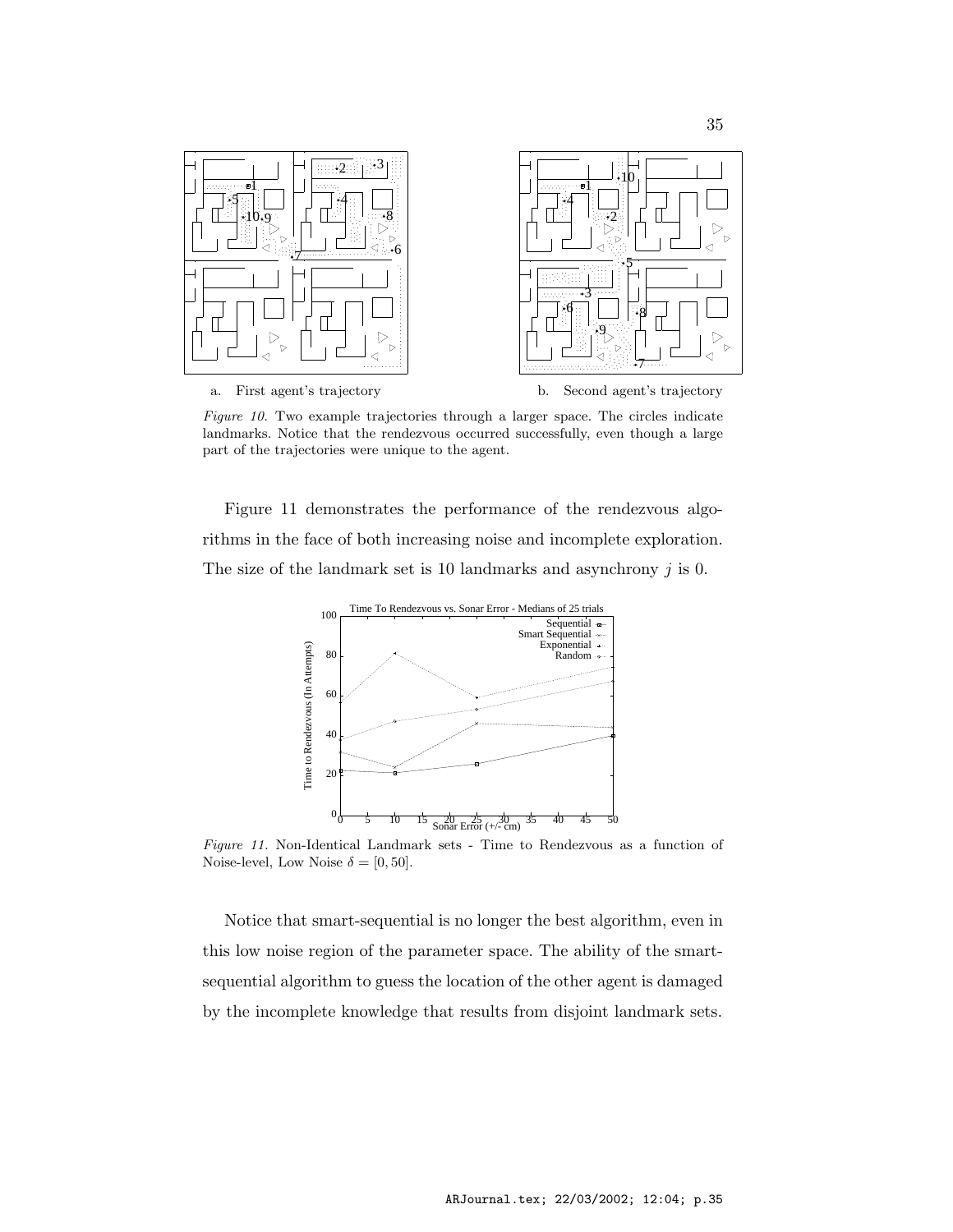#### 6.3.3. Asynchrony

In this final experiment, we tested the ability of the agents to rendezvous under conditions where the robots would sometimes fail to meet successfully, even when at the same location. We are particularly interested in the low-noise region of the parameter space, as the numerical analysis indicated that the exponential algorithms performed best under these conditions. As Figure 12 indicates, the superior performance of the stochastic algorithms is present in the spatial simulation.



Figure 12. 80% Asynchrony - Time to Rendezvous as a function of Noise-level, Noise  $\delta = [0, 100].$ 

Focussing further on the region where  $\delta$  is small, the exponential algorithm should be the fastest is expected. The exploration suffers only from missed meetings - both agents should have chosen the same landmarks. Since this algorithm will revisit the best landmark more often than any other algorithm, it has the best chance of overcoming the asynchrony problem. However, once any noise is present in the system, this algorithm fails rapidly.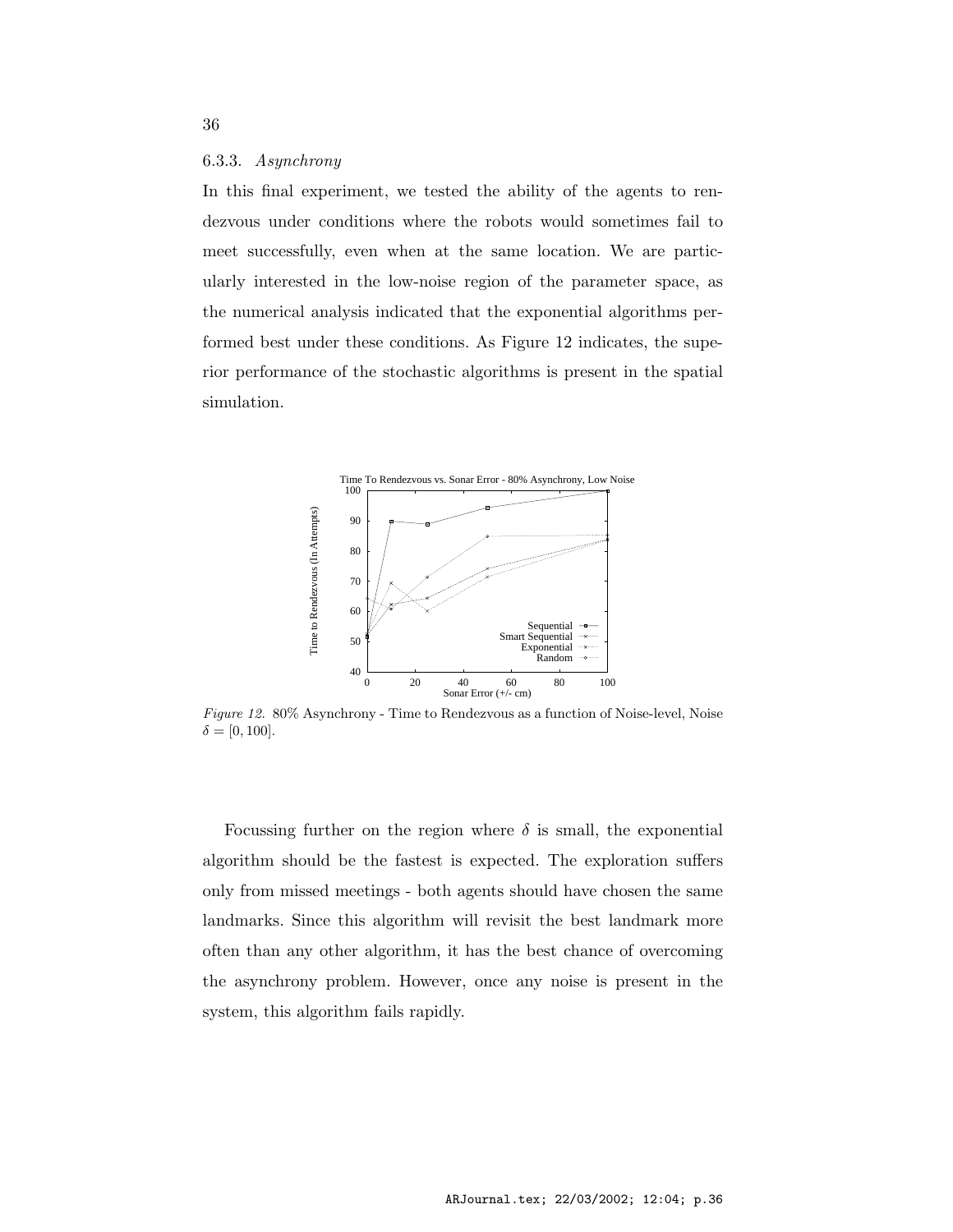Of particular interest in this experiment is the ability for the rendezvous algorithm to overcome the communication restriction and yet maintain the increase in speed that multiple-agent robotics promises. We would like to demonstrate a significant increase in exploration speed, even accounting for the time to rendezvous.

As our metric for measuring speed increase in exploration, we used the change in mapping speed,  $S = \frac{A}{T}$  $\frac{A}{T}$ , where A is the percentage of the environment that has been mapped, and  $T$  is the time to complete the mapping.

Since the experiment was constructed so that the occupancy grid matched the size of the bounded environment, we use the number of cells in the occupancy grid that contained information of any kind (occupied or not) as our measure of the size of the mapped environment.

The increase in speed of the mapping process is then given by Equation 18,

$$
\Delta S = \frac{S_{combined} - S_{single}}{S_{single}} \tag{16}
$$

$$
=\frac{\frac{A_c}{T_c} - \frac{A_s}{T_s}}{\frac{A_s}{T_c}}
$$
(17)

$$
=\frac{A_c}{A_s}\frac{T_s}{T_c}-1\tag{18}
$$

We take the area of a single agent,  $A<sub>s</sub>$  to be the area explored by the active agent, and the time of the single agent  $T_s$  to be the time allowed for the exploration process alone. The combined area,  $A_c$  is the explored area of the merged maps, and the combined time,  $T_c$  is the time to explore.  $T_s$  added to the time to rendezvous,  $T_r$  so that  $T_c = T_s + T_r.$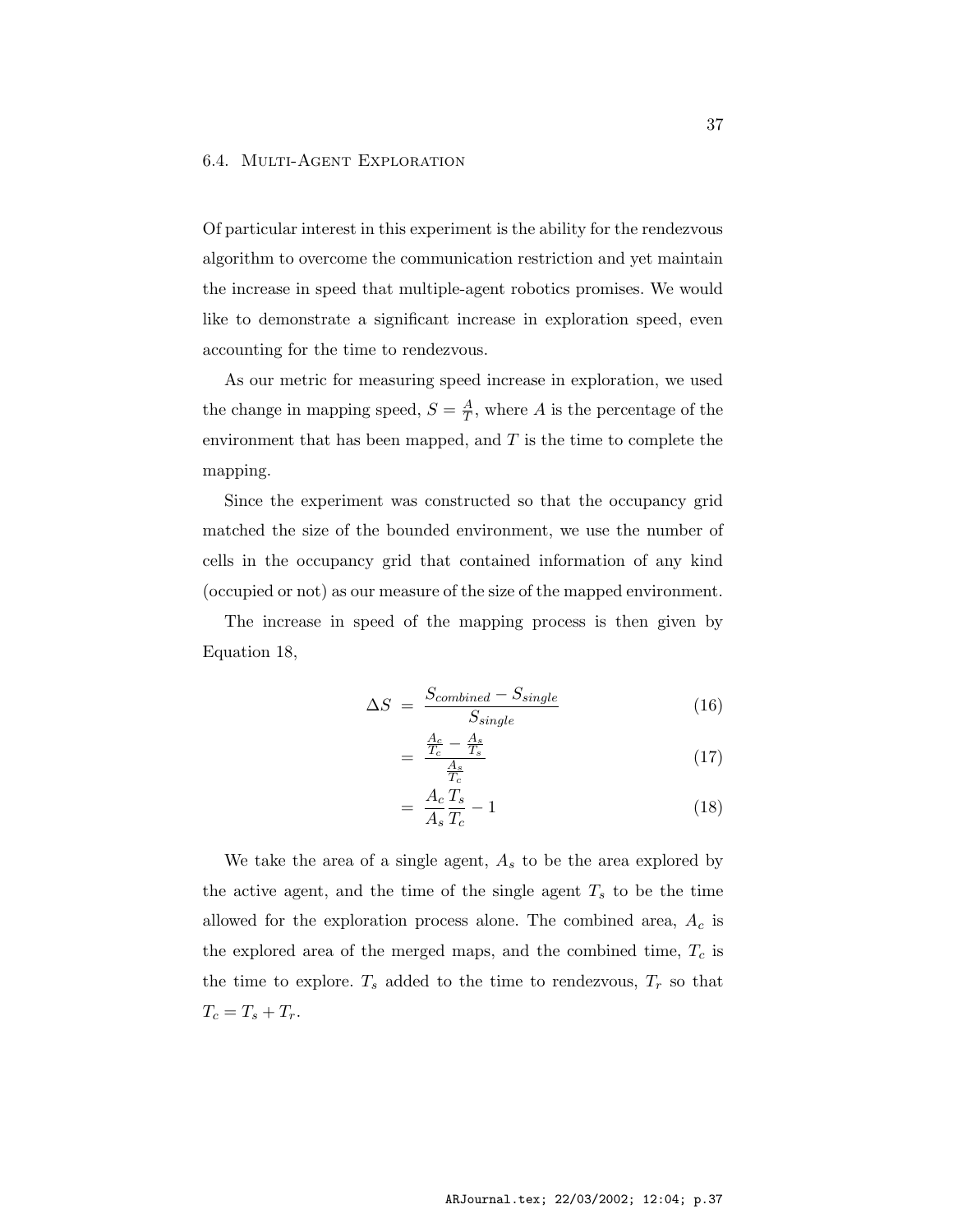Once the maps from the two agents are merged, it is then possible to determine how much of the environment was explored by the two agents together, giving the increase in explored speed, compared to the efforts of a single agent. Recall that each data point in the preceding graphs represents the mean of 25 trials. The increase in explored areas over all 25 trials was a minimum of 42.8%, and on average 49.4%. If the agents were capable of merging their maps immediately after the exploration phase, then  $T_c = T_s$ , and the increase in area is exactly equal to the increase in speed. However, this ideal situation is equivalent to total communication, and is not realistic.

There are two possible ways to interpret the exploration speed results: the first treats each exploration iteration and rendezvous iteration as a single time increment, as if travelling through a graph where each arc is of time-length 1, and  $T_r$  is simply the number of rendezvous iterations.

Table II shows the speed increase in the algorithms in the zeronoise case, using this graph-like model of the exploration process. Each datum is the average of 25 trials; if the agents failed to meet (e.g. due to the exponential algorithm), then the change in mapping speed,  $\Delta S$ was set to 1.0.

Table II. The speed increase using the graph-like model of the world, in the zero-noise case. Each number is the average of 25 trials.

| Algorithm        | $\%$ Speed Increase |
|------------------|---------------------|
| Sequential       | 49.1 $%$            |
| Smart-Sequential | $38.1\%$            |
| Exponential      | $21.1\%$            |
| Random           | 46.7 %              |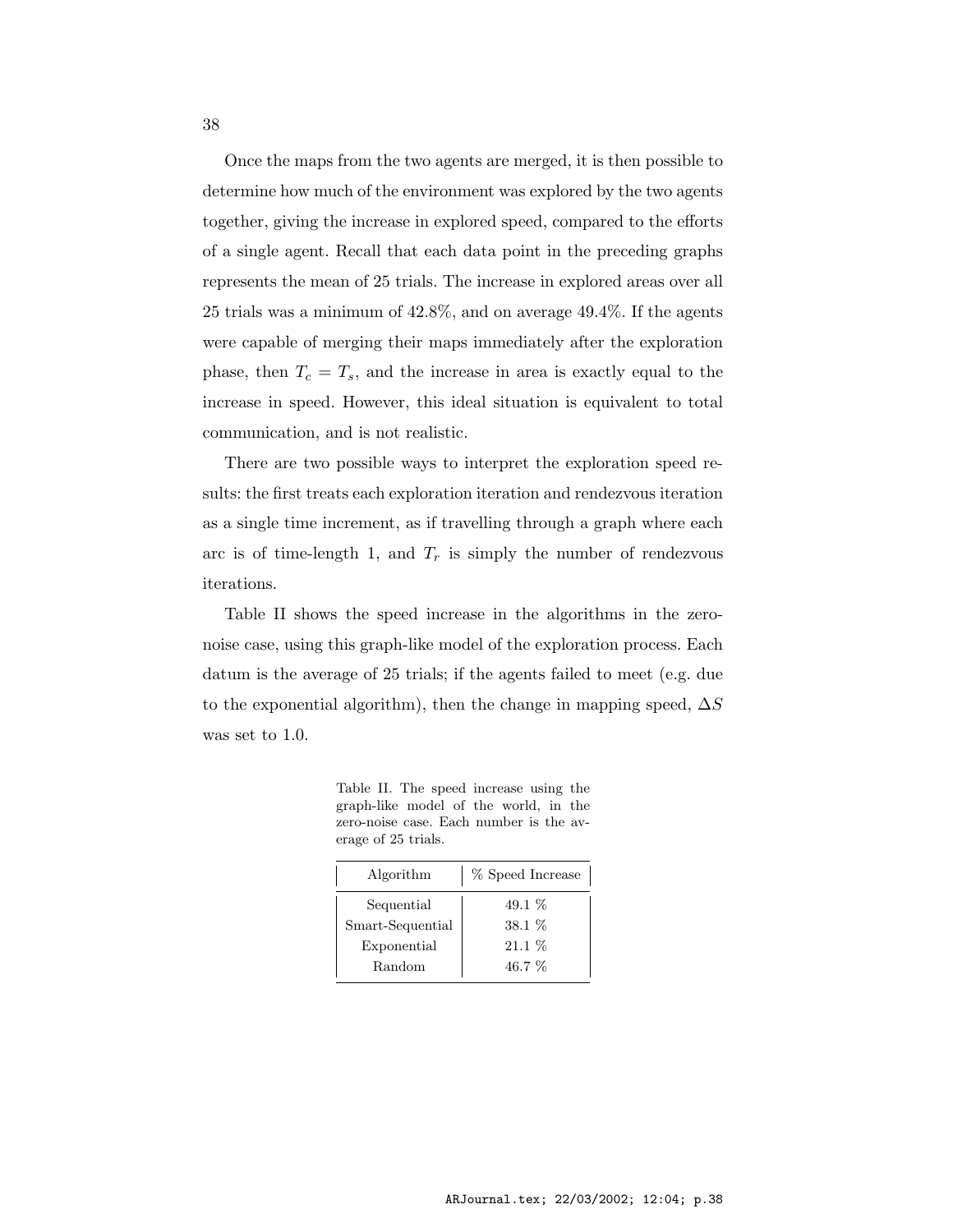Only the exploration speed of the exponential algorithm was seriously degraded by the rendezvous process. Figure 13 shows the change in exploration speed as the noise is increased.



Figure 13. Increase in exploration speed as a function of noise. Environment modelled as a graph.

Characteristically, sequential performed extremely well over the majority of the noise range; smart-sequential did well in the low-noise range, however once the noise began to dominate the measurements, smart-sequential's performance was considerably degraded. These results reassuringly corroborate on a general level the numerical and simulation results. In fact, figure 13 is compelling support for multipleagent robotics in general; an increase of speed of up to 50% in the exploration task is still available. It is a problem for future work to show that this increase in speed is possible in general.

# 7. Rendezvous using Real Robots

All of the prior simulation experiments assumed the simulation sensors were ideal; noise was explicitly applied in order to approximate real sensors. Odometric error was assumed to be negligible. Issues of path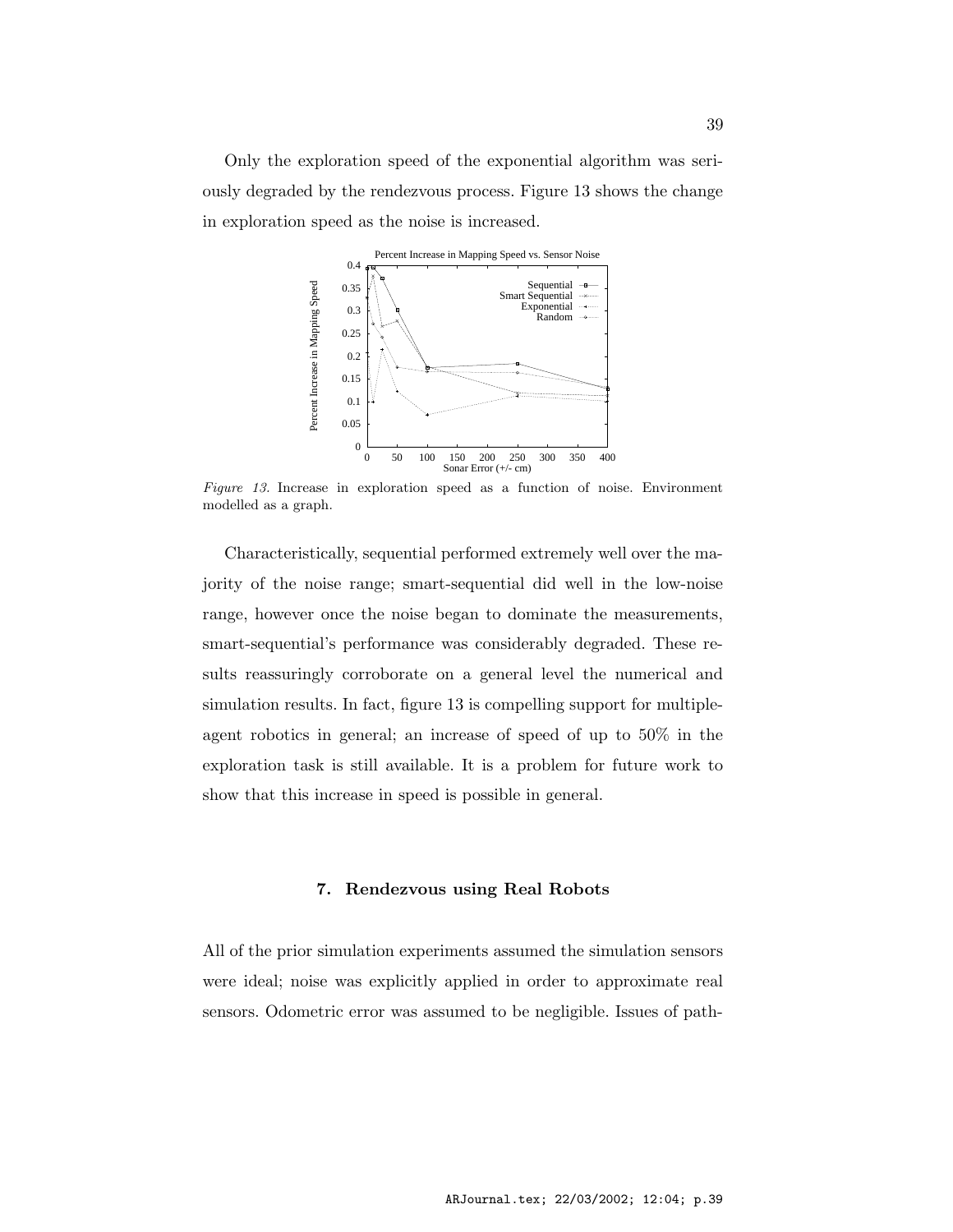planning were simplified to allow the robots to pass through each other in space, rather than investing time in allowing the simulated agents to detect each other during the exploration stage. These are all assumptions that are not valid once a real robot is being used. We therefore present a proof of concept, that, in fact, the rendezvous method is possible and useful on real robots.

#### 7.1. Experimental Method

In this final experiment, we examine the feasibility of our rendezvous strategy on a pair of actual robots in our laboratory. The experiment was conducted using two mobile robots, a Nomad 200 and an RWI B-12. Both robots are essentially cylindrical, and quasi-holonomic, in that they are capable of turning with  $0^{\circ}$  radius. The Nomad 200 is 50cm in diameter, and has 16 sonar transducers equally separated by 22.5 ◦ . The RWI B-12 is 27cm in diameter, and has 12 sonar transducers equally separated by 30◦ . Although the Nomad 200 has an onboard 486 processor running Linux, all computation was performed off-board, on two SGI Indigo platforms, and a Pentium platform. The communication between the robots and their controlling platforms was wireless.

Figure 14 show the robots moving through the maze in the laboratory. The right panel of the figure shows the robots standing next to each other, having made a successfully rendezvous.

The experiment was held in a laboratory space measuring 550cm by 840cm. The walls were free-standing corrugated plastic, 60cm high, taped together for structural integrity, and stood off the floor with angle-brackets, measuring 10cm long. The total wall length, including bounding walls, was 50.4m.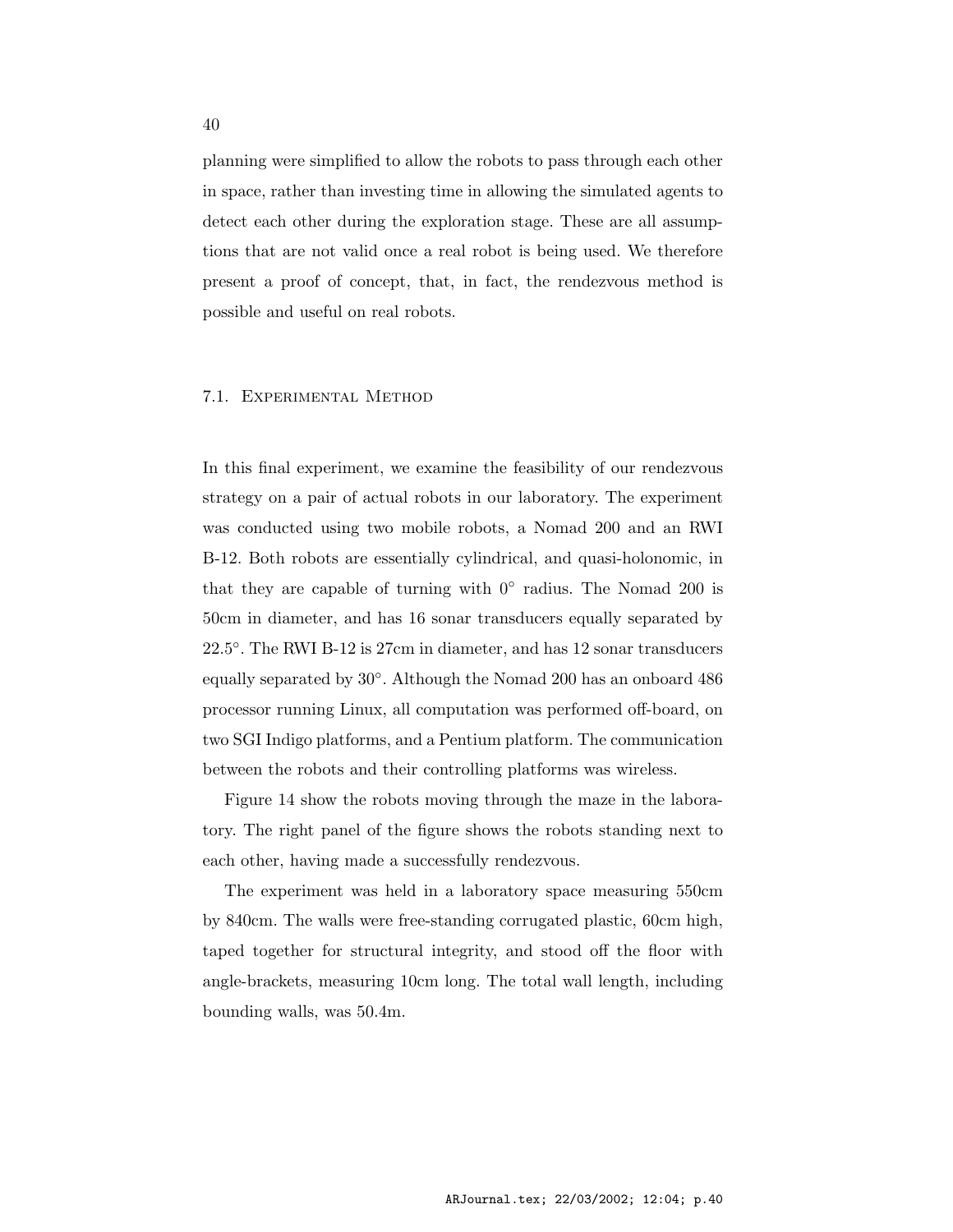

Figure 14. The robots exploring the maze, and then making a rendezvous.

#### 7.1.1. Sonar sensors

The sensor that was used throughout these experiments was the sonar sensor, which is a range sensor only. Consequently, all our distinctiveness function candidates relied upon range information only. The maximum range of the robots<sup>5</sup> is 8m for the Nomad, and 13m for the RWI. The range precision is  $\pm 2.54$ cm for the Nomad, and  $\pm 1.07$ cm for the RWI. By using the sonar to measure the distance to obstacles around it, the robot can acquire a metric map of its environment. There do exist more sophisticated sonar models such as developed by Kleeman and Kuc (Kleeman and Kuc, 1994), Wilkes (Wilkes et al., 1991), Borenstein (Borenstein et al., 1996) and Lacroix and Dudek (Lacroix and Dudek, 1997) that can recognise and deal appropriately with sonar artefacts in our model. However, our simple model of the sonar pulses, combined with some simple outlier handing, is sufficient for the limited purposes of our experiments; a more sophisticated sonar model would be more appropriate for long-term exploration and environment modelling.

 $5$  Assuming speed of sound at 330 m/s.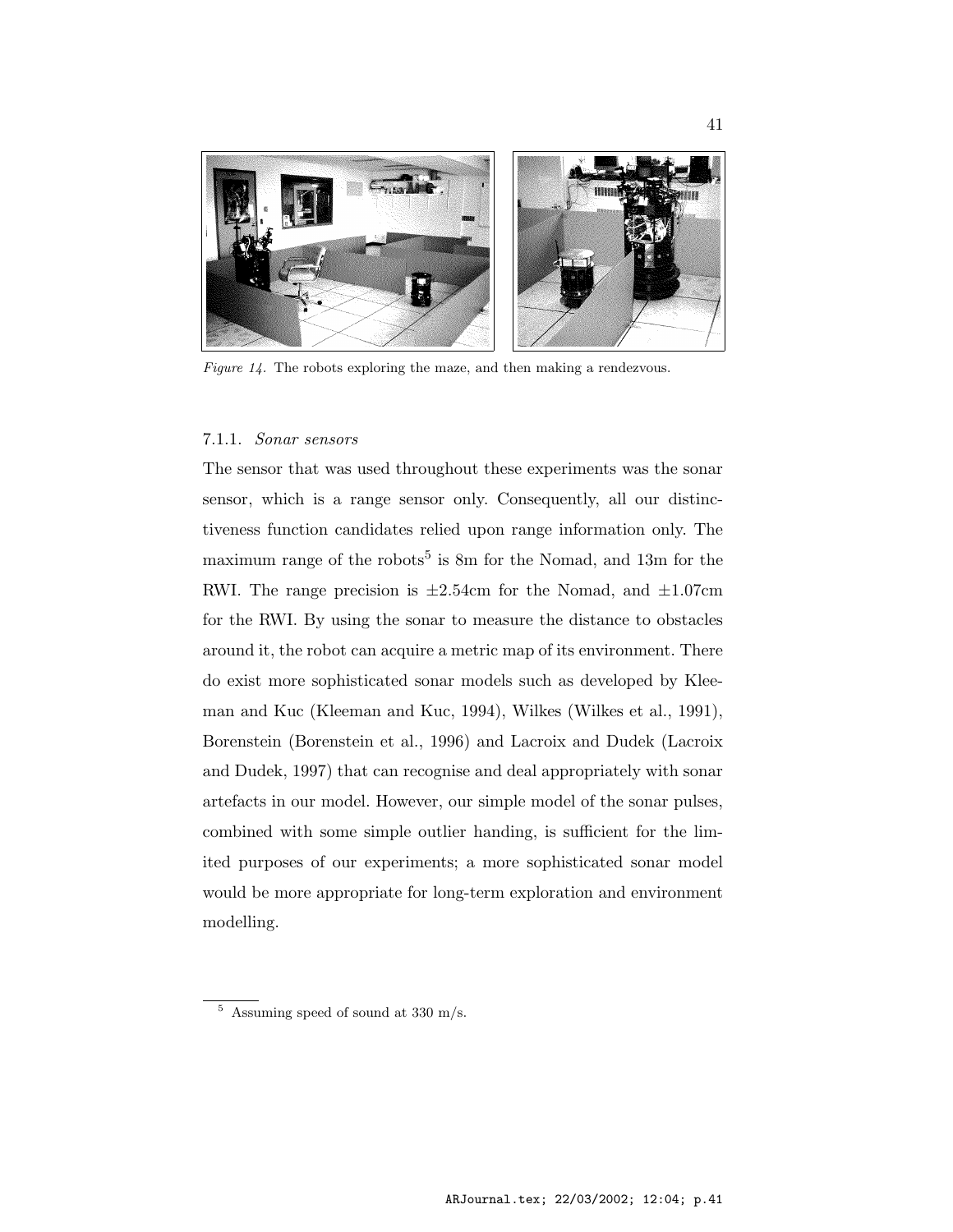#### 7.2. Experimental Results

### 7.2.1. Trajectory

Figure 15 shows the trajectories of the robots moving through the maze. The RWI B-12's trajectory is shown in the left panel, and the Nomad 200's trajectory is shown in the right panel. It should be emphasised that the maps were overlaid by hand for clarity, and the robots had no embedded knowledge of the layout of environment. Also overlaid on the images are the landmark positions that were chosen by the robots for rendezvous.



Figure 15. The landmark selections of the two robots overlaid on their trajectories. The triangles represent points where the robots considered potential landmarks. The ranking of the landmarks in the final landmark set is shown as well.

The trajectories consist of collections of points, separated by large areas of space. These "islands" of points were areas of the environment explored using local potential field descent. Once a local potential minimum had been reached, the robot used breadth-first search to find a new area that was known to be clear, yet low in potential (i.e., seen but unexplored).

Although gradient ascent was used in the simulations, it was not used in these experiments due to the small size of the environment.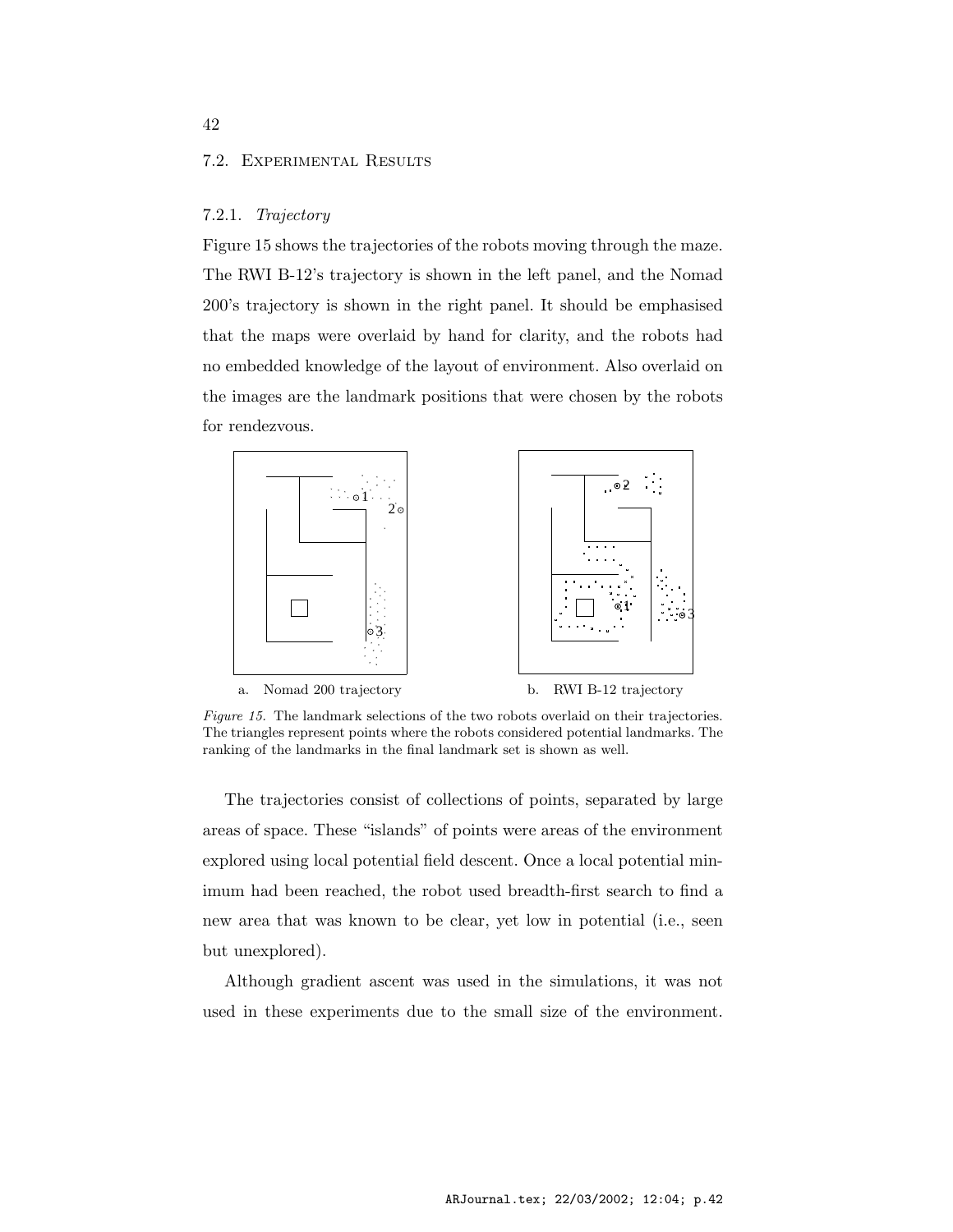Notice that the Nomad chose a point in the upper corridor as its best rendezvous location, whereas the RWI chose a point in the inner maze. This is no doubt due to sensor differences between the two robots.

# 7.2.2. Rendezvous

This single experiment provides the clearest support for our approach, in demonstrating a need for establishing some appropriate behaviour if the initial rendezvous attempt is unsuccessful. As Figure 15 indicates, the two robots did not choose the same point in the environment for the best rendezvous location. The robots made a successful rendezvous on the 4th attempt among the three landmarks, since they were using the sequential method of exploration.

Figure 16 shows the result of map merging. The map merging was performed manually. Although algorithms exist to merge maps gathered by heterogeneous agents (Ishioka et al., 1993), that problem is not the focus of the present work.



Figure 16. The final map created from the merged data acquired by the two robots.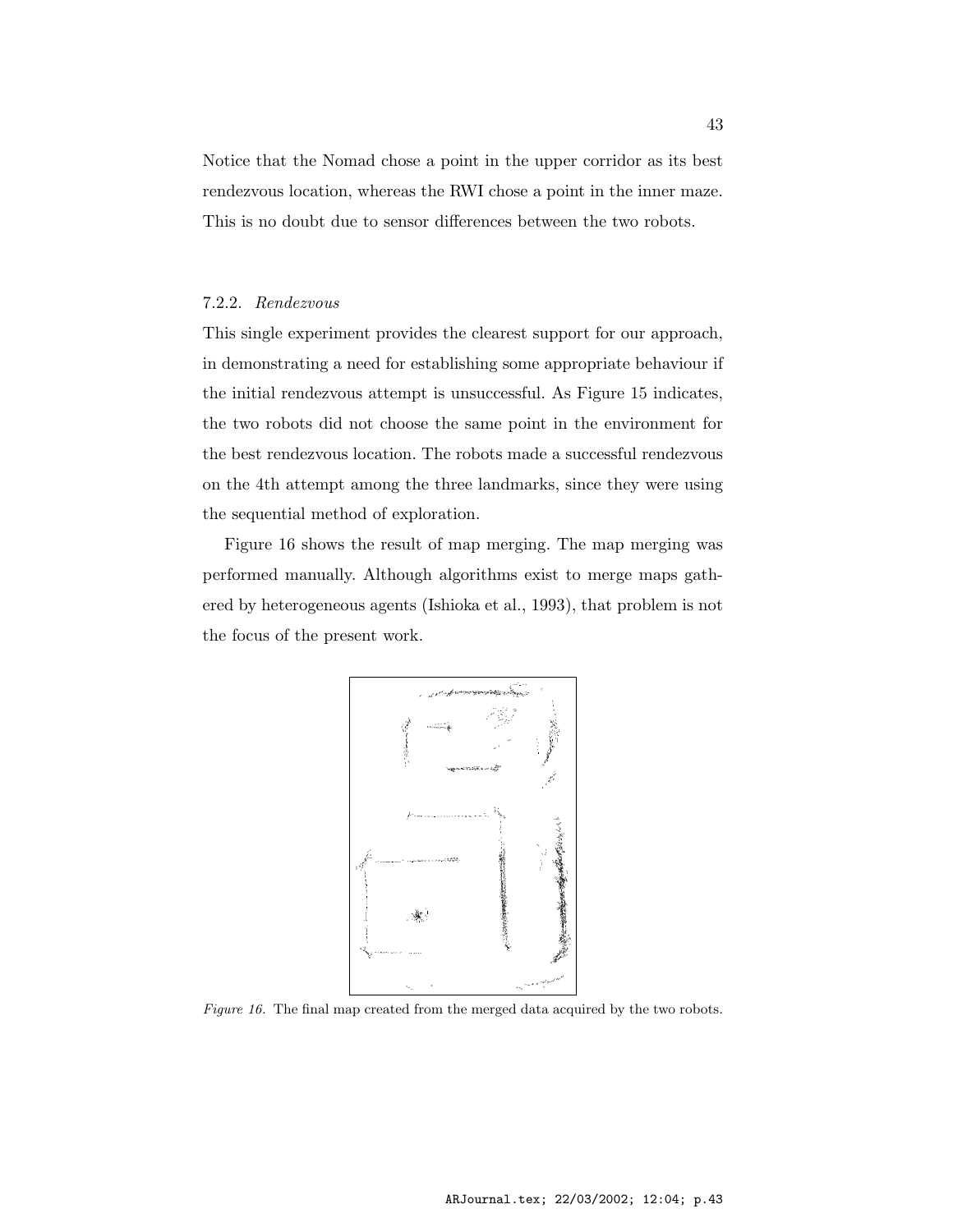The most important conclusion that was drawn from the experiment using the real robot is that the methodology we have chosen for achieving rendezvous is practical. The fact that the robots failed to meet on the first iteration of the rendezvous cycle is a very convincing piece of evidence that the rendezvous problem is substantially more complex than simply choosing a place to meet in the environment.

# 8. Conclusion

In this work, we have described the new problem of performing rendezvous between multiple mobile agents. The objective is to overcome practical communication limits by periodically having the agents converge and share information. In this manner, we increase the speed of operation of the multiple robot system compared to the single robot system, while eliminating the traditional assumption of infinite range, full bandwidth communication between agents. We are specifically interested in multiple-robot exploration of an unknown environment where communication is limited to short-range line of sight. Furthermore, we developed a methodology that does not depend on any particular task such as exploration, is trajectory independent and does not require any memory-intensive spatial representations. Although our implementation does take advantage of metric information that is provided by the exploration algorithm, our rendezvous methodology can be decoupled completely from the underlying primary task.

We divided the rendezvous problem into two separate subproblems. The first is determining what points in the environment constitute good rendezvous locations, or landmarks. We addressed this problem by modelling the environment as a function of the sensors; this function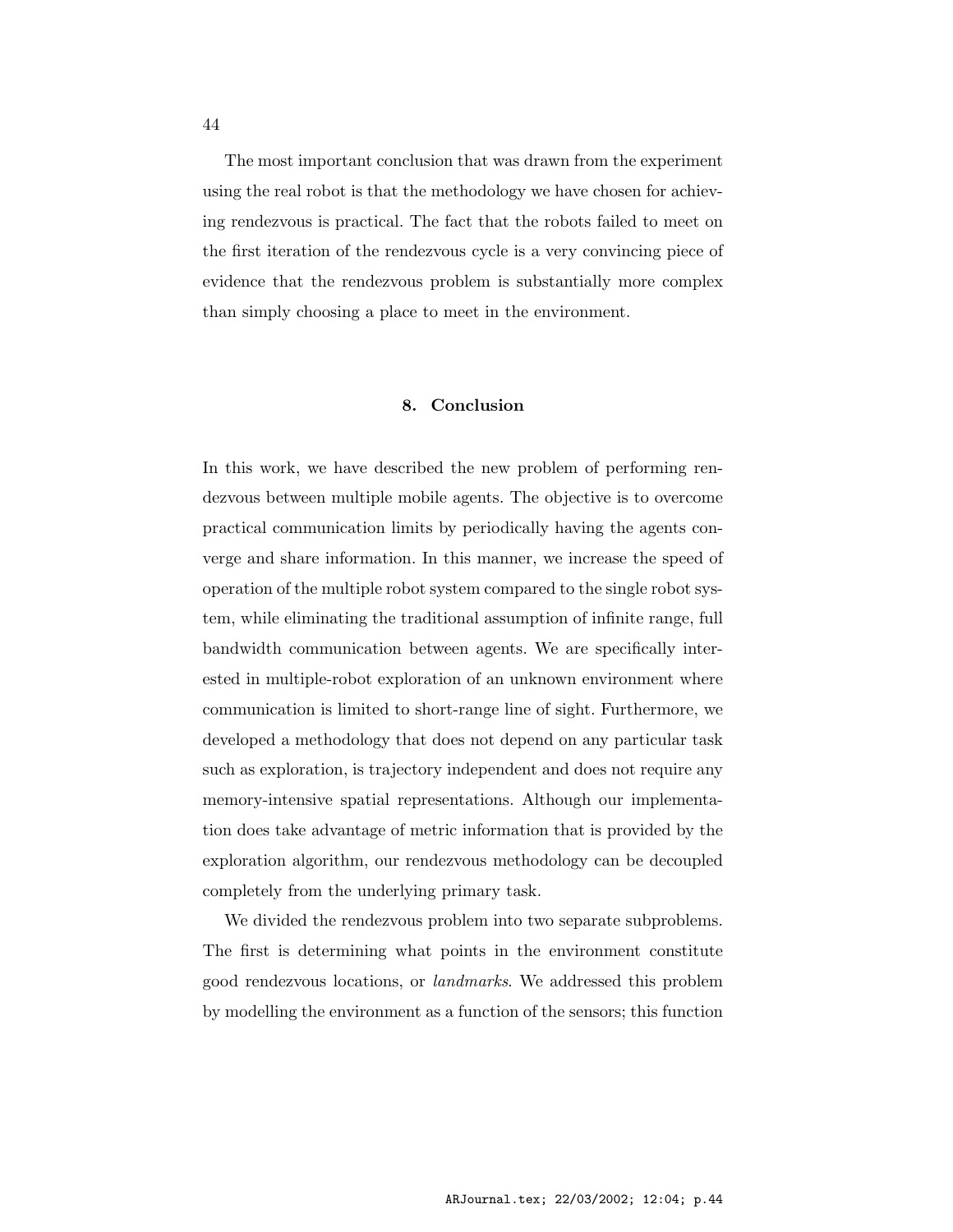gave rise to a distinctiveness surface, defined over the domain of the environment. We then chose landmarks at the local extrema of the surface, limiting our knowledge of the surface only to those points that the agents have visited. Which points the robot visited was dictated by the trajectory prescribed by the underlying task, and so we demonstrated how to overcome these trajectory dependencies.

Our use of distinctive locations as landmarks is related to the psychology of human attentive vision and, in particular, to the selection of targets for pre-attentive vision. Although we have used only a sonar range-sensor throughout this work, it is easily extended to other sensor modalities, such as computer vision. For example, the notion of using distinctiveness to define domain-independent features has been employed for visual navigation (Sim and Dudek, 1998). Of course, the particular distinctiveness metric is a function of the sensor modality; the distinctiveness measure used in this paper is easily replaced with a camera-specific measure without loss of generality.

While the problem of rendezvous reduces, in the idealised case, only to the task of choosing the best point in the environment to which the robots should converge, this is in fact an inappropriate idealisation. In the formalisation of this problem, we identified 3 key parameters that characterise the problem. We showed that a number of different points in the environment must be chosen for meetings, and these points must be visited in some intelligent manner for rendezvous to be achieved reliably. These parameters we have called sensor noise, map commonality, and asynchrony.

This problem of which appropriate behaviour to use in choosing the landmarks to visit is the second of the two subproblems of rendezvous. We proposed two main classes of algorithms, *deterministic* and probabilistic, and gave examples of each class of algorithm. In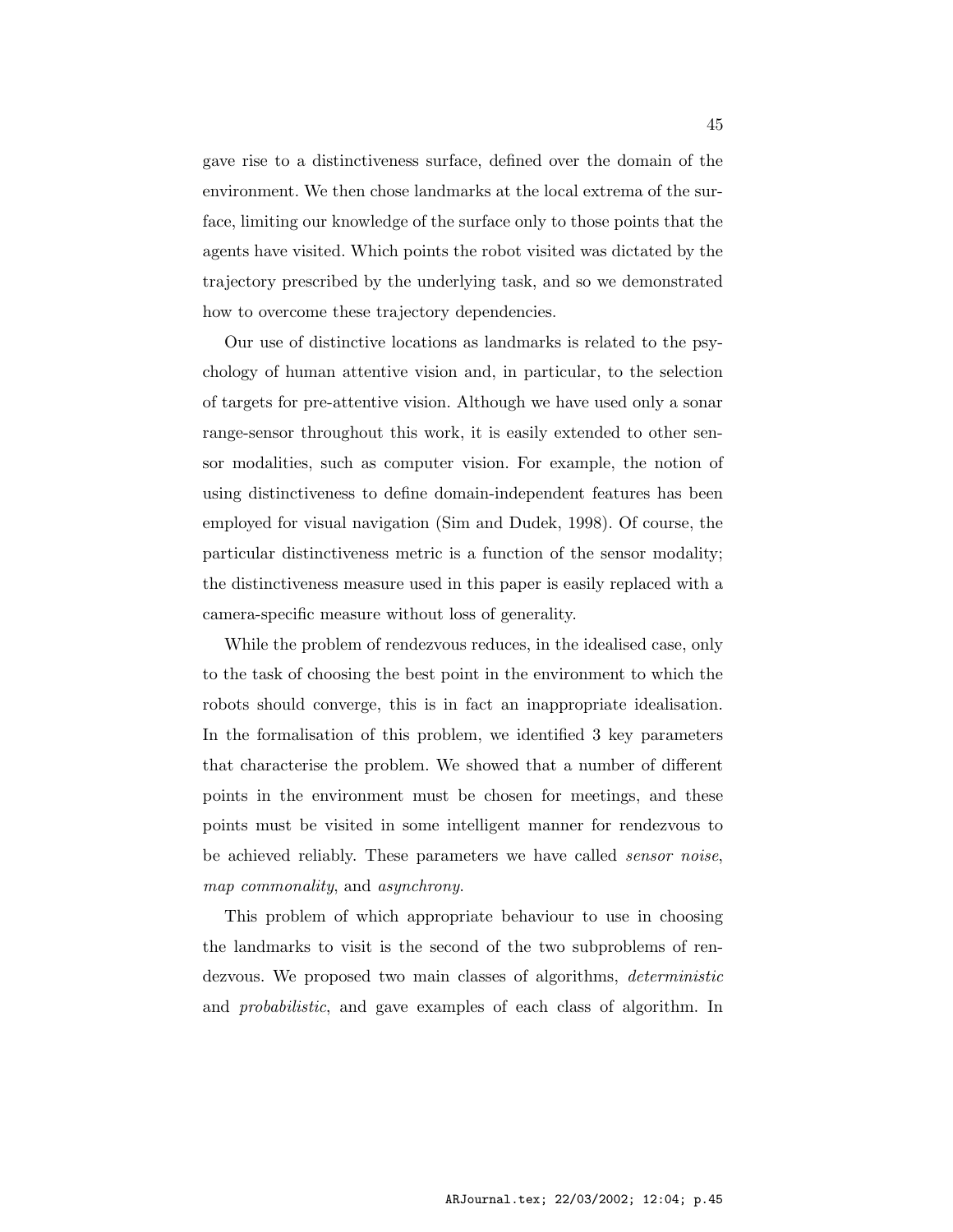order to determine the characteristics of the algorithms, we gave a closed-form analysis of the worst- and expected-case complexity of the algorithms at points in the parameter space. This closed-form analysis was complemented by a numerical description of the performance of the algorithms at a range of points in the parameter space.

Finally, we demonstrated the rendezvous algorithm in use both in simulation and on physical robots. The simulation tests were used as a confirmation of the numerical results. Within the class of deterministic algorithms, there were different regions that favoured different algorithms. These results were confirmed by both analytic closed-form solutions of section 3, and idealised numerical simulations of section 5. The physical experiments served as a proof of concept for the exploration and rendezvous algorithms, and we concluded with a map of an environment that resulted from the collaborative exploration and subsequent successful rendezvous within our laboratory of two robots.

An interesting conclusion from these results is that, depending on a combination of these confounding factors, no strategy is canonically a good or bad choice - under the correct circumstances, a heretofore poor choice of algorithm can outperform the erstwhile winner. The exponential algorithm, while generally a poor choice, will outperform the other algorithms when asynchrony is a problem but sensor noise is not. It may be, however, that determining the true operating conditions is sufficiently difficult that smart-sequential is usually the best choice. Further experiments in realistic robot situations is needed to be able to tell how difficult it is to determine the operating conditions.

The physically-based simulation demonstrated that, although it is much harder to isolate the parameters in a physical sense, many of the main conclusions were upheld, despite several complicating factors that were not part of the numerical simulation. Furthermore, the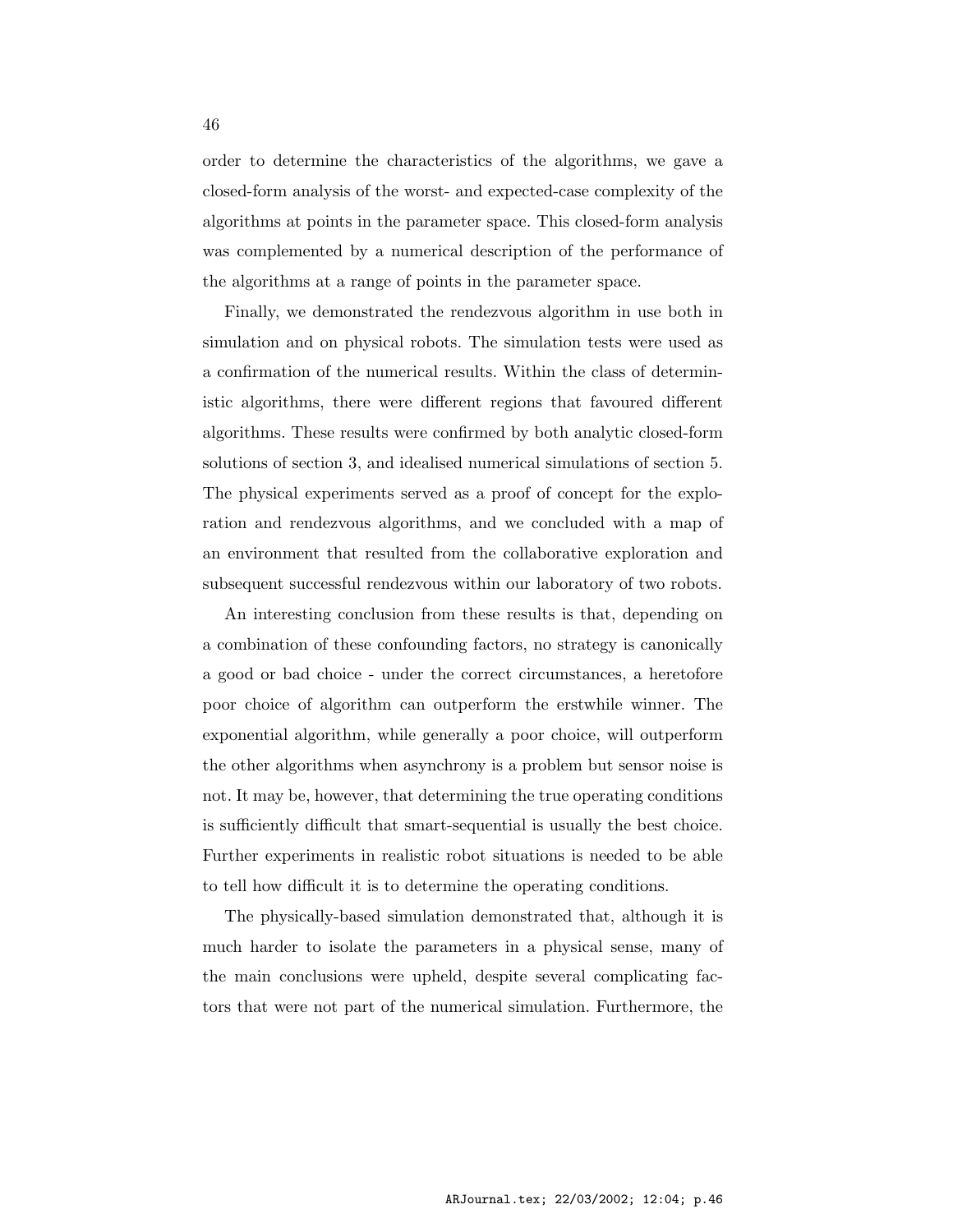physically-based simulation demonstrated that an increase of speed is still attainable with a multiple robot system using the rendezvous approach to communication. The experiments using physical robots gave a compelling demonstration that the rendezvous algorithms are an essential part of the rendezvous process; the assumption that the robots will meet on the first iteration is simply untenable. Despite very similar sensors and configurations, and a high degree of overlap between the agents, the robots required 4 rendezvous iterations before they could successfully meet and share information.

Only a small number of rendezvous algorithms were considered for this work. There is a body of literature on online search methods, of which rendezvous is a subclass. Algorithms that were not considered here may have particular utility in different regions of the problem space.

Of the analysis presented in this work, only limited but critical parts of the parameter space were examined. Further examination is necessary for examining the behaviour of the algorithms under conditions of worsening noise, worsening asynchrony, and perhaps most importantly, conditions of landmark commonality. It is likely that as time passes, the areas explored by the agents will overlap more and more; analysis of the performance of the algorithms under these conditions would be useful.

One open problem is the ability of the agents to choose the appropriate rendezvous algorithm. A major part of this problem is allowing the agents to estimate the environmental parameters, and identify the correct portion of the parameter space that identifies the environment. At no time did the agents attempt to estimate the experimental parameters; the agents did not use any environmental information in the algorithms. Allowing the agent to vary the parameters, such as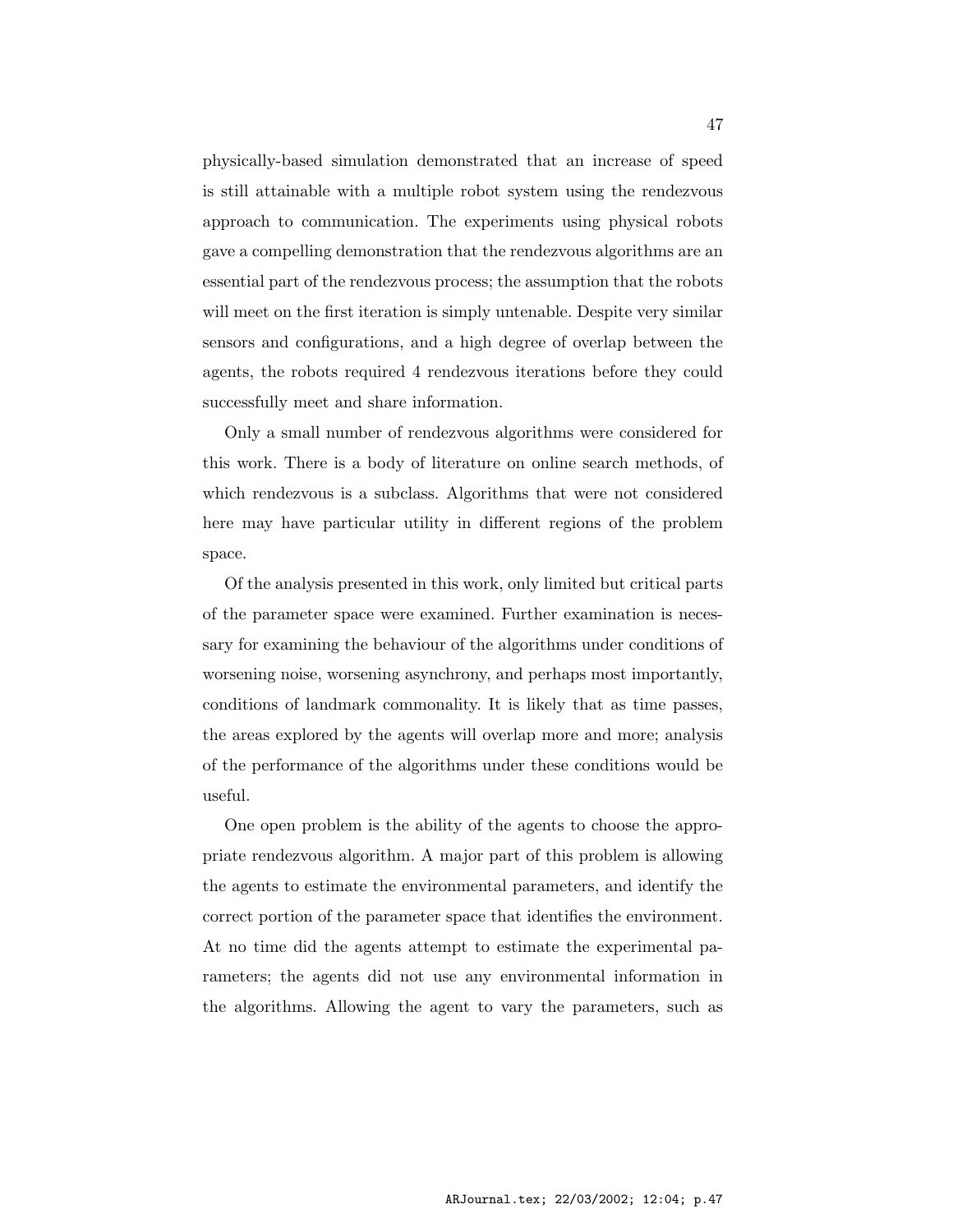constants in the stochastic algorithms, as rendezvous succeeds or fails, may have considerable power. It may also be interesting to investigate stochastic estimates of performance for the rendezvous algorithms.

The only consideration used by the algorithms for choosing which landmark to visit was the distinctiveness of the landmark. Given the sometimes substantial mechanical complexity of travelling between two landmarks, a better algorithm would consider the mechanical complexity of visiting landmarks in addition to its distinctiveness, so that of two landmarks with similar distinctiveness, the closer landmark would be visited first.

Although we have dealt primarily with two-agent systems, the work is in principle easily extended to larger collections of agents, or swarms. The probabilistic algorithms are symmetric across agents, and therefore adding new agents is trivial. The deterministic algorithms can be extended to larger swarms, simply by dividing the swarms into pairs. However, implicit in large robot swarms are complex issues of task division and interference, and so it is no way clear that the same kind of speedups that are observed for two-agent collectives will be observed for larger collectives. There may also be intelligent ways to use larger collectives to avoid long-distance travel by transmitting information from agent to agent over several scheduled rendezvous. Further experiments are required to determine how information propagation affects the speed of task completion.

# References

Alpern, S. (1995). The rendezvous search problem. SIAM Journal of Control and Optimization, 33(3):673–683.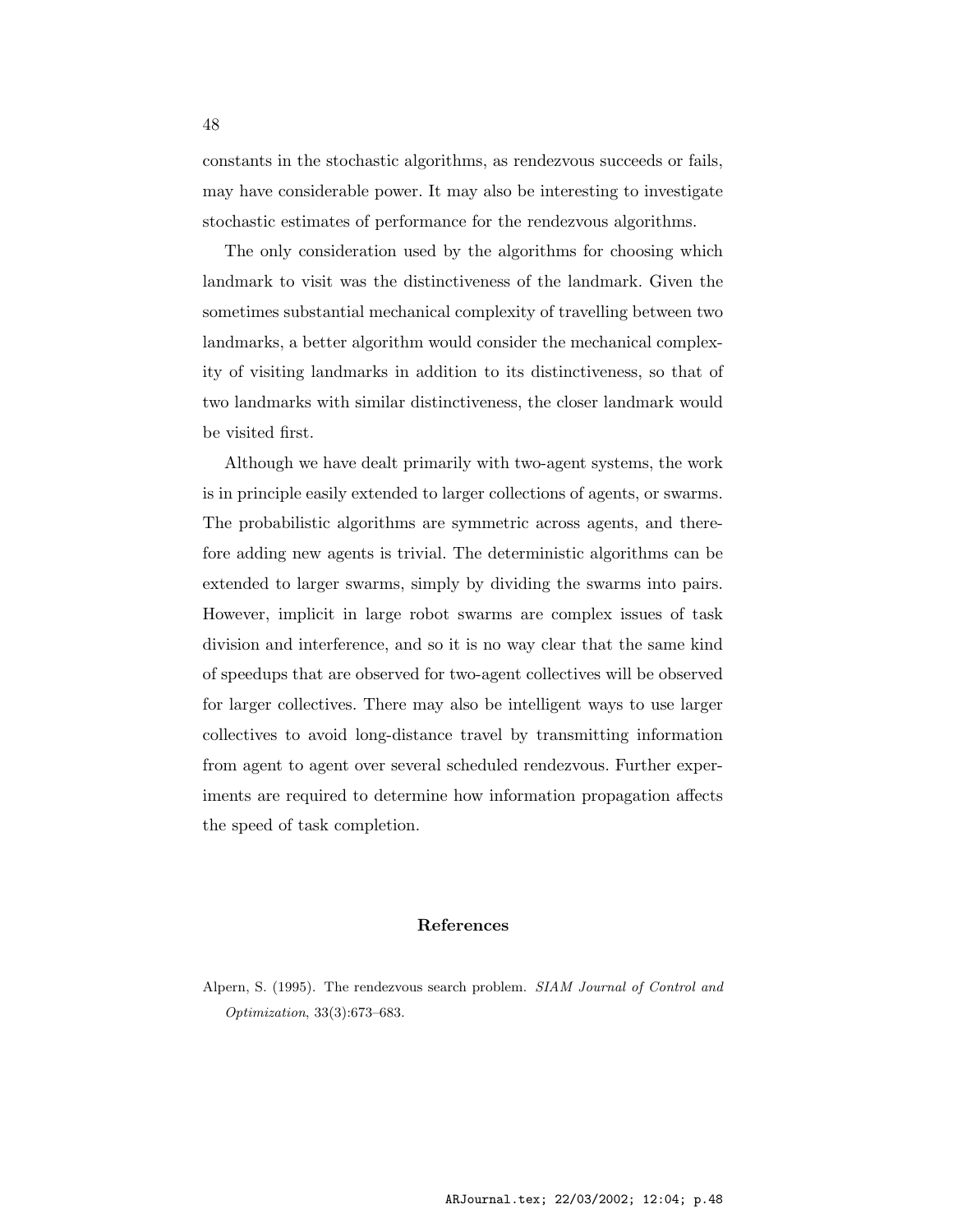- Alpern, S. and Shmuel, G. (1995). Rendezvous search on the line with distinguishable players. SIAM Journal on Control and Optimization, 33:1270–1276.
- Anderson, E. J. and Essegaier, S. (1995). Rendezvous search on the line with indistinguishable players. SIAM Journal on Control and Optimization, 33:1637– 1642.
- Balch, T. and Arkin, R. C. (1994). Communication in reactive multiagent robotic systems. Autonomous Robots, 1(1):27–52.
- Balch, T. R. and Arkin, R. C. (1998). Behavior-based formation control for multiagent robot teams. IEEE Transactions on Robotics and Automation.
- Beni, G. and Liang, P. (1996). Pattern reconfiguration in swarms convergence of a distributed asynchronous and bounded iterative algorithm. IEEE Transactions on Robotics and Automation, 12(3):485–490.
- Borenstein, J., Everett, H., Feng, L., and Wehe, D. (1996). Mobile robot positioning: Sensors and techniques. Journal of Robotic Systems, Special Issue on Mobile Robots, 14(4):231–249.
- Brumitt, B. and Stentz, A. (1996). Dynamic mission planning for multiple mobile robots. In Proc. IEEE International Conference on Robotics and Automation, pages 2396–2401, Minneapolis, MN.
- Chatila, R. and Laumond, J. (1985). Position referencing and consistent world modelling for mobile robots. In Proc. IEEE International Conference on Robotics and Automation, pages 138–170.
- Cohen, W. W. (1996). Adaptive mapping and navigation by teams of simple robots. Robotics and Autonomous Systems, (18):411–434.
- Donald, B. (1995). On information invariant in robotics. Artificial Intelligence, (72):217–304.
- Dudek, G., Jenkin, M., Milios, E., and Wilkes, D. (1991). Robotic exploration as graph construction. IEEE Transactions on Robotics and Automation, 7(6):859– 865.
- Dudek, G., Jenkin, M., Milios, E., and Wilkes, D. (1996). A taxonomy for multiagent robotics. Autonomous Robots, 3:375–397.
- Hara, F. et al. (1992). Effects of population size in multi-robots cooperative behaviors. In Proc. International Symposium on Distributed Autonomous Robotic Systems, pages 3–9.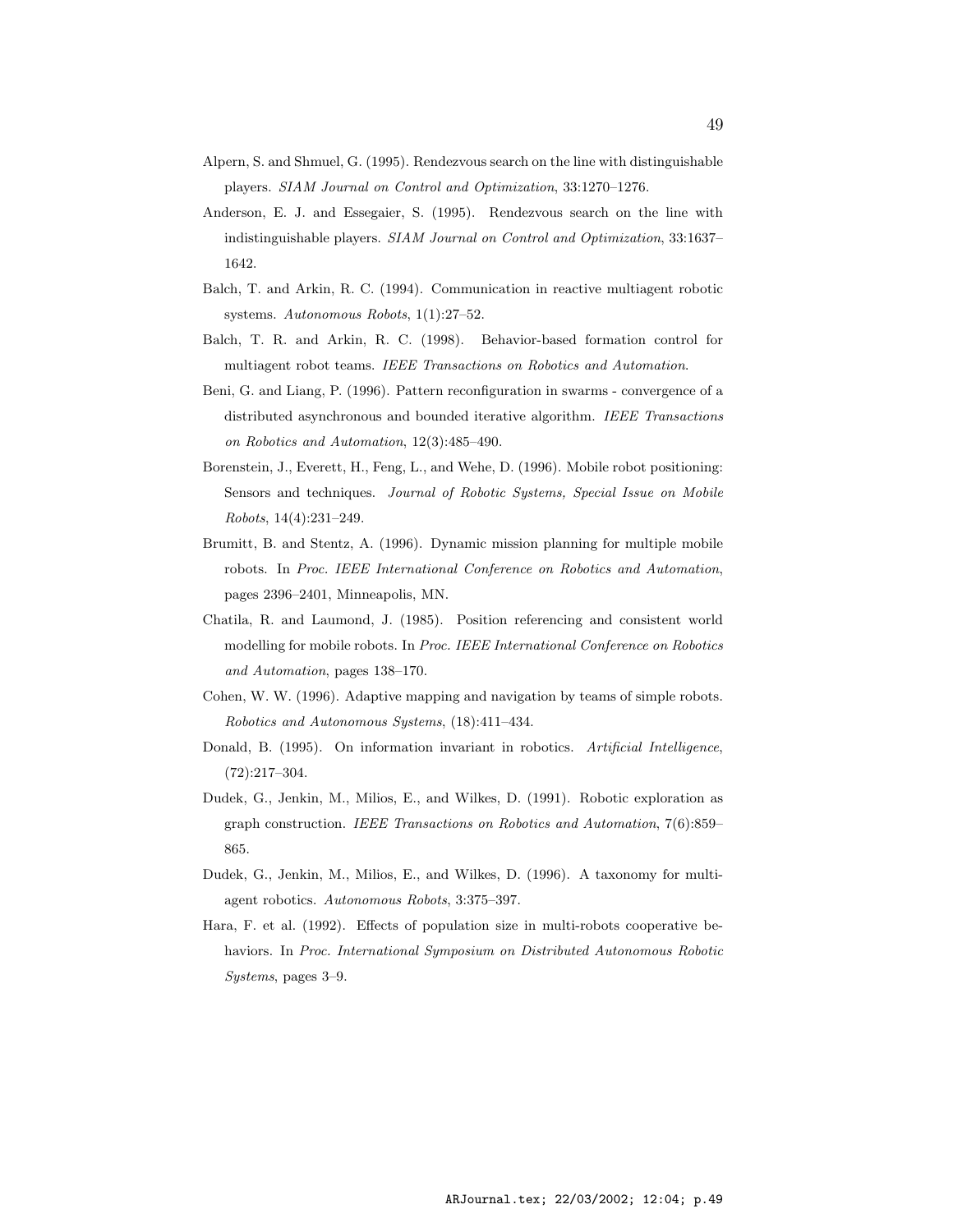- Fox, D., Burgard, W., Kruppa, H., and Thrun, S. (2000). A probabilistic approach to collaborative multi-robot localization. Autonomous Robots, 8(3).
- Ishioka, K., Hiraki, K., and Anzai, Y. (1993). Coorperative [sic] map generation by heterogeneous autonomous mobile robots. In Proc. of the Workshop on Dynamically Interacting Robot, pages 58–67, Chambery, France.
- Kleeman, L. and Kuc, R. (1994). An optimal sonar array for traget localization and classification. In Proc. IEEE International Conference Robotics and Automation, pages 3130–3135, San Diego.
- Kuipers, B. and Byun, Y.-T. (1991). A robot exploration and mapping strategy based on a semantic hierarchy of spatial representations. Robotics and Autonomous Systems, pages 47–63.
- Lacroix, S. and Dudek, G. (1997). On the identification of sonar features. In Proc. IEEE/RSJ International Conference on Intelligent Robots and Systems, Grenoble, France.
- Mataric, M. (1992). Minimizing complexity in controlling a mobile robot population. In Proc. IEEE International Conference on Robotics and Automation, pages 830– 835.
- Moravec, H. P. and Elfes, A. (1985). High resolution maps from wide angle sonar. In Proc. IEEE International Conference on Robotics and Automation, pages 116– 121.
- Parker, L. E. (1994). Heterogeneous Multi-Robot Cooperation. PhD thesis, Massachusetts Institute of Technology.
- Rao, N., Protopopescu, V., and Manickam, V. (1996). Cooperative terrain model acquisition by a team of two or three point-robots. In Proc. IEEE Inter. Conf. Robotics and Automation, volume 2, pages 1427–1433.
- Rekleitis, I. M., Dudek, G., and Milios, E. E. (1997). Multi-robot exploration of an unknown environment, efficiently reducing the odometry error. In Proc. of the 15th International Joint Conference on Artificial Intelligence.
- Shatkay, H. and Kaelbling, L. (1997). Learning topological maps with weak local odometric information. In Proc. International Joint Conferences on Artificial Intelligence.
- Sim, R. and Dudek, G. (1998). Mobile robot localization from learned landmarks. In Proc. IEEE/RSJ International Conference on Intelligent Robots and Systems, Victoria, BC.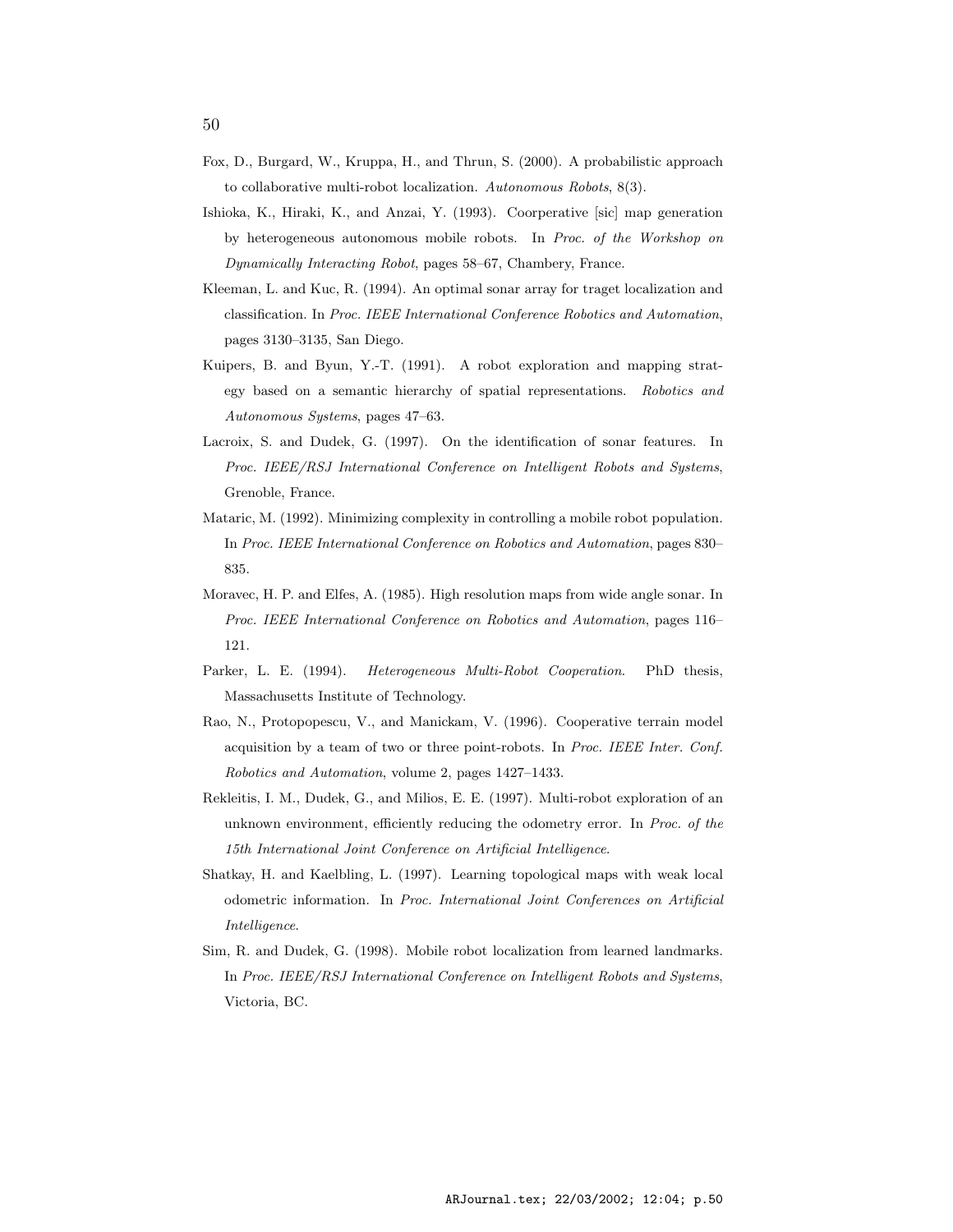- Thrun, S. (1998). Learning metric-topological maps for indoor mobile robot navigation. AI Journal, 99(1):21–71.
- Thrun, S. and Buecken, A. (1996). Integrating grid-based and topological maps for mobile robot navigation. In Proc. 13th National Conference on Artificial Intelligence, Portland, Oregon.
- Wilkes, D., Dudek, G., Jenkin, M., and Milios, E. (1991). Simulation of sonar mapping in complex environments using multiple reflecting surfaces. In Proceedings of Vision Interface 1991, Calgary, AB.